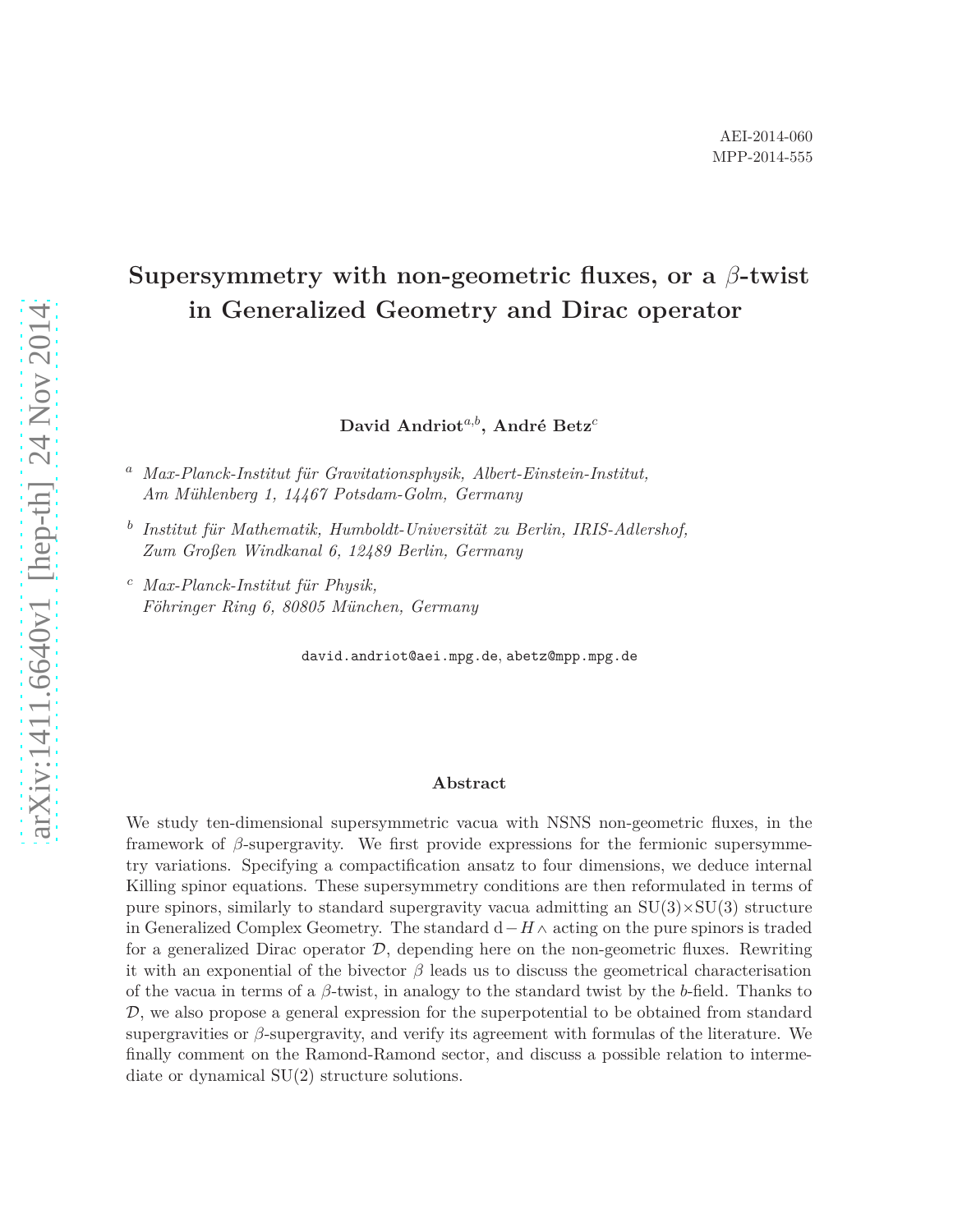# **Contents**

| 1              | Introduction and main results                                                                                                                                                                                                                                  | 3                              |
|----------------|----------------------------------------------------------------------------------------------------------------------------------------------------------------------------------------------------------------------------------------------------------------|--------------------------------|
| $\bf{2}$       | From the supersymmetry variations to the pure spinors conditions<br>2.1<br>Compactification ansatz and resulting conditions for a supersymmetric vacuum<br>2.2<br>Supersymmetry conditions in terms of pure spinors $\dots \dots \dots \dots \dots$<br>2.3     | 7<br>$\overline{7}$<br>8<br>11 |
| 3              | The superpotential<br>$SU(3) \times SU(3)$ structure pure spinors and standard $\mathcal{N} = 1$ superpotential<br>3.1<br>Proposed superpotential and comparison to the literature<br>3.2                                                                      | 14<br>14<br>16                 |
| $\overline{4}$ | Geometrical characterisation and more on the $\beta$ -twist<br>Geometrical characterisation of the backgrounds<br>4.1<br>4.2<br>$\beta$ -twist and intermediate or dynamical SU(2) structure solutions<br>4.3                                                  | 18<br>19<br>21<br>22           |
| $\overline{5}$ | Outlook                                                                                                                                                                                                                                                        | 24                             |
|                | A Conventions                                                                                                                                                                                                                                                  | 26                             |
|                | B Compactification and pure spinors conditions<br><b>B.1</b><br>Reformulation of the supersymmetry conditions with pure spinors $\ldots \ldots$<br>B.2<br>On the sufficiency of the pure spinors conditions $\ldots \ldots \ldots \ldots \ldots$<br><b>B.3</b> | $27\,$<br>27<br>28<br>31       |
|                | C The Dirac operator and the $\beta$ -twist                                                                                                                                                                                                                    | 33<br>33<br>35                 |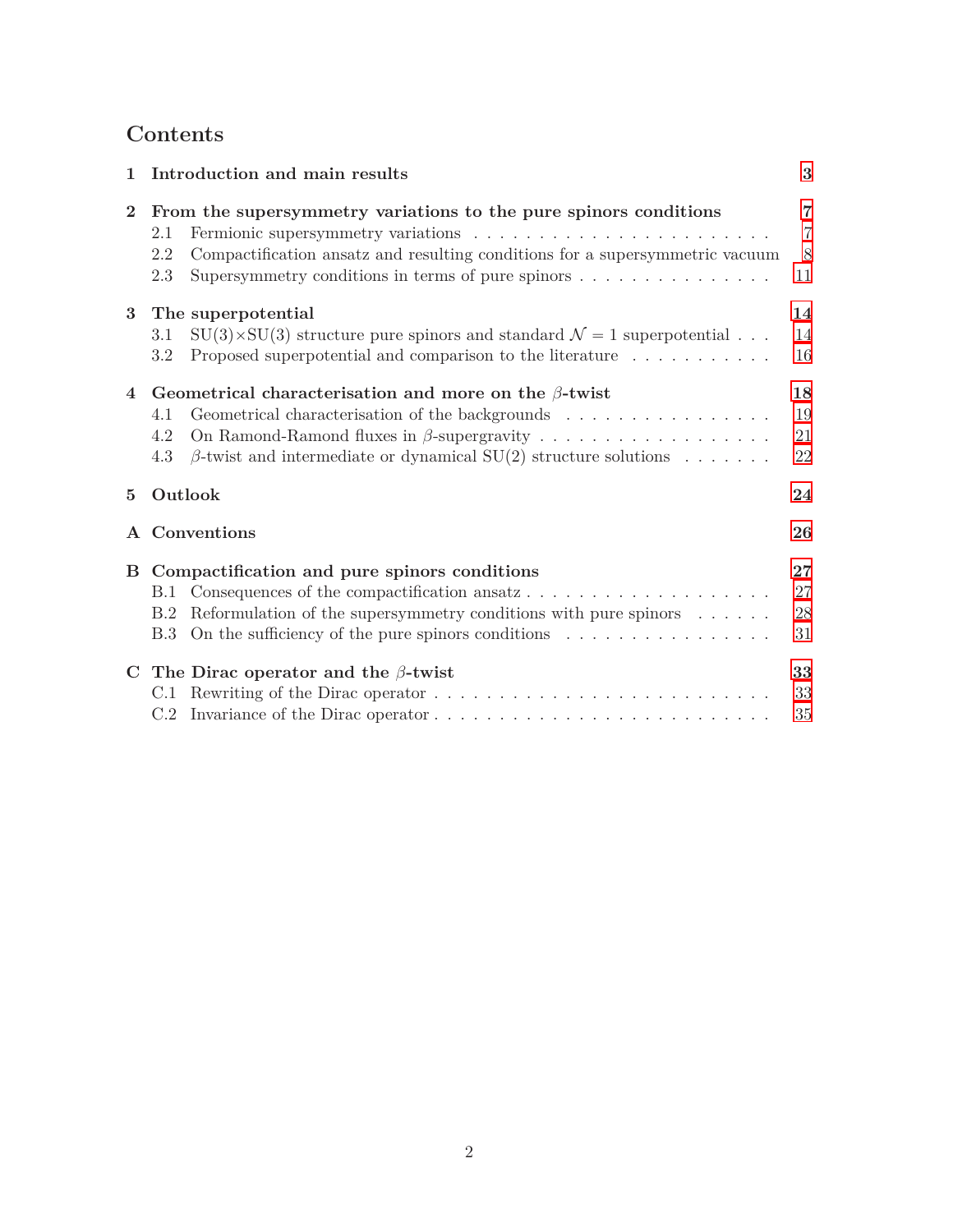## <span id="page-2-0"></span>**1 Introduction and main results**

An important problem in string phenomenology is the presence of massless, unobserved, scalar fields in four-dimensional effective theories derived from string theory: the moduli. Considering fluxes in the ten-dimensional background on which one compactifies usually helps, since they contribute to the four-dimensional potential and can thus stabilise moduli. A motivation to study non-geometric fluxes is the hope of using them for the same purpose: they were shown in several examples to stabilise moduli or to lead to de Sitter vacua [\[1,](#page-35-0) [2,](#page-35-1) [3,](#page-35-2) [4,](#page-35-3) [5,](#page-35-4) [6,](#page-35-5) [7,](#page-35-6) [8,](#page-35-7) [9,](#page-35-8) [10\]](#page-35-9). These fluxes initially appeared in four-dimensional gauged supergravities: they correspond to some gaugings or components of the embedding tensor [\[11,](#page-35-10) [12,](#page-35-11) [13\]](#page-35-12). However, they cannot be obtained by a compactification from a standard supergravity. They are rather traditionally considered to descend from ten-dimensional non-geometric backgrounds [\[14,](#page-35-13) [12,](#page-35-11) [15\]](#page-35-14). Their derivation was clarified recently, at least for a class of backgrounds, thanks to the formalism of *β*-supergravity [\[16,](#page-35-15) [17\]](#page-35-16) (reviews on these ideas can be found in [\[18,](#page-36-0) [19,](#page-36-1) [20\]](#page-36-2)). This ten-dimensional local reformulation of standard supergravity has two important features: it depends explicitly on non-geometric fluxes, giving them a manifest ten-dimensional origin, and a non-geometric background of standard supergravity can be reformulated into a geometric one of *β*-supergravity, allowing then for a compactification. Some vacua of four-dimensional gauged supergravities with non-geometric fluxes thus get a clear ten-dimensional uplift. Now, one can hope to find ten-dimensional backgrounds with non-geometric fluxes that would stabilise moduli after compactification. In this paper, we are interested in supersymmetric backgrounds of *β*-supergravity and their geometrical characterisation, as detailed below.

The NSNS sector of *β*-supergravity is obtained by the field redefinition [\(2.1\)](#page-6-2) from the standard supergravity metric  $g_{MN}$ , *b*-field and dilaton  $\phi$  to a new metric  $\tilde{g}_{MN}$ , an antisymmetric bivector  $\beta^{MN}$  and a new dilaton  $\tilde{\phi}$ . This is equivalent to parameterizing as in [\(2.2\)](#page-6-3) the generalized metric H with the generalized vielbein  $\mathcal{\hat{E}}$  instead of  $\mathcal{\hat{E}}$  [\[19\]](#page-36-1). The new fields allow to define ten-dimensional NSNS non-geometric *Q*- and *R*-fluxes in flat indices

<span id="page-2-1"></span>
$$
Q_C{}^{AB} = \partial_C \beta^{AB} - 2\beta^{D[A} f^{B]}{}_{CD} , \quad R^{ABC} = 3\beta^{D[A} \nabla_D \beta^{BC]}, \tag{1.1}
$$

as in [\[21,](#page-36-3) [22,](#page-36-4) [23\]](#page-36-5). Building on [\[19,](#page-36-1) [24,](#page-36-6) [23\]](#page-36-5), the Lagrangian and equations of motion for the NSNS sector of *β*-supergravity were derived in terms of these fluxes in [\[16,](#page-35-15) [17\]](#page-35-16). A completion of the theory to other sectors should be possible by further reformulating standard supergravities, as discussed in [\[16\]](#page-35-15) (see here section [4.2](#page-20-0) on RR fluxes). The theory is also expected to retain symmetries of standard supergravities, such as supersymmetry (SUSY). But we do not have so far the fermionic fields and their SUSY variations. Natural candidates for the latter can nevertheless be derived from the Generalized Geometry formulation of *β*-supergravity, obtained in [\[16\]](#page-35-15). For standard type II supergravities, it was noticed [\[25\]](#page-36-7) that the SUSY variations of the gravitini  $\psi_M^{1,2}$  and dilatini  $\lambda^{1,2}$  could be rephrased in terms of Spin(9,1)×Spin(1,9) derivatives, as in [\(2.5\)](#page-7-1). These spinorial derivatives are determined independently, applying the Generalized Geometry formalism, and we derived them for *β*-supergravity. They allow as well to reproduce the Lagrangian and the equations of motion, as was checked both for standard and *β*-supergravity. We thus consider that they should play an analogous role in both theories for the SUSY variations as well, and infer for *β*-supergravity

$$
\delta\psi_M^{1,2} = \tilde{e}^A{}_M \left( \nabla_A \pm \eta_{AD} \tilde{\nabla}^D - \frac{1}{8} \eta_{AD} \eta_{BE} \eta_{CF} R^{DEF} \Gamma^{BC} \right) \epsilon^{1,2}
$$
\n
$$
\epsilon^{1,2} \left( -4 - \frac{1}{2} \eta_{AD} \tilde{\nabla}^D \right) \frac{1}{2} \left( \nabla_A \tilde{\nabla}^D \right) \frac{1}{2} \left( \nabla_A \tilde{\nabla}^D \right) \frac{1}{2} \left( \nabla_A \tilde{\nabla}^D \right) \frac{1}{2} \left( \nabla_A \tilde{\nabla}^D \right) \frac{1}{2} \left( \nabla_A \tilde{\nabla}^D \right) \frac{1}{2} \left( \nabla_A \tilde{\nabla}^D \right) \frac{1}{2} \left( \nabla_A \tilde{\nabla}^D \right) \frac{1}{2} \left( \nabla_A \tilde{\nabla}^D \right) \frac{1}{2} \left( \nabla_A \tilde{\nabla}^D \right) \frac{1}{2} \left( \nabla_A \tilde{\nabla}^D \right) \frac{1}{2} \left( \nabla_A \tilde{\nabla}^D \right) \frac{1}{2} \left( \nabla_A \tilde{\nabla}^D \right) \frac{1}{2} \left( \nabla_A \tilde{\nabla}^D \right) \frac{1}{2} \left( \nabla_A \tilde{\nabla}^D \right) \frac{1}{2} \left( \nabla_A \tilde{\nabla}^D \right) \frac{1}{2} \left( \nabla_A \tilde{\nabla}^D \right) \frac{1}{2} \left( \nabla_A \tilde{\nabla}^D \right) \frac{1}{2} \left( \nabla_A \tilde{\nabla}^D \right) \frac{1}{2} \left( \nabla_A \tilde{\nabla}^D \right) \frac{1}{2} \left( \nabla_A \tilde{\nabla}^D \right) \frac{1}{2} \left( \nabla_A \tilde{\nabla}^D \right) \frac{1}{2} \left( \nabla_A \tilde{\nabla}^D \right) \frac{1}{2} \left(
$$

$$
\delta \rho^{1,2} = \left( \Gamma^A \nabla_A \mp \Gamma^A \eta_{AD} \breve{\nabla}^D + \frac{1}{24} \eta_{AD} \eta_{BE} \eta_{CF} R^{DEF} \Gamma^{ABC} - \Gamma^A \partial_A \tilde{\phi} \mp \Gamma^A \eta_{AB} (\beta^{BC} \partial_C \tilde{\phi} - \mathcal{T}^B) \right) \epsilon^{1,2} ,
$$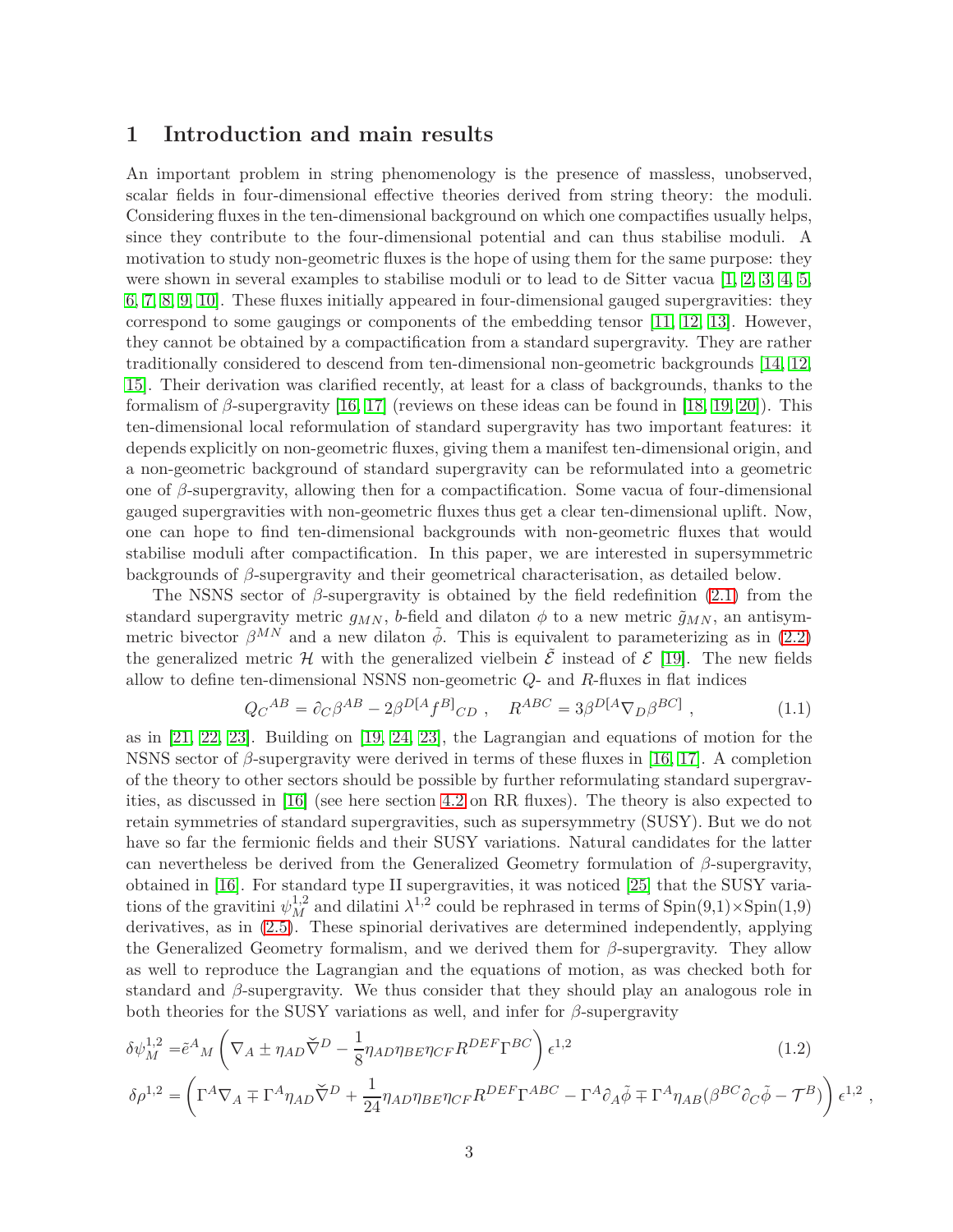(only the NSNS contribution) with  $\rho^{1,2} \equiv \Gamma^A \psi_A^{1,2} - \lambda^{1,2}$  and  $\epsilon^{1,2}$  the SUSY fermionic parameters. The upper/lower sign refers to the first/second number  $(1/2)$ ,  $\check{\nabla}^A$  is a covariant derivative whose spin connection depends on the *Q*-flux, and further notations are detailed in the paper. These fermionic SUSY variations will be our starting point in what follows.

When looking for new vacua of a theory, SUSY is a useful tool that provides technical simplifications. In addition, the conditions for a vacuum to preserve SUSY bring constraints that characterise, in particular geometrically, the allowed backgrounds. One gets this way information on the properties of the possible vacua. This motivates the present work for *β*-supergravity. These features are well illustrated for standard ten-dimensional type II supergravities in [\[26,](#page-36-8) [27\]](#page-36-9) that we follow here. For a vacuum to preserve SUSY, the fermionic SUSY variations should vanish. One further considers a compactification ansatz for the background: in particular the geometry is a warped product of a four-dimensional Minkowski (Mink) or Anti de Sitter (AdS) space-time, and an internal six-dimensional manifold  $\mathcal{M}$ . The conditions for SUSY are then decomposed accordingly. For (at least)  $\mathcal{N} = 1$  SUSY in four dimensions, the SUSY conditions were reformulated in [\[26\]](#page-36-8) in terms of Generalized Complex Geometry (GCG) [\[28,](#page-36-10) [29\]](#page-36-11), into the pure spinors conditions [\(1.3\)](#page-3-0) and [\(1.4\)](#page-3-1). The mathematical framework of GCG provides interesting interpretations of the supergravity quantities and leads to a geometrical characterisation of M for a Mink SUSY vacuum: for  $\mu = 0$  ( $\mu$  is related to the four-dimensional cosmological constant), the condition  $(1.3)$  indicates that M has to be a twisted generalized Calabi-Yau (GCY). This generalizes the Calabi-Yau (CY) condition, valid in absence of background fluxes. The pure spinors conditions are given by

$$
e^{\phi} \left( d - H \wedge \right) \left( e^{-\phi} \Phi_1 \right) + e^{-2A} d(e^{2A}) \wedge \Phi_1 = 2\varepsilon \ e^{-A} \mu \ \text{Re}(\Phi_2)
$$
 (1.3)

$$
e^{\phi} \left( d - H \wedge \right) \left( e^{-\phi} \Phi_2 \right) + e^{-2A} d(e^{2A}) \wedge \Phi_2 = 3\varepsilon \ e^{-A} i \operatorname{Im}(\overline{\mu} \Phi_1) + e^{-A} d(e^A) \wedge \overline{\Phi_2} + \operatorname{RR} \,, \tag{1.4}
$$

with the flux  $H = db$ , the warp factor  $e^{2A}$ , the Ramond-Ramond contribution RR, and

<span id="page-3-5"></span><span id="page-3-1"></span><span id="page-3-0"></span>
$$
IIA: \Phi_1 = \Phi_+, \Phi_2 = \Phi_-, \varepsilon = +1, \qquad IIIB: \Phi_1 = \Phi_-, \Phi_2 = \Phi_+, \varepsilon = -1. \tag{1.5}
$$

 $\Phi_{\pm}$  are pure spinors in GCG, they are in particular  $O(6.6)$  spinors, but can be viewed also as polyforms: for example, a (simplified) expression is given for them in [\(1.17\)](#page-5-0), in the case of an  $SU(3)$  structure.<sup>[1](#page-3-2)</sup> In this paper, we follow the same procedure, described in [\[27\]](#page-36-9), and derive analogous pure spinors conditions for  $\beta$ -supergravity (including only the NSNS sector)

<span id="page-3-3"></span>
$$
\frac{1}{2}\mathcal{D}\Phi_1 + e^{-2A} \left(\mathrm{d} + \check{\nabla}^a \cdot \iota_a\right) (e^{2A})\Phi_1 = 2\varepsilon \ e^{-A} \mu \ \text{Re}(\Phi_2) \tag{1.6}
$$

<span id="page-3-4"></span>
$$
\frac{1}{2}\mathcal{D}\Phi_2 + e^{-2A} \left( \mathrm{d} + \check{\nabla}^a \cdot \iota_a \right) (e^{2A}) \Phi_2 = 3\varepsilon \ e^{-A} \mathrm{i} \operatorname{Im}(\overline{\mu} \Phi_1) + e^{-A} \left( \mathrm{d} - \check{\nabla}^a \cdot \iota_a \right) (e^A) \overline{\Phi_2} \ , \ (1.7)
$$

where  $D$  is an important operator given in  $(1.10)$ , and the other derivatives act only on the warp factor. On the contrary to  $(1.3)$  and  $(1.4)$ , the conditions  $(1.6)$  and  $(1.7)$  are necessary but not sufficient to preserve SUSY, as shown in appendix [B.3.](#page-30-0) This is probably due to the

<span id="page-3-2"></span><sup>&</sup>lt;sup>1</sup>The conditions for a vacuum to preserve SUSY in various theories have been reformulated into analogues of the pure spinors conditions, applying similar techniques to space(-time)s of dimension D (the external part being Minkowski or Anti de Sitter). For type II and M-theory, such conditions were obtained for D from 11 down to 3 in [\[30,](#page-36-12) [31,](#page-36-13) [32,](#page-36-14) [33,](#page-36-15) [34,](#page-36-16) [35,](#page-36-17) [36,](#page-37-0) [37,](#page-37-1) [38,](#page-37-2) [39,](#page-37-3) [40,](#page-37-4) [41\]](#page-37-5). Rewritings of the previous conditions were worked-out in [\[42,](#page-37-6) [43,](#page-37-7) [44\]](#page-37-8). The heterotic case ( $\mathcal{N} = 1$  Mink vacuum) was treated in [\[45\]](#page-37-9). Finally conditions for type II Mink vacua were also written in terms of Exceptional Generalized Geometry (EGG) in [\[46,](#page-37-10) [47,](#page-37-11) [48\]](#page-37-12).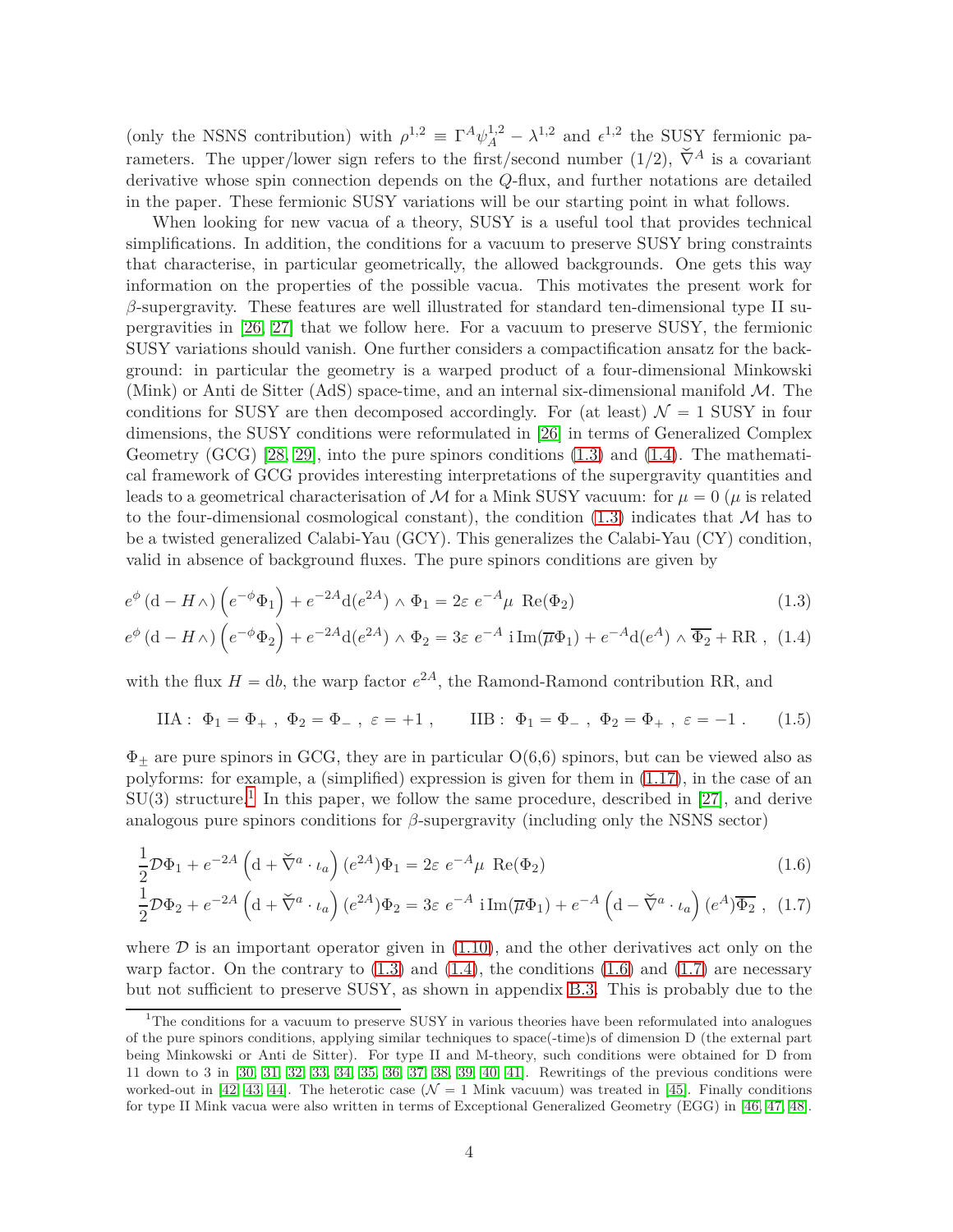absence of a RR contribution. The latter is expected to be simply added to the right-hand side (RHS) of [\(1.7\)](#page-3-4), so the present work remains relevant.

The  $D$  obtained in the two conditions  $(1.6)$  and  $(1.7)$  turns out to be precisely the gen-eralized Dirac operator computed in [\[17\]](#page-35-16). There, we considered  $\mathcal{D} = \Gamma^A D_A$  where  $D_A$  is the Spin(d,d) $\times\mathbb{R}^+$  covariant derivative in a d-dimensional space-time [\[21,](#page-36-3) [49,](#page-37-13) [25,](#page-36-7) [50,](#page-37-14) [51,](#page-37-15) [52,](#page-37-16) [53\]](#page-38-0), and we chose for the Cliff(d,d)  $\Gamma^A$ -matrices a representation as forms and contractions. The generalized spin connection components were already determined in terms of fluxes in [\[16\]](#page-35-15), where we used the generalized torsion free condition [\[25\]](#page-36-7) and further fixing, starting with the generalized vielbein  $\mathcal{E}(2.2)$  $\mathcal{E}(2.2)$  for  $\beta$ -supergravity. Proceeding similarly with  $\mathcal{E}$  for standard supergravity, we derived in [\[17\]](#page-35-16) both Dirac operators  $\mathcal D$  acting on a form  $A_p$ 

for standard supergravity:  $\mathcal{D}A_p = 2e^{\phi} (d - H \wedge) (e^{-\phi} A_p)$ (1.8)

<span id="page-4-5"></span><span id="page-4-4"></span><span id="page-4-3"></span><span id="page-4-0"></span>
$$
=2(\partial_a \cdot e^a \wedge -f \circ -H \wedge -d\phi \wedge) A_p , \qquad (1.9)
$$

for 
$$
\beta
$$
-supergravity:  $\mathcal{D}A_p = 2e^{\tilde{\phi}} \left( d - \tilde{\nabla}^a \cdot \iota_a + \mathcal{T} \vee + R \vee \right) \left( e^{-\tilde{\phi}} A_p \right)$  (1.10)

$$
=2\left(\partial_a\cdot\tilde{e}^a\wedge\right)+\beta^{ab}\partial_b\cdot\iota_a-f\diamond-Q\diamond+R\vee\right)-d\tilde{\phi}\wedge+\left(\check{\nabla}\tilde{\phi}-\tau\right)\vee\right)A_p\ ,\ (1.11)
$$

where the tensor  $\mathcal T$  and the quantity  $\tau$  are defined around [\(2.9\)](#page-7-2), the dot in the derivatives indicates the action only on the form coefficient in flat indices, and the fluxes act with wedges and contractions in flat indices as (see also appendix [A\)](#page-25-0)

$$
H \wedge A_p = \frac{1}{3!} H_{abc} e^a \wedge e^b \wedge e^c \wedge A_p , \quad R \vee A_p = \frac{1}{3!} R^{abc} \iota_a \iota_b \iota_c A_p ,
$$
 (1.12)  

$$
f \diamond A_p = \frac{1}{2} f^c{}_{ab} \tilde{e}^a \wedge \tilde{e}^b \wedge \iota_c A_p , \quad Q \diamond A_p = \frac{1}{2} Q_a{}^{bc} \tilde{e}^a \wedge \iota_b \iota_c A_p .
$$

Remarkably, this Dirac operator  $\mathcal D$  is appearing in the pure spinors conditions, both for standard supergravity in  $(1.3)$  and  $(1.4)$ , and for  $\beta$ -supergravity in  $(1.6)$  and  $(1.7)$ . A posteriori, it looks natural, since  $\mathcal D$  acts on  $O(d,d)$  spinors; for Mink ( $\mu = 0$ ) with constant warp factor, [\(1.3\)](#page-3-0) and [\(1.6\)](#page-3-3) can thus be interpreted as (generalized) Dirac equations. Although this result was anticipated in [\[17\]](#page-35-16),  $D$  was introduced there to study Bianchi identities (BI):  $D^2 = 0$  was shown to give BI of NSNS fluxes (together with a scalar condition) in absence of NS-branes.

We study further this Dirac operator and prove that it can be rewritten as

<span id="page-4-2"></span><span id="page-4-1"></span>for standard supergravity: 
$$
\mathcal{D}A_p = 2e^{\phi}e^{b\wedge}d(e^{-b\wedge}e^{-\phi}A_p)
$$
, (1.13)

for 
$$
\beta
$$
-supergravity:  $\mathcal{D}A_p = 2e^{\tilde{\phi}}e^{\beta \vee}d(e^{-\beta \vee}e^{-\tilde{\phi}}A_p)$ , (1.14)

where  $\beta \vee \equiv \frac{1}{2} \beta^{mn} \iota_m \iota_n = \frac{1}{2}$  $\frac{1}{2}\beta^{ab}\iota_a\iota_b$ . Although [\(1.14\)](#page-4-1) is a common guess, it has never been derived explicitly; we prove it here in appendix [C.1,](#page-32-1) obtaining first a helpful expression in curved indices [\(C.4\)](#page-33-0). In [\(1.14\)](#page-4-1) as well as in the generalized vielbein  $\tilde{\mathcal{E}}$  [\(2.2\)](#page-6-3),  $\beta$  plays a role completely analogous to the *b*-field in  $(1.13)$  and  $\mathcal{E}$ . The *b*-field there is responsible for a twist from  $T M \oplus T^* M$  to the generalized tangent bundle  $E_T$  of GCG, which can be viewed as a gerbe [\[54\]](#page-38-1). The *b*-field is then subject to the cocycle conditions (see e.g. [\[25\]](#page-36-7)), that can be understood as global patching conditions, including *b*-field gauge transformations. We thus suggest for *β*-supergravity a "*β*-twist" of the local  $T\mathcal{M} \oplus T^*\mathcal{M}$  into the generalized cotangent bundle  $E_{T^*}$  discussed in [\[16,](#page-35-15) [17\]](#page-35-16). Obtaining the analogous to the cocycle conditions is the next step. We believe that this would be equivalent to characterising globally well-defined, i.e.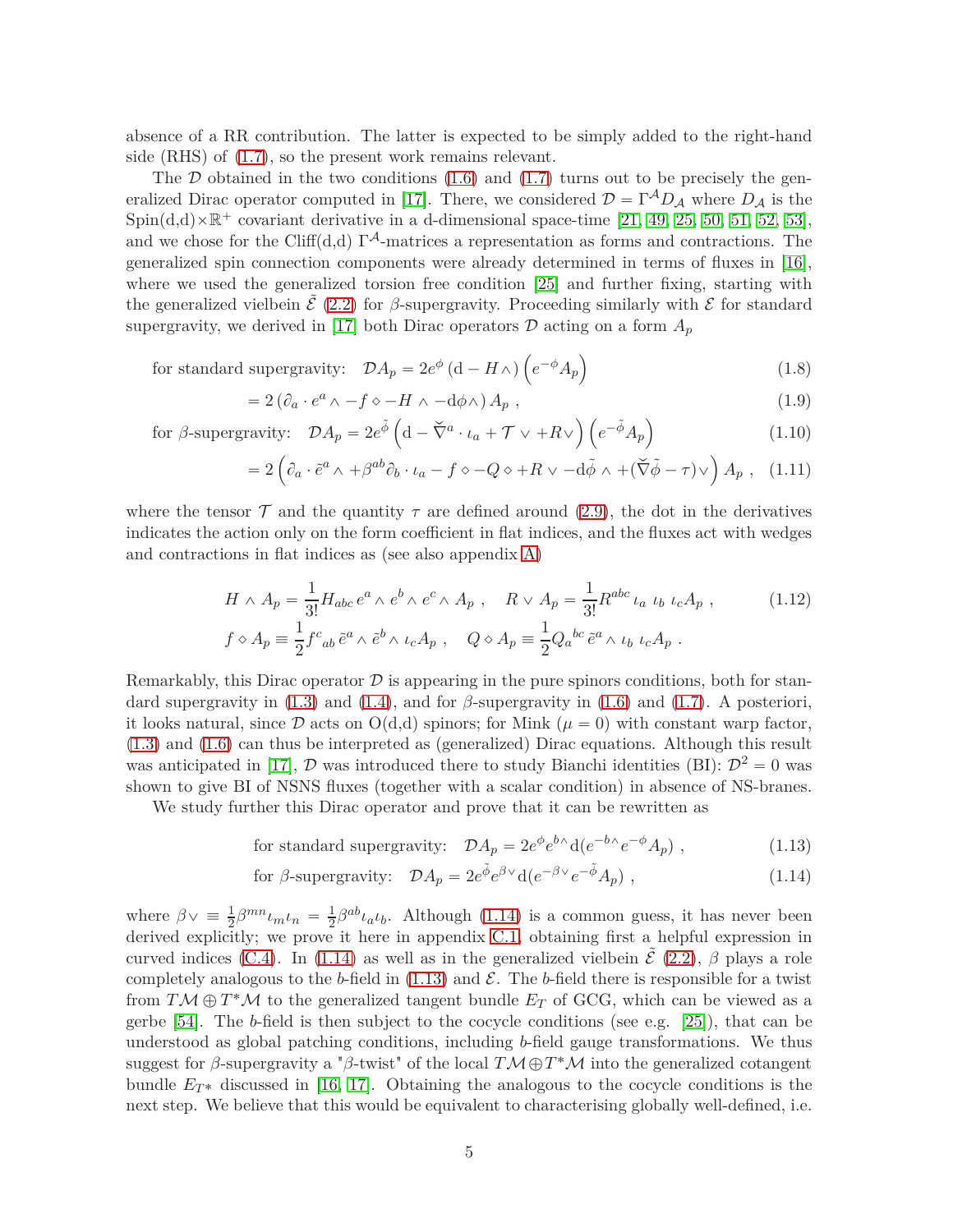geometric, backgrounds of  $\beta$ -supergravity, a point discussed in details in [\[17\]](#page-35-16).<sup>[2](#page-5-1)</sup> The equations derived in this paper should be considered on such backgrounds, otherwise just locally. A class of such backgrounds has been identified in [\[17\]](#page-35-16): those admit isometries, and fields patch by *β*-transforms (constant shifts of *β* along the isometries directions) and diffeomorphisms. Three explicit examples in this class are known: the toroidal example, the exotic  $5\frac{2}{2}$ - or Q-brane [\[55,](#page-38-2) [56,](#page-38-3) [57,](#page-38-4) [58,](#page-38-5) [53,](#page-38-0) [59,](#page-38-6) [60,](#page-38-7) [61\]](#page-38-8), and the dynamical  $SU(2)$  structure solution of [\[62\]](#page-38-9).<sup>[3](#page-5-2)</sup> The question is whether geometric backgrounds of *β*-supergravity exist beyond this class. We come back to these ideas in section [4.1.](#page-18-0)

Finally, we further use the pure spinors conditions and the Dirac operator by looking at the superpotential *W*. Inspired by the literature on superpotentials for  $\mathcal{N} = 1$  four-dimensional effective theories obtained from ten-dimensional standard supergravities, in presence of an  $SU(3) \times SU(3)$  structure, we propose (considering only the NSNS contribution)

<span id="page-5-3"></span>
$$
\tilde{W}_{\rm NS} = \frac{C}{2} \int_{\mathcal{M}} \langle e^{-\tilde{\phi}} \Phi_1^0, \mathcal{D} \operatorname{Im} \Phi_2^0 \rangle , \qquad (1.16)
$$

for a constant warp factor. *C* is a constant, the Mukai product is defined in [\(3.7\)](#page-14-0), and for an  $SU(3)$  structure, the pure spinors are taken in the simple form

<span id="page-5-0"></span>
$$
\Phi_{+}^{0} = e^{i\theta_{+}} e^{-iJ} , \qquad \Phi_{-}^{0} = i\Omega . \qquad (1.17)
$$

The formula [\(1.16\)](#page-5-3) reproduces standard supergravities superpotentials, choosing the Dirac operator [\(1.8\)](#page-4-3) and the dilaton  $\phi$  instead of  $\tilde{\phi}$ . This proposal is then expected to give the expressions to be obtained from  $\beta$ -supergravity. For the SU(3) structure [\(1.17\)](#page-5-0) and the Dirac operator  $(1.11)$ , we check, provided a few more assumptions, that  $(1.16)$  reproduces formulas in the literature containing non-geometric fluxes. We get a good agreement with expressions of [\[63,](#page-38-10) [64,](#page-38-11) [65\]](#page-38-12) in type IIA and IIB, corresponding to an O6-plane and an O3- or O7-plane, while we obtain a new expression in the O5- or O9-plane (or heterotic) case. More details and references, as well as a discussion, can be found in section [3.](#page-13-0)

The paper is organised as follows. The fermionic SUSY variations are obtained in section [2.1.](#page-6-1) The compactification ansatz and consequent SUSY conditions are presented in section [2.2,](#page-7-0) together with appendix [B.1.](#page-26-1) The pure spinors conditions are derived and discussed in section [2.3](#page-10-0) and appendices [B.2](#page-27-0) and [B.3.](#page-30-0) The work on the superpotential is presented in section [3.](#page-13-0) The *β*-twist and related geometrical characterisation are discussed in section [4.1](#page-18-0) and appendices [C.1](#page-32-1) and [C.2.](#page-34-0) Finally, the *β*-twist leads to further ideas: RR fluxes for *β*-supergravity are discussed in section [4.2,](#page-20-0) while a possible relation to intermediate and dynamical SU(2) structure solutions is presented in section [4.3.](#page-21-0) Further directions to explore are mentioned in section [5.](#page-23-0) Conventions and notations are detailed in appendix [A.](#page-25-0)

$$
d\tilde{s}^2 = e^{-\frac{3\varphi}{4}} ds_{\text{Mink}}^2 + e^{-\frac{3\varphi}{4}} (|dw|^2 + |dz_1|^2) + e^{\frac{3\varphi}{4}} |dz_2|^2, \ e^{\tilde{\phi}} = e^{-\frac{3\varphi}{2}}, \ \beta^{z_1 w} = 2a z_2, \ \beta^{\overline{z_1 w}} = 2a \overline{z_2}, \quad (1.15)
$$

<span id="page-5-1"></span><sup>2</sup>The GCG (or analogous) formulation of *β*-supergravity developed here, in particular the pure spinors conditions and related geometrical characterisation of vacua, should for this reason help getting a better handle on this ten-dimensional theory.

<span id="page-5-2"></span><sup>&</sup>lt;sup>3</sup>A warped Mink non-geometric background of type IIB supergravity with dynamical SU(2) structure is presented in [\[62\]](#page-38-9). It is obtained from M-theory through type I by a chain of dualities. The internal space is locally a  $T^4/\mathbb{Z}^2$  with complex coordinates  $z_1$  and  $w$ , fibered over a  $T^2$  along  $z_2$ . D7 or O7 are along the fiber, whose directions are isometries. Performing the field redefinition [\(2.1\)](#page-6-2) towards *β*-supergravity, one gets

with *a* a real constant and  $\varphi(|z_2|)$ . *β* patches with a *β*-transform in O(4,4), while the metric is that of D7 or O7 (provided the warp factor is the good one), so it patches accordingly. Note that for a constant  $\varphi$ , this vacuum is the complex version of the toroidal example.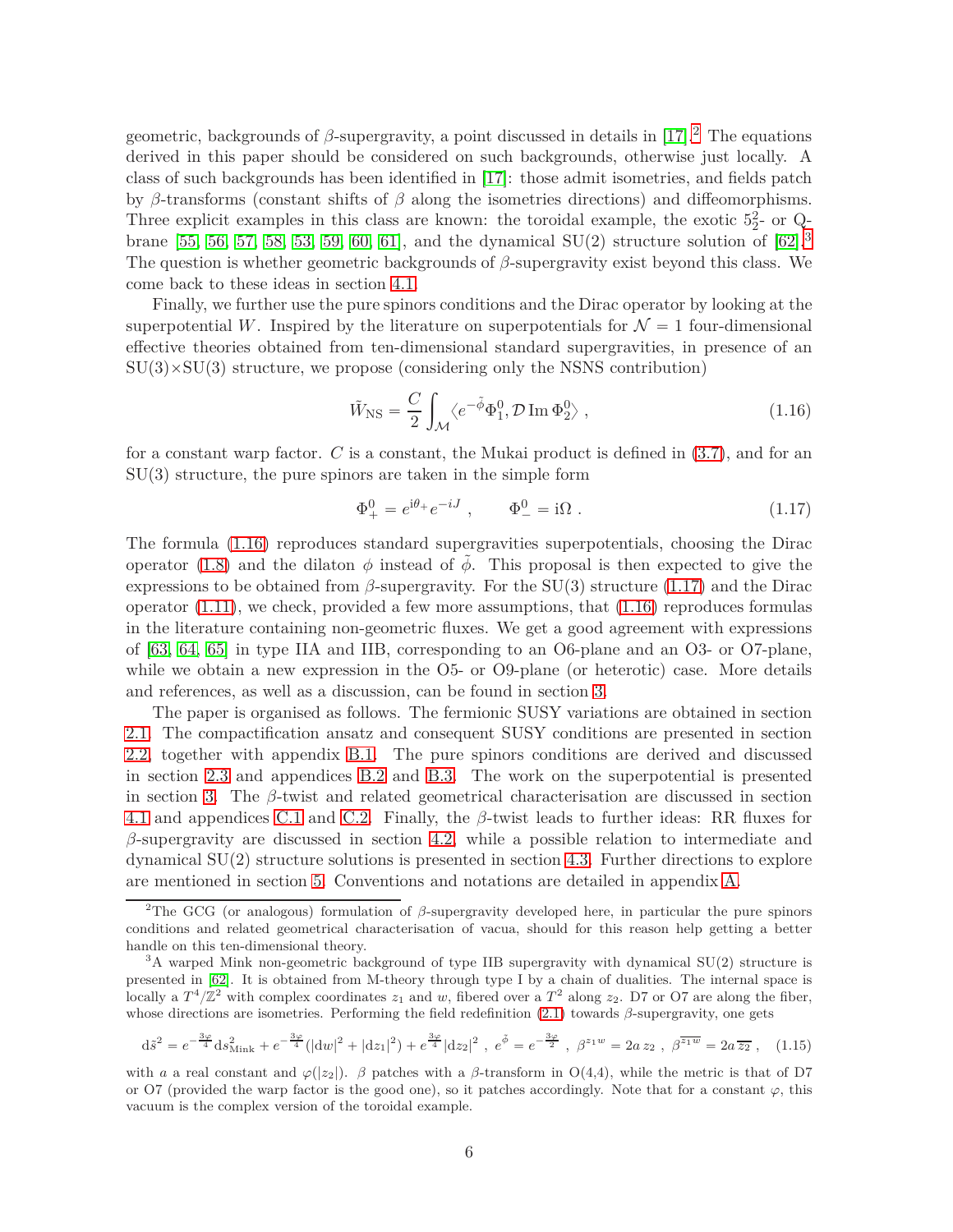# <span id="page-6-0"></span>**2 From the supersymmetry variations to the pure spinors conditions**

#### <span id="page-6-1"></span>**2.1 Fermionic supersymmetry variations**

We explained in the Introduction that *β*-supergravity is, in its current state, only formulated in its NSNS (bosonic) sector. The field redefinition relating its fields to those of standard supergravity is given by [\[19\]](#page-36-1) (see [\[16,](#page-35-15) [17\]](#page-35-16) for more details)

<span id="page-6-3"></span><span id="page-6-2"></span>
$$
(g+b)^{-1} = (\tilde{g}^{-1} + \beta) , \quad e^{-2\tilde{\phi}} \sqrt{|\tilde{g}|} = e^{-2\phi} \sqrt{|g|} , \qquad (2.1)
$$

$$
\mathcal{H} = \mathcal{E}^T \mathbb{I} \mathcal{E} = \tilde{\mathcal{E}}^T \mathbb{I} \tilde{\mathcal{E}}, \quad \mathcal{E} = \begin{pmatrix} e & 0 \\ e^{-T}b & e^{-T} \end{pmatrix}, \quad \tilde{\mathcal{E}} = \begin{pmatrix} \tilde{e} & \tilde{e}\beta \\ 0 & \tilde{e}^{-T} \end{pmatrix}.
$$
 (2.2)

Since *β*-supergravity is a local reformulation of standard supergravity (for instance, the Lagrangians of the two theories only differ by a total derivative), the existence of its supersymmetric completion is expected. We nevertheless do not have an explicit formulation for the latter, so we obtain here in an indirect way its fermionic SUSY variations. Some structures appearing in the Generalized Geometry formalism and in Double Field Theory (DFT), namely the  $\text{Spin}(9,1)\times\text{Spin}(1,9)$  derivatives [\[66,](#page-38-13) [67,](#page-38-14) [68,](#page-38-15) [69,](#page-38-16) [25,](#page-36-7) [70\]](#page-38-17) or generalizations, were noticed to give these variations for standard supergravities (type II, heterotic and M-theory)  $[25, 70, 71, 52, 72, 73, 74, 75]$  $[25, 70, 71, 52, 72, 73, 74, 75]$  $[25, 70, 71, 52, 72, 73, 74, 75]$  $[25, 70, 71, 52, 72, 73, 74, 75]$  $[25, 70, 71, 52, 72, 73, 74, 75]$  $[25, 70, 71, 52, 72, 73, 74, 75]$  $[25, 70, 71, 52, 72, 73, 74, 75]$  $[25, 70, 71, 52, 72, 73, 74, 75]$ . These derivatives enter further quantities of supergravity (the Lagrangian, the equations of motion), and we have shown for the latter that the corresponding derivatives in  $\beta$ -supergravity played exactly the same role there [\[16,](#page-35-15) [17\]](#page-35-16). Thus, as argued in the Introduction, we make the natural assumption that the derivatives give analogously in *β*-supergravity the SUSY variations; this is what we now detail.

Type IIA and IIB standard supergravities have two pairs of chiral fermions; the NSNS contribution to their SUSY variations is given by

$$
\delta \psi_M^{1,2} = e^A{}_M \left( \nabla_A \mp \frac{1}{8} H_{ABC} \Gamma^{BC} \right) \epsilon^{1,2} ,
$$
\n
$$
\delta \rho^{1,2} = \Gamma^A \left( \nabla_A \mp \frac{1}{24} H_{ABC} \Gamma^{BC} - \partial_A \phi \right) \epsilon^{1,2} ,
$$
\n(2.3)

where notations are defined in the Introduction and appendix [A,](#page-25-0) and  $\epsilon^{1,2}$  are the SUSY fermionic parameters, while the upper, lower, sign refers respectively to the number 1, 2. These conventions match those of [\[25\]](#page-36-7), except for the  $\pm$  there denoted 1, 2 here, and the use here of flat indices. The above variations can be rephrased in terms of the following  $Spin(9,1)\times Spin(1,9)$  derivatives

$$
D_{A}\epsilon^{2} = \left(\nabla_{A} + \frac{1}{8}H_{A\overline{BC}}\Gamma^{\overline{BC}}\right)\epsilon^{2},
$$
\n
$$
D_{\overline{A}}\epsilon^{1} = \left(\nabla_{\overline{A}} - \frac{1}{8}H_{\overline{A}BC}\Gamma^{BC}\right)\epsilon^{1},
$$
\n
$$
\Gamma^{A}D_{A}\epsilon^{1} = \left(\Gamma^{A}\nabla_{A} - \frac{1}{24}H_{ABC}\Gamma^{ABC} - \Gamma^{A}\partial_{A}\phi\right)\epsilon^{1},
$$
\n
$$
\Gamma^{\overline{A}}D_{\overline{A}}\epsilon^{2} = \left(\Gamma^{\overline{A}}\nabla_{\overline{A}} + \frac{1}{24}H_{\overline{A}BC}\Gamma^{\overline{A}BC} - \Gamma^{\overline{A}}\partial_{\overline{A}}\phi\right)\epsilon^{2},
$$
\n(2.4)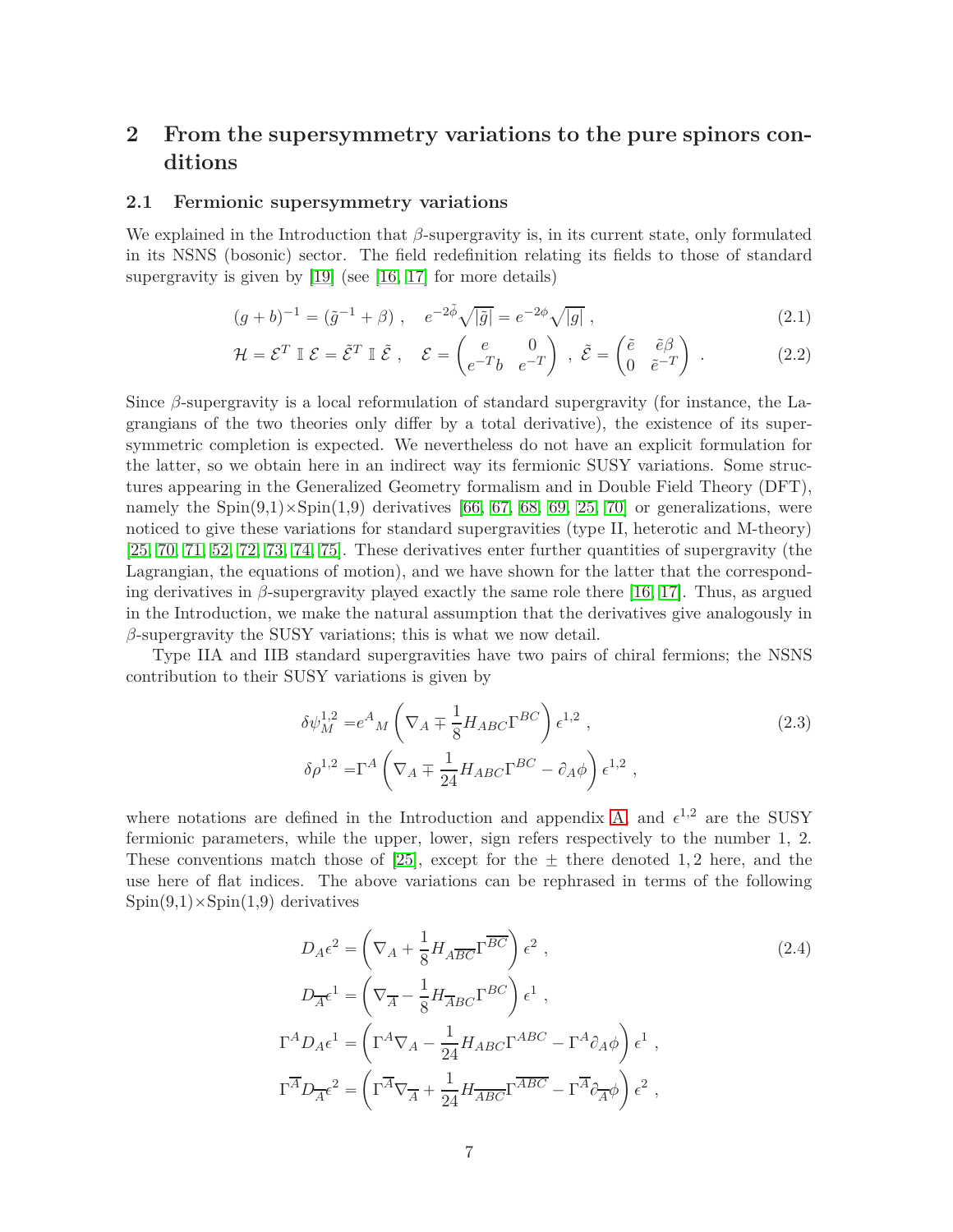where the indices  $_{A, \overline{A}}$  and spinors  $\epsilon^1$ ,  $\epsilon^2$  are here related to each Spin group respectively. One has [\[25\]](#page-36-7)

$$
\delta \psi_M^1 = e^{\overline{A}}{}_M D_{\overline{A}} \epsilon^1 , \ \delta \psi_M^2 = e^A{}_M D_A \epsilon^2 ,
$$
\n
$$
\delta \rho^1 = \Gamma^A D_A \epsilon^1 , \ \delta \rho^2 = \Gamma^{\overline{A}} D_{\overline{A}} \epsilon^2 ,
$$
\n(2.5)

using [\(A.10\)](#page-25-1), and considering the vielbeins aligned. As explained previously, we consider now the fermionic SUSY variations of  $\beta$ -supergravity to be given as well by  $(2.5)$ , where we replace the vielbein  $e$  by  $\tilde{e}$ , and use the following derivatives determined in [\[16\]](#page-35-15)

$$
D_{A}\epsilon^{2} = \left(\nabla_{A} - \eta_{AD}\tilde{\nabla}^{D} - \frac{1}{8}\eta_{AD}\eta_{\overline{BE}}\eta_{\overline{CF}}R^{D\overline{EF}}\Gamma^{\overline{BC}}\right)\epsilon^{2},
$$
\n
$$
D_{\overline{A}}\epsilon^{1} = \left(\nabla_{\overline{A}} + \eta_{\overline{AD}}\tilde{\nabla}^{D} - \frac{1}{8}\eta_{\overline{AD}}\eta_{BE}\eta_{CF}R^{\overline{DEF}}\Gamma^{BC}\right)\epsilon^{1},
$$
\n
$$
\Gamma^{A}D_{A}\epsilon^{1} = \left(\Gamma^{A}\nabla_{A} - \Gamma^{A}\eta_{AD}\tilde{\nabla}^{D} + \frac{1}{24}\eta_{AD}\eta_{BE}\eta_{CF}R^{DEF}\Gamma^{ABC} - \Gamma^{A}\partial_{A}\tilde{\phi} - \Gamma^{A}\eta_{AB}(\beta^{BC}\partial_{C}\tilde{\phi} - \mathcal{T}^{B})\right)\epsilon^{1}
$$
\n
$$
\Gamma^{\overline{A}}D_{\overline{A}}\epsilon^{2} = \left(\Gamma^{\overline{A}}\nabla_{\overline{A}} + \Gamma^{\overline{A}}\eta_{\overline{AD}}\tilde{\nabla}^{D} + \frac{1}{24}\eta_{\overline{AD}}\eta_{\overline{BE}}\eta_{CF}R^{\overline{DEF}}\Gamma^{\overline{ABC}} - \Gamma^{\overline{A}}\partial_{\overline{A}}\tilde{\phi} + \Gamma^{\overline{A}}\eta_{\overline{AB}}(\beta^{\overline{BC}}\partial_{\overline{C}}\tilde{\phi} - \mathcal{T}^{B})\right)\epsilon^{2}
$$

where the covariant derivatives  $\nabla_A$  and  $\check{\nabla}^A$  are defined in appendix [A,](#page-25-0) and on spinors as

$$
\nabla_A \epsilon = \partial_A \epsilon + \frac{1}{4} \omega_A{}^B{}_C \eta_{BD} \Gamma^{DC} \epsilon \;, \tag{2.7}
$$

<span id="page-7-3"></span><span id="page-7-1"></span>*,*

*,*

<span id="page-7-4"></span>*.*

$$
\check{\nabla}^A \epsilon = -\beta^{AB} \partial_B \epsilon + \frac{1}{4} \check{\omega}^A C^B \eta_{BD} \Gamma^{DC} \epsilon \;, \tag{2.8}
$$

and  $\tilde{\omega}$  is the spin connection of  $\tilde{\nabla}$ , related to the *Q*-flux as in [\(B.6\)](#page-26-2), that was denoted  $\omega_Q$  in [\[16,](#page-35-15) [17\]](#page-35-16). The tensor  $\mathcal{T}^A = \nabla_B \beta^{AB}$  often appears with the dilaton in  $\beta$ -supergravity, because the above combination comes from the  $\mathbb{R}^+$  factor in the Generalized Geometry formalism [\[16,](#page-35-15) [17\]](#page-35-16); later on we will use the following expression and notation

<span id="page-7-2"></span>
$$
\mathcal{T}^{A} = -Q_{B}{}^{BA} + \frac{1}{2}\beta^{BC}f^{A}{}_{BC} , \quad \tau^{A} = -\frac{1}{2}\beta^{BC}f^{A}{}_{BC} . \tag{2.9}
$$

We refer to the Introduction and appendix [A](#page-25-0) for more conventions. From  $(2.5)$  and  $(2.6)$ , with aligned vielbeins, we deduce the NSNS contribution to the fermionic SUSY variations of both a type IIA and IIB  $\beta$ -supergravity: it is given by [\(1.2\)](#page-2-1), that we repeat here for convenience

$$
\delta\psi_M^{1,2} = \tilde{e}^A{}_M \left( \nabla_A \pm \eta_{AD} \check{\nabla}^D - \frac{1}{8} \eta_{AD} \eta_{BE} \eta_{CF} R^{DEF} \Gamma^{BC} \right) \epsilon^{1,2}
$$
\n
$$
\delta\rho^{1,2} = \left( \Gamma^A \nabla_A \mp \Gamma^A \eta_{AD} \check{\nabla}^D + \frac{1}{24} \eta_{AD} \eta_{BE} \eta_{CF} R^{DEF} \Gamma^{ABC} - \Gamma^A \partial_A \tilde{\phi} \mp \Gamma^A \eta_{AB} (\beta^{BC} \partial_C \tilde{\phi} - \mathcal{T}^B) \right) \epsilon^{1,2}
$$
\n(2.10)

# <span id="page-7-0"></span>**2.2 Compactification ansatz and resulting conditions for a supersymmetric vacuum**

We now specify an ansatz for the fields, suited to the compactification of a ten-dimensional background on a compact internal six-dimensional manifold  $M$ . Then, we will study the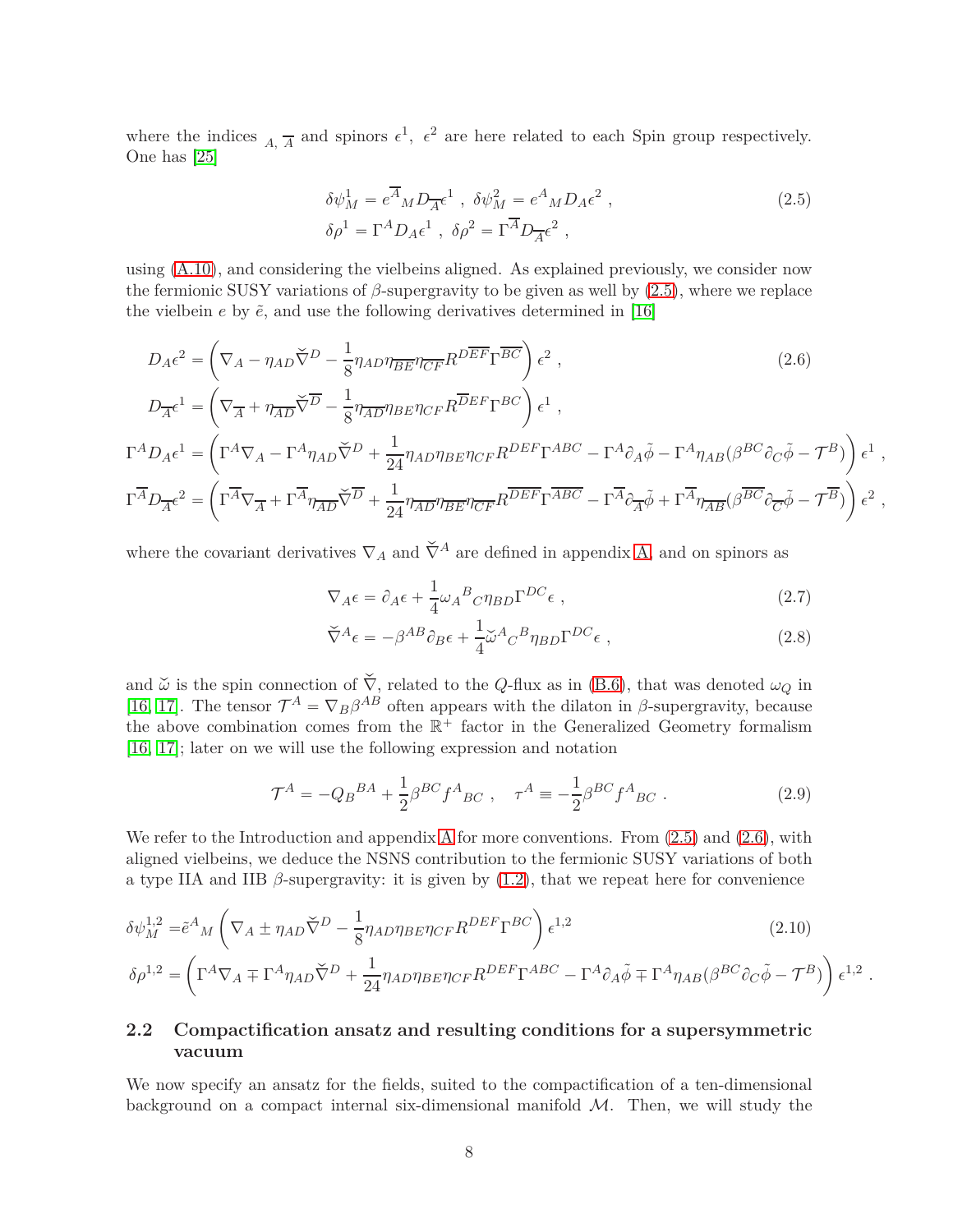decomposition of the previous SUSY variations accordingly, and deduce conditions for a SUSY vacuum. To start with, we consider the following ten-dimensional metric

$$
\mathrm{d}\tilde{s}^2 = e^{2A(y)}\tilde{g}_{\mu\nu}(x)\mathrm{d}x^{\mu}\mathrm{d}x^{\nu} + \tilde{g}_{mn}(y)\mathrm{d}y^m\mathrm{d}y^n , \qquad (2.11)
$$

where Latin indices are the internal ones, and Greek indices are the four-dimensional ones;  $e^{2A}$  is the warp factor. The ten-dimensional vielbeins are then decomposed into

$$
\tilde{e}^{A=\alpha}{}_{M=\mu} = \tilde{e}^{\alpha}{}_{\mu} = e^{A(y)} \tilde{e}^{\dot{\alpha}}{}_{\mu}(x) , \quad \tilde{e}^{A=a}{}_{M=m} = \tilde{e}^{a}{}_{m}(y) . \tag{2.12}
$$

The ten-dimensional  $\beta^{AB}$  is chosen a priori non-trivial only along the internal directions, i.e.

$$
\beta^{\alpha\beta} = \beta^{\alpha b} = \beta^{a\beta} = 0 , \ \beta^{ab}(y) . \tag{2.13}
$$

This ansatz allows to compute the various components of the ten-dimensional fluxes *f, Q, R*, and those of the spin connections  $\omega$  and  $\tilde{\omega}$ . This is detailed in appendix [B.1.](#page-26-1)

We now turn to the spinors, in particular to the ten-dimensional SUSY parameters. In agreement with the above metric, the Lorentz group and its spinorial representation is split in two factors;  $\epsilon^{1,2}$  should accordingly be decomposed on a basis of internal spinors. However, we restrict ourselves to backgrounds with  $\mathcal{N} = 1$  preserved SUSY in four dimensions, so consider only one external spinor  $\zeta_+$ . We are then left with two internal spinors  $\eta_+^{1,2}$ , and the decomposition is

$$
\text{IIA} \begin{cases} \epsilon^{1} = \zeta_{+} \otimes \eta_{+}^{1} + \zeta_{-} \otimes \eta_{-}^{1} \\ \epsilon^{2} = \zeta_{+} \otimes \eta_{-}^{2} + \zeta_{-} \otimes \eta_{+}^{2} \end{cases}, \quad \text{IIB} \begin{cases} \epsilon^{1} = \zeta_{+} \otimes \eta_{+}^{1} + \zeta_{-} \otimes \eta_{-}^{1} \\ \epsilon^{2} = \zeta_{+} \otimes \eta_{+}^{2} + \zeta_{-} \otimes \eta_{-}^{2} \end{cases}, \quad (2.14)
$$

the distinction between the two theories coming from the chiralities denoted with  $\pm$ . The sixdimensional and four-dimensional spinors are Weyl, and Euclidian respectively Lorentzian. This implies the complex conjugations  $(\eta^i_+)^* = \eta^i_-$  and  $(\zeta_+)^* = \zeta_-$ . We also consider  $\eta^i_+(y)$ and  $\zeta_{+}(x)$ . The ten-dimensional spinors are Majorana-Weyl, hence real, as given by the sum of the two terms in  $\epsilon^i$ . The ten-dimensional Γ-matrices are decomposed similarly, in terms of the six-dimensional  $\gamma^a$  and four-dimensional  $\gamma^{\alpha}$ . The properties of the latter, together with the components of the spin connections, allow to obtain the various components of the two spinorial covariant derivatives  $\nabla_A$  and  $\check{\nabla}^A$ . This is detailed in appendix [B.1.](#page-26-1)

Finally, let us further specify the external part: the four-dimensional space-time is chosen maximally symmetric. The three possibilities (Mink, AdS and de Sitter) forbid to single out a vector, implying  $\partial_{\alpha} \tilde{\phi} = 0$  in the background. In addition, the four-dimensional covariant derivative  $\nabla_{\alpha} \zeta_{\pm}$ , generically decomposed on a spinor basis, is then at most given by

<span id="page-8-0"></span>
$$
\nabla_{\alpha}\zeta_{\pm} = \frac{1}{2}\mu_{\pm}e^{-A}\eta_{\alpha\beta}\gamma^{\beta}\zeta_{\mp} \tag{2.15}
$$

Let us comment on the coefficient. First, one can verify that  $\nabla_{\alpha}$  carries a factor  $e^{-A}$ . Indeed, starting with the coordinate derivative  $\partial_{\mu}$ , the multiplication by  $\tilde{e}^{\mu}{}_{\alpha}$  brings such a factor; also, one has  $\omega_{\alpha}{}^{\beta}{}_{\gamma} = e^{-A} \omega_{\dot{\alpha}}{}^{\dot{\beta}}{}_{\dot{\gamma}}$ . The matrices  $\gamma^{\alpha}$  do not carry such a factor, since they satisfy the Clifford algebra. So we get  $\nabla_{\alpha} = e^{-A}\nabla_{\dot{\alpha}}$ . This factor, manifest on the RHS of [\(2.15\)](#page-8-0), then carries the whole dependence on the internal coordinates. The generic  $\mu_{+}$  is thus restricted to be a complex function of the external coordinates.<sup>[4](#page-8-1)</sup> For Mink and AdS (de Sitter does not

<span id="page-8-1"></span> $^{4}\mu_{+}$  defined in [\(2.15\)](#page-8-0) can a priori change according to the theory IIA or IIB, although we do not denote it differently here. In [\[76\]](#page-39-5), this quantity is related to the vacuum value of the superpotential, with a sign change in between the theories. Here we will rather introduce the sign  $\varepsilon$ .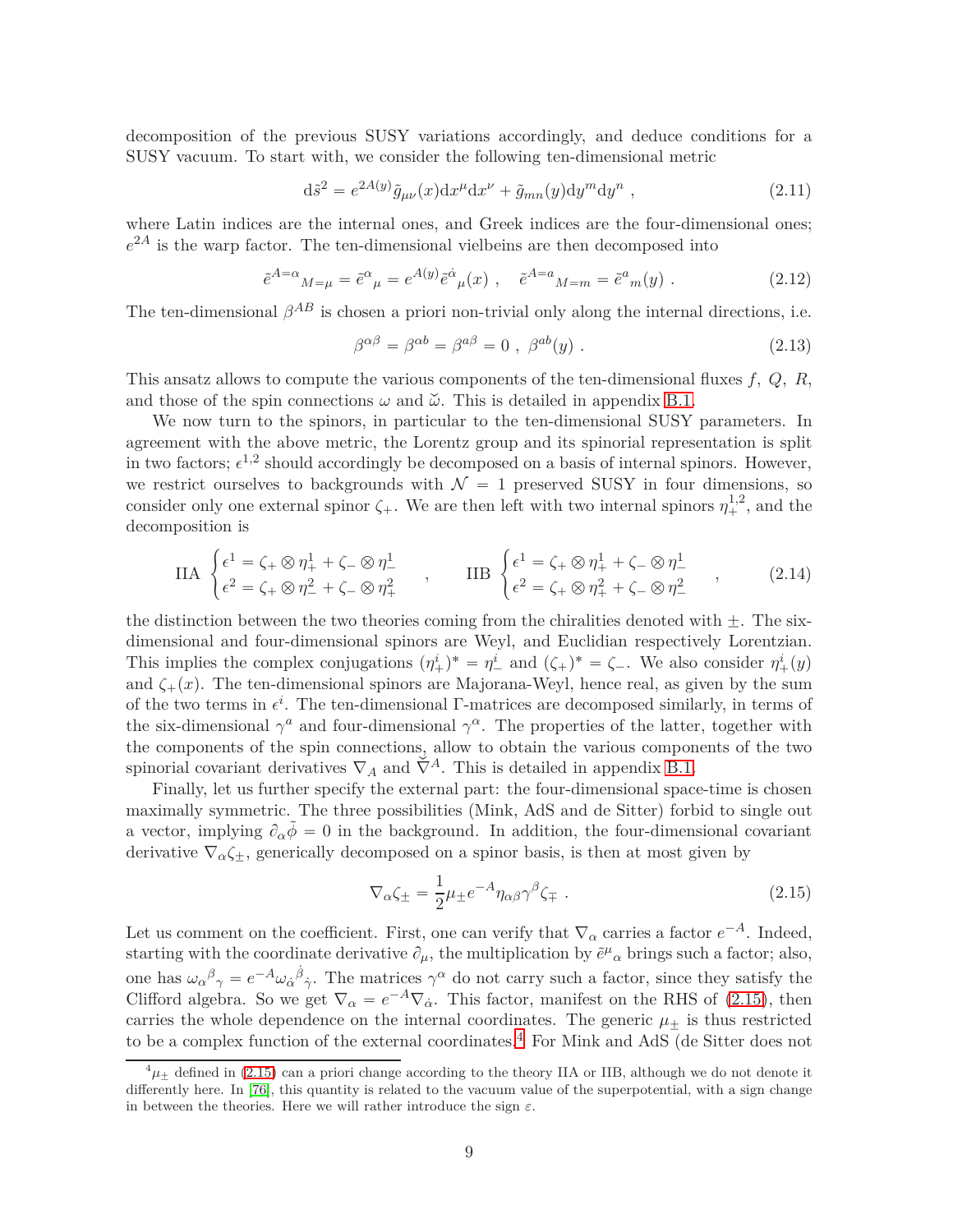allow to consider such a spinorial equation), the value  $|\mu_{\pm}|^2$  is actually known to be related to the scalar curvature,<sup>[5](#page-9-0)</sup> i.e. to the cosmological constant. We thus restrict  $\mu_{\pm}$  to be complex constants, differing at most by a phase. SUSY will impose  $\mu$ <sup> $+$ </sup> to be the complex conjugate of  $\mu_- \equiv \mu$ .

We are now interested in vacua satisfying the compactification ansatz just described and preserving  $\mathcal{N} = 1$  SUSY. While not strictly necessary for SUSY, we make the additional helpful assumption that the internal spinors  $\eta^i_+$  are globally defined and non-vanishing. Given a metric and an orientation on  $M$ , this further assumption reduces the structure group of the tangent bundle, for one spinor to  $SU(3)$ , and for two (i.e. not parallel) to  $SU(2)$ . Requiring the existence of such spinor(s), i.e. having a reduced structure group, is a useful topological constraint allowing to consider equivalently specific globally defined forms on  $M$ . In GCG, the structure group of  $T M \oplus T^* M$  is reduced to  $SU(3) \times SU(3)$  by the existence of globally defined  $\eta^i_+$ . This equivalently defines the pure spinors  $\Phi_{\pm}$  that can be viewed as polyforms (sums of forms of different degrees), as described in section [2.3.](#page-10-0) In addition to this topological condition, the spinors will have to satisfy differential conditions. These are derived from the fermionic SUSY variations, that have to vanish in a SUSY background. We obtain these conditions in the following, by setting  $(2.10)$  to zero and imposing in these equations the above compactification ansatz (using as well material of appendix [B.1\)](#page-26-1).

We start with the vanishing variation of the gravitini [\(2.10\)](#page-7-4): in type IIB, it gives on the internal directions

$$
\zeta_{+} \otimes \left(\nabla_{a} \pm \eta_{ad} \breve{\nabla}^{d} - \frac{1}{8} \eta_{ad} \eta_{be} \eta_{cf} R^{def} \gamma^{bc}\right) \eta_{+}^{1,2} \tag{2.16}
$$
  
 
$$
+\zeta_{-} \otimes \left(\nabla_{a} \pm \eta_{ad} \breve{\nabla}^{d} - \frac{1}{8} \eta_{ad} \eta_{be} \eta_{cf} R^{def} \gamma^{bc}\right) \eta_{-}^{1,2} = 0 ,
$$

and in type IIA one should change the chirality on the  $\eta^2$ . Projecting by chirality imposes both lines to vanish. The two lines are also complex conjugate, so the only conditions are (in type IIB)

$$
\left(\nabla_a \pm \eta_{ad}\check{\nabla}^d - \frac{1}{8}\eta_{ad}\eta_{be}\eta_{cf}R^{def}\gamma^{bc}\right)\eta_+^{1,2} = 0.
$$
\n(2.17)

On the external directions, we obtain in type IIB

$$
\left(\nabla_{\alpha}\otimes\mathbb{1} + \frac{1}{2}\eta_{\alpha\beta}\gamma^{\beta}\gamma_{(4)}\otimes\gamma^{d}\partial_{d}A \pm \frac{1}{2}\eta_{\alpha\delta}\gamma^{\delta}\gamma_{(4)}\otimes\gamma^{c}\eta_{cd}\beta^{de}\partial_{e}A\right)\epsilon^{1,2} = 0
$$
\n
$$
\Leftrightarrow \frac{1}{2}\eta_{\alpha\beta}\gamma^{\beta}\zeta_{+}\otimes\left(\mu_{-}e^{-A}\eta_{-}^{1,2} + (\gamma^{d}\partial_{d}A \pm \gamma^{c}\eta_{cd}\beta^{de}\partial_{e}A)\eta_{+}^{1,2}\right)
$$
\n
$$
+\frac{1}{2}\eta_{\alpha\beta}\gamma^{\beta}\zeta_{-}\otimes\left(\mu_{+}e^{-A}\eta_{+}^{1,2} - (\gamma^{d}\partial_{d}A \pm \gamma^{c}\eta_{cd}\beta^{de}\partial_{e}A)\eta_{-}^{1,2}\right) = 0,
$$
\n(2.18)

and for type IIA one should change the chirality of the  $\eta^2$ . Again, both lines should vanish, from which we deduce  $\mu^*_{+} = \mu_{-} \equiv \mu$ . So the only conditions are (in type IIB)

$$
\mu \eta_{-}^{1,2} + e^A \gamma^d \left( \partial_d A \pm \eta_{dc} \beta^{ce} \partial_e A \right) \eta_{+}^{1,2} = 0 \ . \tag{2.19}
$$

<span id="page-9-0"></span><sup>&</sup>lt;sup>5</sup>This is probably derived considering the commutator of two  $\nabla$ .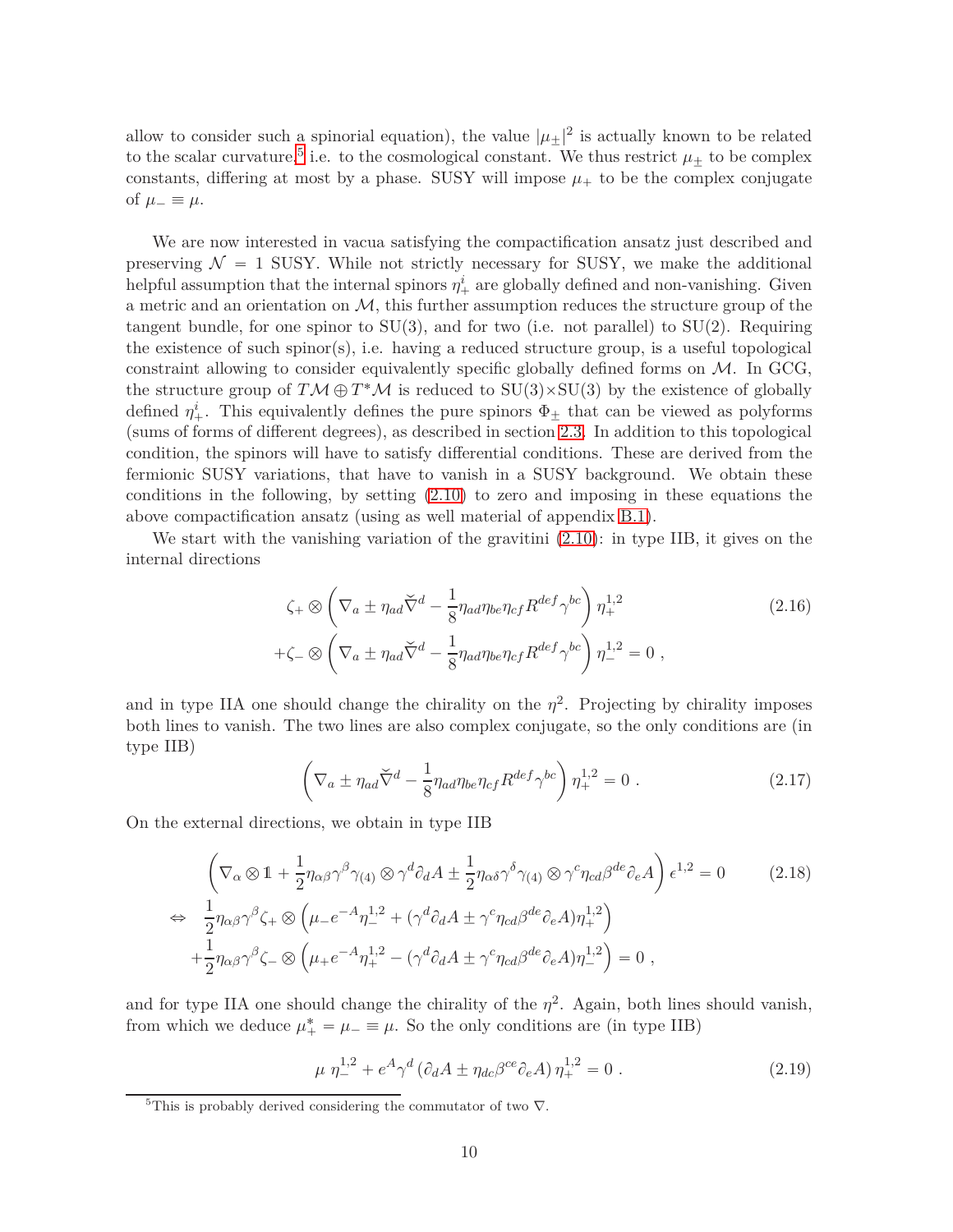Note that having Mink  $(\mu = 0)$  is equivalent to a constant warp factor; this is due to the fact we only have NSNS contributions.<sup>[6](#page-10-1)</sup> We finally turn to the variation  $\delta \rho^{1,2}$  in [\(2.10\)](#page-7-4). A few computations, using in particular  $\gamma^{\alpha} \eta_{\alpha\beta} \gamma^{\beta} = 4$ , lead to

$$
\delta \rho^{1,2} = \left( \gamma^{\alpha} \nabla_{\alpha} \otimes 1 + \gamma_{(4)} \otimes \frac{1}{24} \eta_{ad} \eta_{be} \eta_{cf} R^{def} \gamma^{abc} \right)
$$
\n
$$
+ \gamma_{(4)} \otimes \gamma^{a} \left( \nabla_{a} + \partial_{a} (2A - \tilde{\phi}) \mp \eta_{ad} \tilde{\nabla}^{d} \mp \eta_{ad} \beta^{de} \partial_{e} (2A + \tilde{\phi}) \pm \eta_{ad} \mathcal{T}^{d} \right) \right) \epsilon^{1,2}
$$
\n
$$
= \zeta_{+} \otimes \left( 2\mu_{-} e^{-A} \eta_{-}^{1,2} + \left( \frac{1}{24} \eta_{ad} \eta_{be} \eta_{cf} R^{def} \gamma^{abc} + \gamma^{a} \left( \nabla_{a} + \partial_{a} (2A - \tilde{\phi}) \mp \eta_{ad} \tilde{\nabla}^{d} \mp \eta_{ad} \beta^{de} \partial_{e} (2A + \tilde{\phi}) \pm \eta_{ad} \mathcal{T}^{d} \right) \right) \eta_{+}^{1,2} \right)
$$
\n
$$
+ \zeta_{-} \otimes \left( 2\mu_{+} e^{-A} \eta_{+}^{1,2} - \left( \frac{1}{24} \eta_{ad} \eta_{be} \eta_{cf} R^{def} \gamma^{abc} + \gamma^{a} \left( \nabla_{a} + \partial_{a} (2A - \tilde{\phi}) \mp \eta_{ad} \tilde{\nabla}^{d} \mp \eta_{ad} \beta^{de} \partial_{e} (2A + \tilde{\phi}) \pm \eta_{ad} \mathcal{T}^{d} \right) \right) \eta_{-}^{1,2} \right)
$$

for type IIB, while for type IIA one should change the chirality on the  $\eta^2$ . Setting this variation to zero imposes both lines to vanish, from which we deduce again  $\mu^*$  =  $\mu$  =  $\mu$ , and the two lines are then complex conjugate. We are left with

$$
2\mu \eta_{-}^{1,2} + e^{A} \left( \frac{1}{24} \eta_{ad} \eta_{be} \eta_{cf} R^{def} \gamma^{abc} + \gamma^{a} \left( \nabla_{a} + \partial_{a} (2A - \tilde{\phi}) \mp \eta_{ad} \tilde{\nabla}^{d} \mp \eta_{ad} \beta^{de} \partial_{e} (2A + \tilde{\phi}) \pm \eta_{ad} \mathcal{T}^{d} \right) \right) \eta_{+}^{1,2} = 0.
$$

To summarize, the backgrounds of interest satisfy the above compactification ansatz and admit an  $SU(3) \times SU(3)$  structure. In addition, they verify in type IIB the following three constraints, namely the SUSY conditions or Killing spinor equations

$$
\mu \eta_{-}^{1,2} + e^A \left(\partial A \pm \partial_{\partial} A\right) \eta_{+}^{1,2} = 0 \tag{2.21}
$$

$$
\nabla_a \eta_+^{1,2} = \left( \mp \eta_{ad} \breve{\nabla}^d + \frac{1}{8} \eta_{ad} \eta_{be} \eta_{cf} R^{def} \gamma^{bc} \right) \eta_+^{1,2} \tag{2.22}
$$

$$
\nabla \eta_{+}^{1,2} = -2\mu e^{-A} \eta_{-}^{1,2} - \left(\frac{1}{4}R + \hat{\rho}(2A - \tilde{\phi}) \mp \tilde{\nabla} \mp \beta_{\partial}(2A + \tilde{\phi}) \pm \mathcal{T}\right) \eta_{+}^{1,2} ,\qquad (2.23)
$$

(for type IIA one should change the chirality on the  $\eta^2$ ) where we introduced the notations

$$
\hat{\phi} = \gamma^a \partial_a , \ \nabla = \gamma^a \nabla_a , \ \beta_{\partial} = \gamma^a \eta_{ab} \beta^{bc} \partial_c , \ \nabla = \gamma^a \eta_{ab} \widetilde{\nabla}^b , \ \mathcal{T} = \gamma^a \eta_{ab} \mathcal{T}^b , \ \mathcal{R} = \frac{1}{6} \eta_{ad} \eta_{be} \eta_{cf} R^{def} \gamma^{abc}
$$

### <span id="page-10-0"></span>**2.3 Supersymmetry conditions in terms of pure spinors**

We now want to formulate the previous SUSY conditions using pure spinors  $\Phi_{\pm}$ , for motivations discussed in the Introduction. To do so, we follow closely the procedure described in the appendix of [\[27\]](#page-36-9).  $\Phi_{\pm}$  are defined at first as the following bispinors

<span id="page-10-2"></span>
$$
\Phi_{+} = \eta_{+}^{1} \otimes \eta_{+}^{2\dagger}, \quad \Phi_{-} = \eta_{+}^{1} \otimes \eta_{-}^{2\dagger}.
$$
\n(2.24)

<span id="page-10-5"></span><span id="page-10-4"></span><span id="page-10-3"></span>*.*

The product can be expressed thanks to the Fierz identity given in six dimensions by

$$
\eta_+^1 \otimes \eta_{\pm}^{2\dagger} = \frac{1}{8} \sum_{k=0}^6 \frac{1}{k!} \left( \eta_{\pm}^{2\dagger} \gamma_{a_k...a_1} \eta_+^1 \right) \gamma^{a_1...a_k} , \qquad (2.25)
$$

<span id="page-10-1"></span><sup>&</sup>lt;sup>6</sup>We reached the same conclusion in [\[16\]](#page-35-15), using the equations of motion and a few more assumptions, such as a constant dilaton. Here, it comes from SUSY.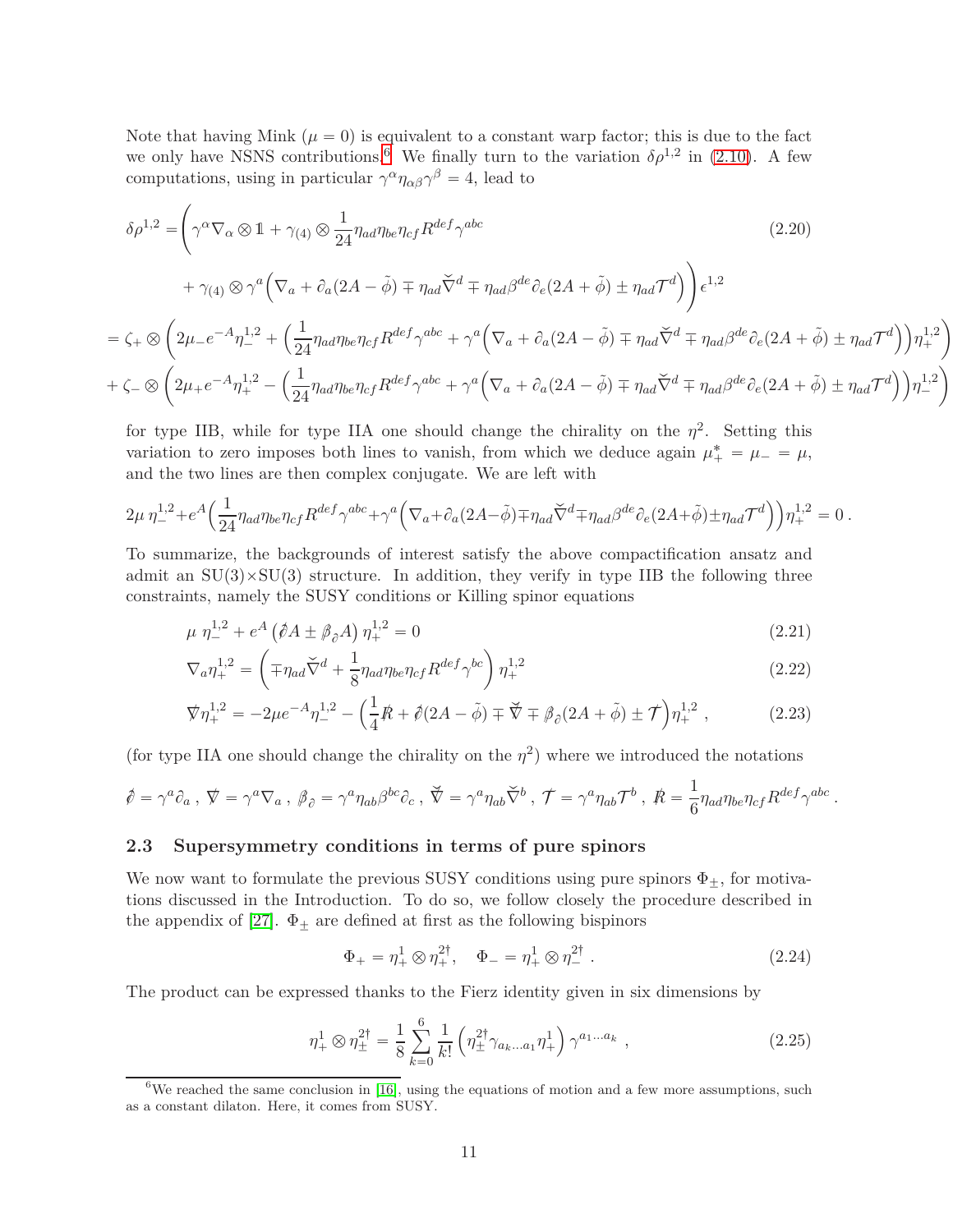where indices are lowered by the flat metric. In addition, the Clifford map relates antisymmetric products of *γ*-matrices and differential forms

<span id="page-11-3"></span>
$$
C = \sum_{k} \frac{1}{k!} C_{a_1 \dots a_k}^{(k)} \tilde{e}^{a_1} \wedge \dots \wedge \tilde{e}^{a_k} \longleftrightarrow \mathcal{C} = \sum_{k} \frac{1}{k!} C_{a_1 \dots a_k}^{(k)} \gamma^{a_1 \dots a_k} . \tag{2.26}
$$

Thanks to this map, the above pure spinors can be viewed as polyforms, i.e. sums of forms of different degrees; note that  $\Phi_{\pm}$  in [\(2.24\)](#page-10-2), expressed with the Fierz identity, should be understood as slashed.  $\Phi_{\pm}$  are examples of Spin(6,6) spinors on  $T M \oplus T^* M$ , as considered in GCG. Being bispinors, they are as well  $Spin(6)\times Spin(6)$  spinors; similarly, they are pure because they are built from two pure spinors (any spinor is pure in six dimensions). As mentioned in the previous section, we require them to be globally defined, which reduces the structure group of  $T M \oplus T^* M$  to  $SU(3) \times SU(3)$ . On the tangent bundle, this gets declined into an SU(3) or an SU(2) structure group. For example,  $\Phi_{\pm}$  for an SU(3) structure are given as polyforms in [\(3.3\)](#page-13-2) in a simplified case. More details on such examples are provided in section [3.1.](#page-13-1) The pure spinors are acted on by  $Cliff(6,6)$  Γ-matrices, from which one can construct a chirality operator. Through the Clifford map, their chirality is simply related to the degree of the forms, i.e. the summation runs only over forms of even, respectively odd, degree, for positive, respectively negative, chirality. This is equivalent to the number of *γ*-matrices, so via the Fierz identity, it is related to the chiralities of the  $\eta^i$ :  $\Phi_+$  or  $\Phi_-$  is of positive or negative chirality.

Reformulating the SUSY conditions on the  $\eta^i$  [\(2.21\)](#page-10-3) - [\(2.23\)](#page-10-4) as polyform equations on the pure spinors essentially amounts to compute the exterior derivative

<span id="page-11-2"></span><span id="page-11-1"></span><span id="page-11-0"></span>
$$
d\Phi_{\pm} \equiv \tilde{e}^a \wedge \nabla_a \Phi_{\pm} . \tag{2.27}
$$

To do so, we write [\(2.27\)](#page-11-0) with  $\gamma$ -matrices acting on the  $\eta^i$ , thanks to the Clifford map and the bispinor expressions. We then use the above SUSY conditions, and finally rewrite the resulting expression in terms of forms, using the Clifford map backwards. The whole procedure, with the required properties of the Clifford map, are detailed in appendix [B.2.](#page-27-0) Note the following subtlety. We obtain at first expressions for  $d\Phi_+$  that are simpler than the final ones [\(1.6\)](#page-3-3) and  $(1.7)$ . Establishing them only required to use  $(2.22)$  and  $(2.23)$ , but not  $(2.21)$ . This is due to the absence of a RR contribution. We nevertheless follow further the procedure of [\[27\]](#page-36-9) for standard supergravity, and construct from [\(2.21\)](#page-10-3) another form expression, that should be given by the RR fluxes but is here vanishing. We add this quantity (as in [\[27\]](#page-36-9)) to one of the  $d\Phi_{+}$  obtained. This eventually results in [\(1.6\)](#page-3-3) and [\(1.7\)](#page-3-4), that we repeat here for convenience

$$
e^{\tilde{\phi}} \left( \mathbf{d} - \tilde{\nabla}^a \cdot \iota_a + \mathcal{T} \vee + R \vee \right) \left( e^{-\tilde{\phi}} \Phi_1 \right) + e^{-2A} \left( \mathbf{d} + \tilde{\nabla}^a \cdot \iota_a \right) (e^{2A}) \Phi_1 = 2\varepsilon \ e^{-A} \mu \ \text{Re}(\Phi_2) \tag{2.28}
$$
\n
$$
e^{\tilde{\phi}} \left( \mathbf{d} - \tilde{\nabla}^a \cdot \iota_a + \mathcal{T} \vee + R \vee \right) \left( e^{-\tilde{\phi}} \Phi_2 \right) + e^{-2A} \left( \mathbf{d} + \tilde{\nabla}^a \cdot \iota_a \right) (e^{2A}) \Phi_2 \tag{2.29}
$$

$$
e^{\tilde{\phi}} \left( \mathrm{d} - \tilde{\nabla}^a \cdot \iota_a + \mathcal{T} \vee + R \vee \right) \left( e^{-\tilde{\phi}} \Phi_2 \right) + e^{-2A} \left( \mathrm{d} + \tilde{\nabla}^a \cdot \iota_a \right) (e^{2A}) \Phi_2
$$
\n
$$
= 3\varepsilon \ e^{-A} \mathrm{i} \operatorname{Im}(\overline{\mu} \Phi_1) + e^{-A} \left( \mathrm{d} - \tilde{\nabla}^a \cdot \iota_a \right) (e^A) \overline{\Phi_2},
$$
\n(2.29)

where  $\Phi_{1,2}$  and  $\varepsilon$  depend on the theory [\(1.5\)](#page-3-5). The sign  $\varepsilon$  can be viewed as a change of  $\mu$  in between the two theories, see footnote [4.](#page-8-1)

Let us comment on these pure spinors conditions, and compare them to those of standard supergravity given in  $(1.3)$  and  $(1.4)$ . The NSNS sector of the two theories are known to match for vanishing *b* and  $\beta$ . Here, one can verify that the pure spinors conditions do agree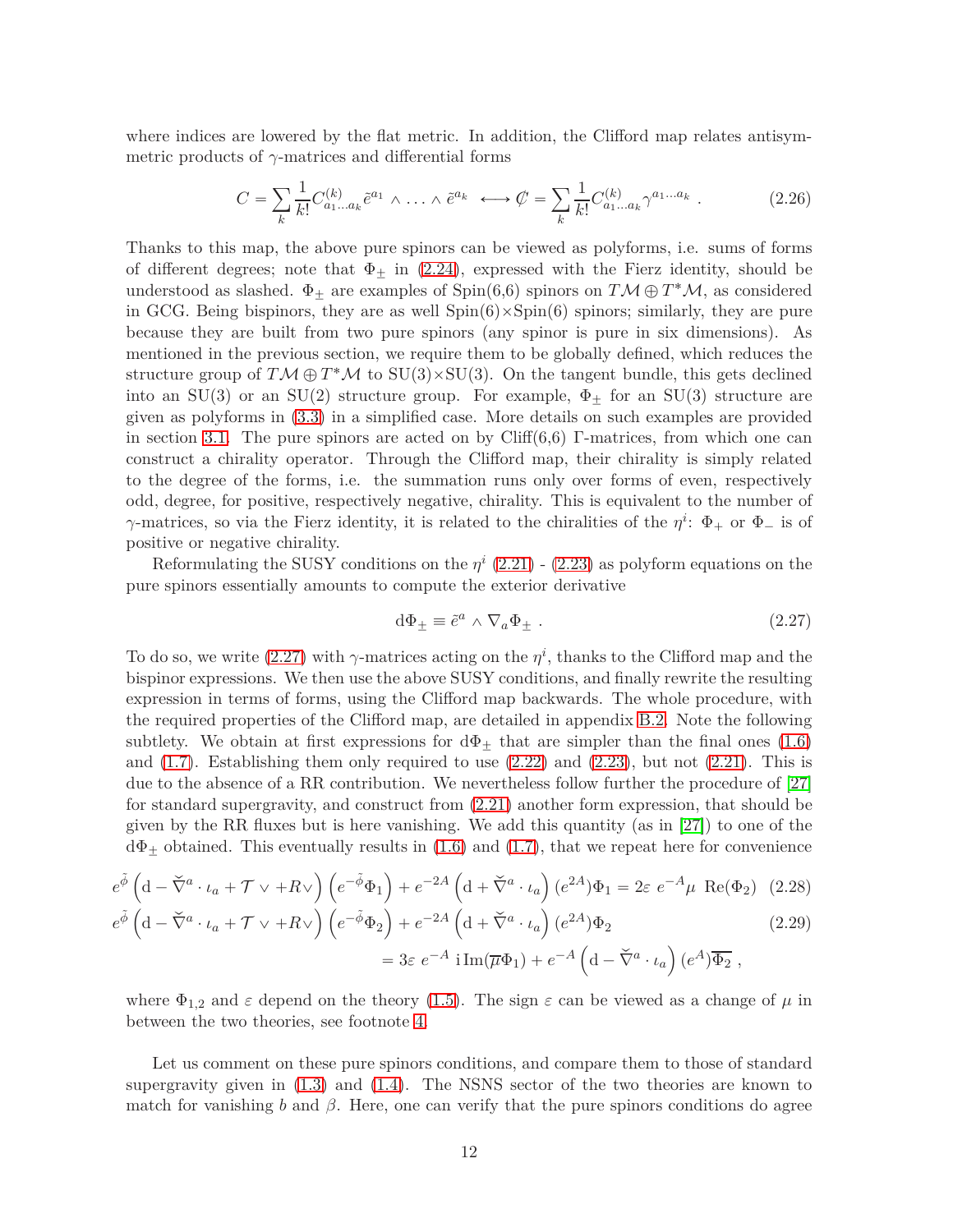in that case, which is a non-trivial check of our result. More generally, it is remarkable (and another confirmation of our result) that the differential operator acting on the pure spinors in both theories is precisely the Dirac operator  $D$  discussed in the Introduction. This was anticipated in [\[17\]](#page-35-16) where  $D$  was computed for the two theories, as given in [\(1.8\)](#page-4-3) and [\(1.10\)](#page-4-0). This Dirac operator  $\mathcal{D} = \Gamma^A D_A$  was obtained from the Spin(d,d)×R<sup>+</sup> derivative  $D_A$  for a *d*-dimensional space-time [\[21,](#page-36-3) [49,](#page-37-13) [25,](#page-36-7) [50,](#page-37-14) [51,](#page-37-15) [52,](#page-37-16) [53,](#page-38-0) [16\]](#page-35-15) and the Cliff(d,d)  $\Gamma^{\mathcal{A}}$ -matrices, for which we took a representation as forms and contractions. Using the expressions of  $D$  in terms of fluxes [\(1.9\)](#page-4-5) and [\(1.11\)](#page-4-4), the nilpotency  $\mathcal{D}^2 = 0$  was shown to give the Bianchi identities of the NSNS fluxes [\[17\]](#page-35-16). Here, Φ1*,*<sup>2</sup> being Spin(6,6) spinors, they are naturally acted on by the Dirac operator in both theories, and the pure spinors conditions can be viewed as Dirac equations (with RHS).

Let us now focus on the particular case of a Mink space-time  $(\mu = 0)$ : it provides an interesting characterisation of the background in standard supergravity, as discussed in the Introduction. Here, [\(2.28\)](#page-11-1) and [\(2.29\)](#page-11-2) reduce to

<span id="page-12-0"></span>
$$
e^{\tilde{\phi}} \left( \mathbf{d} - \tilde{\nabla}^a \cdot \iota_a + \mathcal{T} \vee + R \vee \right) \left( e^{-\tilde{\phi}} \Phi_1 \right) + e^{-2A} \left( \mathbf{d} + \tilde{\nabla}^a \cdot \iota_a \right) (e^{2A}) \Phi_1 = 0 \tag{2.30}
$$

$$
e^{\tilde{\phi}} \left( d - \tilde{\nabla}^a \cdot \iota_a + \mathcal{T} \vee + R \vee \right) \left( e^{-\tilde{\phi}} \operatorname{Re} \Phi_2 \right) + e^{-A} \left( d + 3 \tilde{\nabla}^a \cdot \iota_a \right) (e^A) \operatorname{Re} \Phi_2 = 0 \tag{2.31}
$$

$$
e^{\tilde{\phi}} \left( \mathrm{d} - \tilde{\nabla}^a \cdot \iota_a + \mathcal{T} \vee + R \vee \right) \left( e^{-\tilde{\phi}} \operatorname{Im} \Phi_2 \right) + e^{-A} \left( 3\mathrm{d} + \tilde{\nabla}^a \cdot \iota_a \right) (e^A) \operatorname{Im} \Phi_2 = 0 \ . \tag{2.32}
$$

In contrast to standard supergravity, the warp factor terms can here not be factorised with the dilaton, because of the sign in front of  $\check{\nabla}^a(e^{2A})\iota_a$ . In other words, the condition [\(2.30\)](#page-12-0) cannot be written (in full generality) as a pure spinor closed under the Dirac operator  $\mathcal D$ of [\(1.10\)](#page-4-0). We do not get the analogous to the GCY condition, but still have the analogous to the generalized complex structure condition, as discussed in section [4.](#page-17-0) Since these warp factor terms cannot be absorbed within  $\mathcal{D}$ , they can be understood as a (new) effect due to the compactification, that goes beyond the manifold M and the  $Spin(6,6)\times\mathbb{R}^+$  structure of  $\mathcal{D}$ ; they are reminiscent of the underlying ten dimensions. Nevertheless, in the particular case of backgrounds for which  $\beta^{ab}\partial_bA = 0$ , e.g. when  $\beta$  is only non-zero along isometry directions (see [\[17,](#page-35-16) [19\]](#page-36-1) for related discussions), the warp factor terms can be factorised. We are then back to a situation analogous to standard supergravity, where the pure spinors conditions are expressed purely in terms of  $\mathcal{D}$  (and RR). The corresponding background characterisation is discussed in section [4.](#page-17-0)

The pure spinors conditions [\(2.28\)](#page-11-1) and [\(2.29\)](#page-11-2) have been derived using the three SUSY conditions [\(2.21\)](#page-10-3) - [\(2.23\)](#page-10-4), meaning that the former are necessary for SUSY to be preserved in the backgrounds considered. It is important to study whether they are also sufficient: this would guarantee that a solution to [\(2.28\)](#page-11-1) and [\(2.29\)](#page-11-2) does preserve SUSY. In addition, this would allow to trade solving Killing spinor equations for form equations, which is of practical interest. Following the method of [\[27\]](#page-36-9), we address this question in appendix [B.3.](#page-30-0) We conclude that [\(2.28\)](#page-11-1) and [\(2.29\)](#page-11-2) are not sufficient: they allow for a remaining freedom or ambiguity with respect to the SUSY conditions. However, we argue that this ambiguity should be fixed in presence of RR fluxes. Moreover, the RR contribution is expected to simply consist in an addition to the RHS of  $(2.29)$ , in analogy to standard supergravity with  $(1.4)$ . Therefore, the results established in this paper remain useful, the discussion on the structures appearing, such as the Dirac operator and the related background characterisation, is in any case relevant.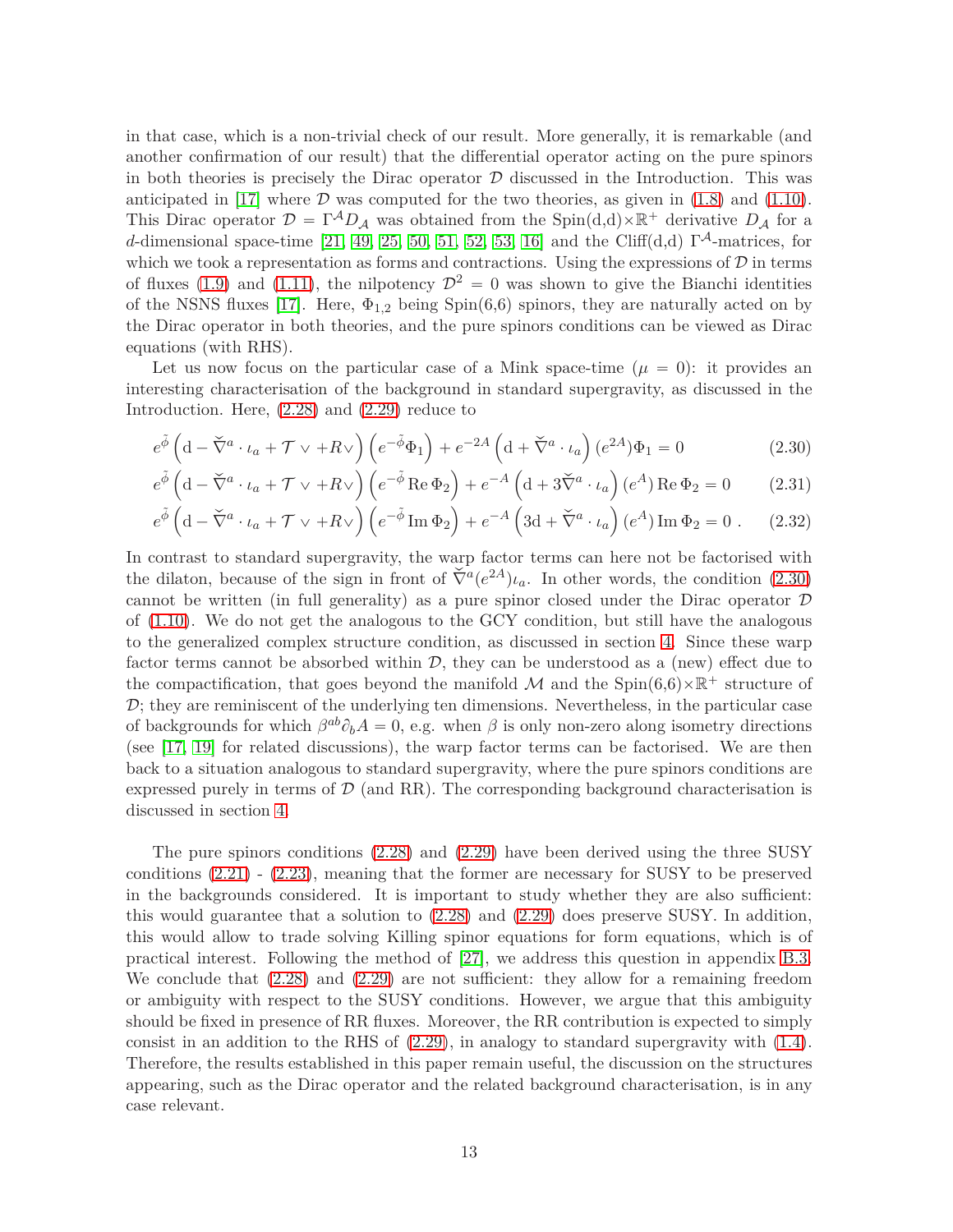# <span id="page-13-0"></span>**3 The superpotential**

In this section, we first come back to pure spinors defining an  $SU(3) \times SU(3)$  structure and discuss their properties. They allow to write down an expression for the NSNS part of the superpotential obtained from standard supergravities, as reviewed. The appearance of the Dirac operator leads us to propose a corresponding expression from *β*-supergravity, that includes non-geometric fluxes. This proposal is compared to the literature and further discussed.

# <span id="page-13-1"></span>**3.1 SU(3)** $\times$ SU(3) structure pure spinors and standard  $\mathcal{N} = 1$  superpoten**tial**

The pure spinors  $\Phi_{\pm}$  have been defined as bispinors [\(2.24\)](#page-10-2) in terms of the internal spinors  $\eta_{\pm}^{1,2}$ . For globally defined  $\eta_{+}^{i}$ , one gets an SU(3)×SU(3) structure group on  $T\mathcal{M}\oplus T^{*}\mathcal{M}$  (see sections [2.2](#page-7-0) and [2.3\)](#page-10-0). The corresponding structure group of the tangent bundle then depends on the two internal spinors: for  $\eta_+^1$  and  $\eta_+^2$  parallel, i.e. proportional, one gets an SU(3) structure; otherwise one has an  $SU(2)$  structure. For the latter, the differential conditions on the pure spinors impose to distinguish further two cases: for  $\eta_+^1$  and  $\eta_+^2$  orthogonal, i.e. related by a gamma matrix, one gets an orthogonal (or static) SU(2) structure; if the two spinors are neither parallel nor orthogonal, one gets an intermediate SU(2) structure. If the angle between the spinors is actually varying on  $\mathcal{M}$ , one talks of a dynamical SU(2) structure. We discuss more and provide references on these various cases in section [4.3.](#page-21-0)

Thanks to the Fierz identity and the Clifford map, the pure spinors can be viewed as polyforms. The corresponding formulas for  $\Phi_{\pm}$  vary accordingly to the cases just mentioned: the different expressions can be found e.g. in [\[77\]](#page-39-6). One has for an  $SU(3)$  structure

$$
\Phi_{+} = \frac{|a|^2}{8} e^{i\theta_{+}} e^{-iJ} , \qquad \Phi_{-} = -i e^{i\theta_{-}} \frac{|a|^2}{8} \Omega , \qquad (3.1)
$$

where *J* is a real  $(1,1)$ -form and  $\Omega$  is a  $(3,0)$ -form, with respect to an almost complex structure. These forms satisfy further conditions we will come back to; for a CY they are the Kähler form and the holomorphic 3-form. |*a*| is related to the norm of the internal spinors; those are taken here to be of the same norm, as is the case in presence of an orientifold plane. The latter in turn further sets  $|a|^2 = e^A$ , that we will also use. In the following we will consider a constant warp factor and constant phases  $\theta_{+}$ , as done for most of the formulas for the superpotential in the literature. The orientifold when present then fixes the phase  $\theta_+$ , while *θ*<sup> $-$ </sup> is left free (that phase is not physical) [\[78\]](#page-39-7). We thus choose for convenience  $\theta$ <sup> $=$ </sup>  $\pi$ , while  $\theta$ <sup>+</sup> will be fixed as

<span id="page-13-3"></span>03 or O7: 
$$
e^{i\theta_{+}} = \pm i
$$
, O5 or O9:  $e^{i\theta_{+}} = \pm 1$ , O6:  $e^{i\theta_{+}}$  is free. (3.2)

Note that O4- or O8-planes do not allow for an  $SU(3)$  structure. Also, for an O6-plane,  $e^{i\theta_+}$ is sometimes taken to be 1 in the literature. Given the fixing of these various parameters, we will consider in the following the simpler  $SU(3)$  structure pure spinors  $(1.17)$ 

<span id="page-13-2"></span>
$$
\Phi_{+}^{0} = e^{i\theta_{+}} e^{-iJ} , \qquad \Phi_{-}^{0} = i\Omega . \qquad (3.3)
$$

With the above assumptions, the pure spinors conditions for SUSY in standard supergravity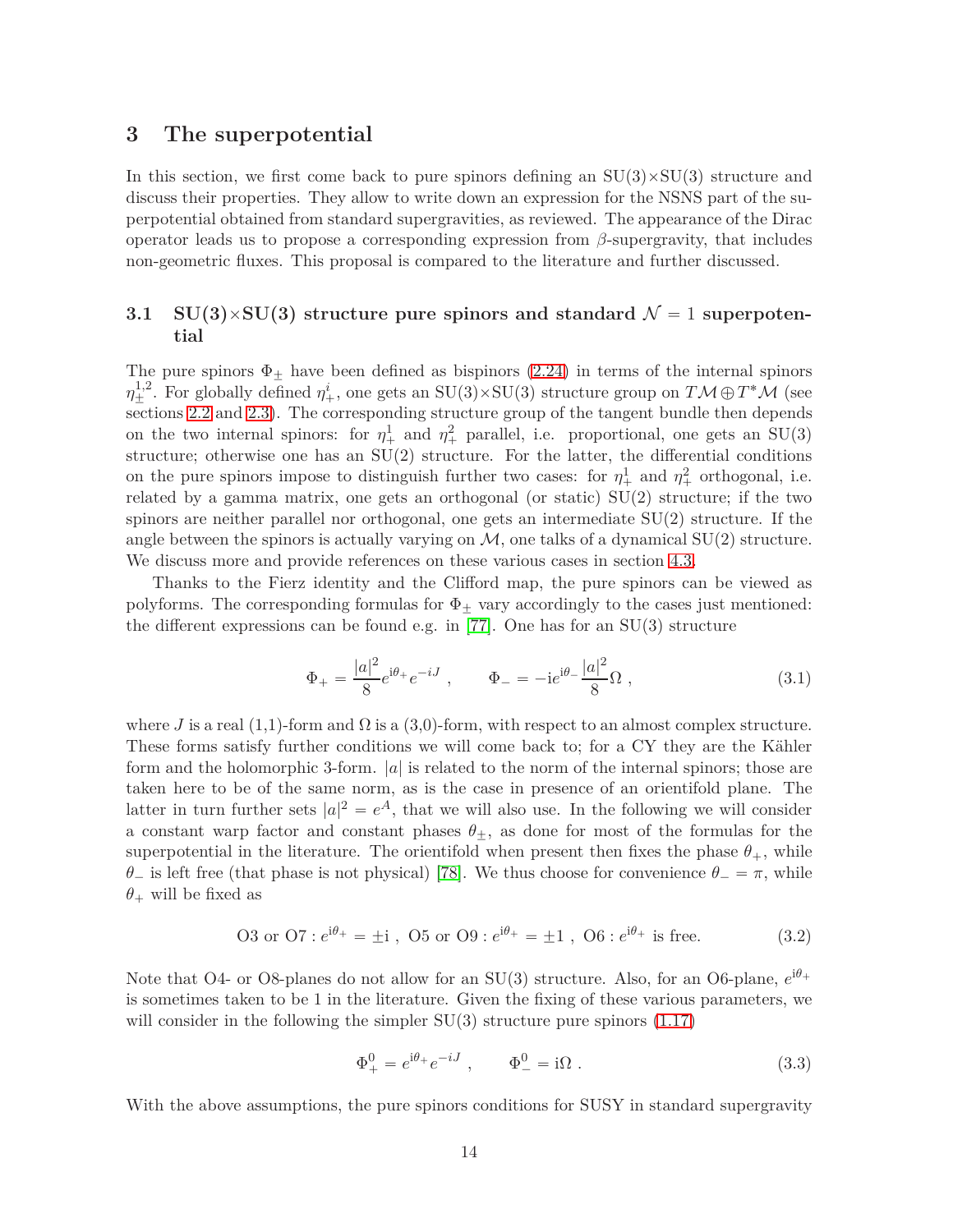$(1.3)$  and  $(1.4)$  simplify to

$$
e^{\phi} \left( d - H \wedge \right) \left( e^{-\phi} \Phi_1^0 \right) = 2\varepsilon \ e^{-A} \mu \ \text{Re}(\Phi_2^0) \tag{3.4}
$$

$$
e^{\phi} \left( d - H \wedge \right) \left( e^{-\phi} \Phi_2^0 \right) = 3\varepsilon \ e^{-A} \ i \operatorname{Im}(\overline{\mu} \Phi_1^0) + \ \operatorname{RR} \ . \tag{3.5}
$$

In general, two pure spinors  $\Phi_1$  and  $\Phi_2$  of GCG defining an SU(3)×SU(3) structure satisfy some compatibility conditions. Those include conditions on the norms, that need not be specified here, and the following

<span id="page-14-1"></span>
$$
\langle \Phi_1, (v \vee +\xi \wedge) \Phi_2 \rangle = \langle \overline{\Phi_1}, (v \vee +\xi \wedge) \Phi_2 \rangle = 0 \;, \quad \forall (v + \xi) \in T\mathcal{M} \oplus T^*\mathcal{M} \;, \tag{3.6}
$$

where the Mukai product is defined as taking the top (here six) form

<span id="page-14-4"></span><span id="page-14-2"></span><span id="page-14-0"></span>
$$
\langle \Psi_1, \Psi_2 \rangle = \Psi_1 \wedge \lambda(\Psi_2)|_{\text{top}} , \qquad (3.7)
$$

and  $\lambda$  brings a sign by reversing all the form indices. The compatibility condition [\(3.6\)](#page-14-1) can also be formulated with matrices  $\Gamma^{\mathcal{A}}$ . In the case of an SU(3) structure, this leads to the condition

<span id="page-14-6"></span>
$$
J \wedge \Omega = 0 \tag{3.8}
$$

which can also be understood from the almost complex structure.

We now turn to the superpotential for which we will use the various properties just described. The superpotential *W* of the  $\mathcal{N} = 1$  four-dimensional effective theory obtained from standard ten-dimensional supergravities has been formulated in terms GCG pure spinors: this was done for an  $SU(3)$  structure [\[79,](#page-39-8) [80\]](#page-39-9) (see also [\[81\]](#page-39-10)), and then for an  $SU(3)\times SU(3)$ [\[82,](#page-39-11) [76,](#page-39-5) [83\]](#page-39-12) (see also [\[84\]](#page-39-13) for a uniform presentation; note the last three references contain warp factors). Up to the RR contribution, this superpotential can be written for a constant warp factor as

<span id="page-14-3"></span>
$$
W_{\rm NS} = C \int_{\mathcal{M}} \langle \Phi_1^0, (d - H \wedge) \left( e^{-\phi} \operatorname{Im} \Phi_2^0 \right) \rangle , \qquad (3.9)
$$

with a constant *C* and the Mukai product defined in [\(3.7\)](#page-14-0). Let us comment on this expression. For a supersymmetric Mink vacuum without RR,  $(d - H_0)$   $(e^{-\phi} \text{Im } \Phi_2^0)$  vanishes; in case RR are present, their contribution to the superpotential is also precisely the one that cancels  $(3.5)$ . So the formula  $(3.9)$  gives  $W = 0$  as expected. Another way to see this is to use [\[27\]](#page-36-9)

<span id="page-14-7"></span>
$$
\int_{\mathcal{M}} \langle \Psi_1, \left( d - H \wedge \right) \Psi_2 \rangle = \int_{\mathcal{M}} \langle \left( d - H \wedge \right) \Psi_1, \Psi_2 \rangle , \qquad (3.10)
$$

to rather get  $(d - H \wedge) \Phi_1^0$ : the other condition [\(3.4\)](#page-14-4) makes again the superpotential vanish for a Mink vacuum, up to a derivative of the dilaton. This last derivative should however not contribute because of the compatibility condition  $(3.6)$ , as we will see below.<sup>[7](#page-14-5)</sup> Finally, for an AdS vacuum, one gets from  $(3.4)$  or  $(3.5)$  that *W* is related to  $\mu$ , so to the cosmological constant, as expected [\[76\]](#page-39-5). Let us mention as well that  $W_{\text{NS}}$  can be rewritten without *H* but with  $e^{-b}$  on both pure spinors, thanks to  $(1.13)$ , leading for an SU(3) structure to the standard  $J_c = b + iJ$  combination.

<span id="page-14-5"></span><sup>7</sup>Note also that a constant warp factor typically leads to a constant dilaton in the (SUSY) vacuum.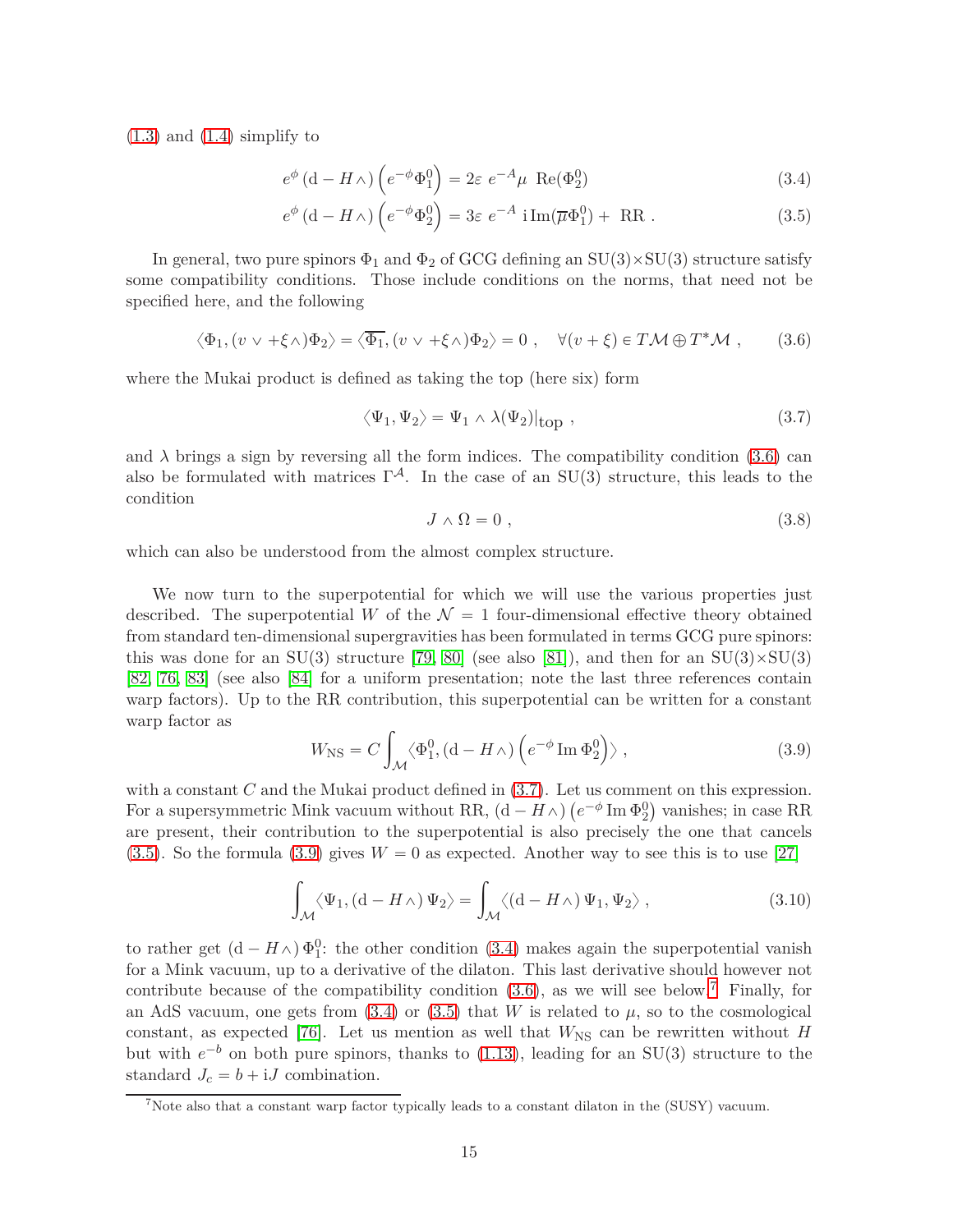#### <span id="page-15-0"></span>**3.2 Proposed superpotential and comparison to the literature**

The formula [\(3.9\)](#page-14-3) was extended in [\[2,](#page-35-1) [64,](#page-38-11) [83\]](#page-39-12) to include non-geometric fluxes. Performing a dimensional reduction, these papers further compared their *W* to corresponding fourdimensional superpotentials expressed in terms of moduli [\[11,](#page-35-10) [63\]](#page-38-10). To include *Q*- and *R*-fluxes, the idea was to replace  $d - H \wedge$  by a more general derivative operator, such as the  $\mathcal{D}_{\sharp}$  of [\[64\]](#page-38-11) discussed in details in [\[17\]](#page-35-16). So we naturally propose here for the (NSNS) superpotential (with constant warp factor)

<span id="page-15-2"></span><span id="page-15-1"></span>
$$
\tilde{W}_{\rm NS} = \frac{C}{2} \int_{\mathcal{M}} \langle e^{-\tilde{\phi}} \Phi_1^0, \mathcal{D} \operatorname{Im} \Phi_2^0 \rangle , \qquad (3.11)
$$

as already mentioned in  $(1.16)$ ;  $\mathcal{D}$  is the Dirac operator discussed previously. Picking for the latter the standard supergravity one [\(1.8\)](#page-4-3), the general formula [\(3.11\)](#page-15-1) reproduces the standard *W* [\(3.9\)](#page-14-3). Doing the same in  $\beta$ -supergravity leads to an expression for *W* with non-geometric fluxes. A difference with previous papers is that *Q* and *R* have here a tendimensional interpretation. We now compute this superpotential more explicitly for an SU(3) structure, and compare our results to formulas of the literature.

We use the expression [\(1.11\)](#page-4-4) for the Dirac operator in  $\beta$ -supergravity, and the various definitions. We also consider that the coefficients in flat indices of the  $SU(3)$  structure forms, *Jab* and Ω*abc*, do not depend on internal coordinates: these coefficients are usually replaced by moduli, that only have a four-dimensional dependence. Finally, we recall that *J* is a real two-form. In type IIB, we obtain at first

$$
\tilde{W}_{\text{NS}} = iC \int_{\mathcal{M}} e^{-\tilde{\phi}} \Big( c_{\theta} \ f \diamond J + \frac{s_{\theta}}{2} \ Q \diamond (J \wedge J) + \frac{c_{\theta}}{3!} \ R \vee (J \wedge J \wedge J) \Big) \n+ c_{\theta} \ d\tilde{\phi} \wedge J + \frac{s_{\theta}}{2} \left( \tau - \check{\nabla} \tilde{\phi} \right) \vee (J \wedge J) \Big) \wedge \Omega ,
$$
\n(3.12)

with  $c_{\theta} = \cos(\theta_+), s_{\theta} = \sin(\theta_+).$  More explicitly,

$$
f \diamond J = \frac{1}{2} f^c{}_{ab} J_{ce} \tilde{e}^a \wedge \tilde{e}^b \wedge \tilde{e}^e
$$
\n
$$
\frac{1}{2} Q \diamond (J \wedge J) = \frac{1}{2} Q_a{}^{bc} \left( \frac{1}{2} J_{cb} J_{ef} - J_{ce} J_{bf} \right) \tilde{e}^a \wedge \tilde{e}^e \wedge \tilde{e}^f
$$
\n
$$
\frac{1}{3!} R \vee (J \wedge J \wedge J) = \frac{1}{2} R^{abc} \left( \frac{1}{2} J_{cb} J_{ae} J_{fg} - \frac{1}{3} J_{ce} J_{bf} J_{ag} \right) \tilde{e}^e \wedge \tilde{e}^f \wedge \tilde{e}^g
$$
\n
$$
\frac{1}{2} (\tau - \tilde{\nabla} \tilde{\phi}) \vee (J \wedge J) = \frac{1}{2} \left( -\frac{1}{2} \beta^{bc} f^a{}_{bc} + \beta^{ab} \partial_b \tilde{\phi} \right) J_{ae} J_{fg} \tilde{e}^e \wedge \tilde{e}^f \wedge \tilde{e}^g.
$$
\n
$$
(3.13)
$$

The last equation indicates that  $(\tau - \check{\nabla} \tilde{\phi}) \vee (J \wedge J)$  is proportional to *J*. This implies that the second row of [\(3.12\)](#page-15-2) is proportional to  $J \wedge \Omega$ . Requiring an SU(3) structure, i.e. enforcing the compatibility condition  $(3.8)$  $(3.8)$  $(3.8)$ , then makes this second row vanish.<sup>8</sup> Note this property needs to remain true despite the moduli fluctuations. Using further [\(3.8\)](#page-14-6), only some terms remain

<span id="page-15-3"></span><sup>&</sup>lt;sup>8</sup>This reasoning could be generalized to a generic  $SU(3) \times SU(3)$  structure with the condition [\(3.6\)](#page-14-1), allowing to discard the dilaton terms, or more precisely the terms due to the  $\mathbb{R}^+$  factor. The corresponding terms at the level of DFT are also truncated in [\[65\]](#page-38-12) thanks to another argument: the orientifold projection, considered odd on the winding. Interestingly, we do not need this projection so far here.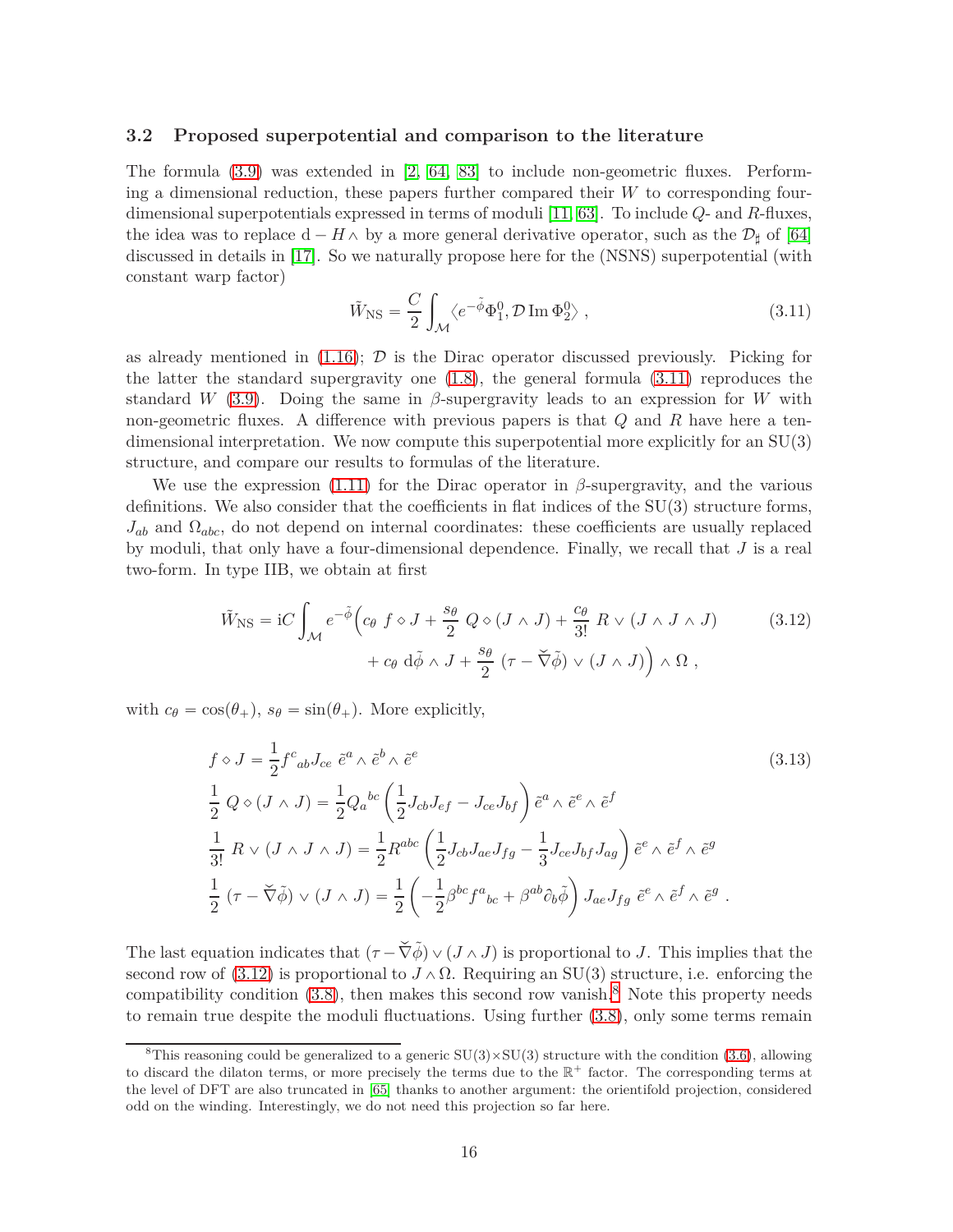from the *Q*- and *R*-fluxes contributions: we get effectively the following reduced actions

$$
\frac{1}{2} Q \diamond_r (J \wedge J) = -\frac{1}{2} Q_a{}^{bc} J_{ce} J_{bf} \tilde{e}^a \wedge \tilde{e}^e \wedge \tilde{e}^f \tag{3.14}
$$

<span id="page-16-2"></span><span id="page-16-1"></span>
$$
\frac{1}{3!} R \vee_r (J \wedge J \wedge J) = -\frac{1}{3!} R^{abc} J_{ce} J_{bf} J_{ag} \tilde{e}^e \wedge \tilde{e}^f \wedge \tilde{e}^g \ . \tag{3.15}
$$

Finally, let us distinguish between the possible phases according to the choice of orientifold. Note that the notion of orientifold is not really defined in the context of *β*-supergravity, since the RR sector has not been studied so far; the distinction between O3, O7, and O5, O9, should then be viewed more formally as a choice on the phase  $\theta_+$ <sup>[9](#page-16-0)</sup>. Absorbing the possible minus sign of  $(3.2)$  in a redefinition of  $C$ , we get

$$
\text{O3 or O7:} \quad \tilde{W}_{\text{NS}} = \text{i}C \int_{\mathcal{M}} e^{-\tilde{\phi}} \left( \frac{1}{2} \ Q \diamond_r (J \wedge J) \right) \wedge \Omega \;, \tag{3.16}
$$

$$
\text{O5 or O9:} \quad \tilde{W}_{\text{NS}} = \text{i}C \int_{\mathcal{M}} e^{-\tilde{\phi}} \left( f \diamond J + \frac{1}{3!} \, R \vee_r (J \wedge J \wedge J) \right) \wedge \Omega \,. \tag{3.17}
$$

Let us compare these formulas to those in the literature. The first superpotential with nongeometric fluxes was proposed in [\[11\]](#page-35-10) based on duality arguments, and was given in terms of moduli (STU model). This expression was recovered in [\[63\]](#page-38-10) for type IIB with an O3-plane from an expression in terms of internal forms; we compare the latter to our [\(3.16\)](#page-16-1). Forgetting about the *H*-flux, we find an exact agreement, fixing  $C = -\frac{1}{3}$ . The same type of contraction as  $Q\circ$  appears in the superpotential of [\[63\]](#page-38-10), as well as in [\[65\]](#page-38-12). For the case of an O5- or O9-plane, we have not found in the literature an expression in terms of forms to be compared to our [\(3.17\)](#page-16-2); this expression is then new to the best of our knowledge. It could be used as well for heterotic (see footnote [9\)](#page-16-0). One should still perform the expansion and integration on a form basis to get the expression in terms of moduli. This is however beyond the scope of this paper. From T-duality arguments, our expression [\(3.17\)](#page-16-2) looks in any case very plausible.

We now turn to type IIA, that should be compared in the literature to the case of an O6-plane. Our formula [\(3.11\)](#page-15-1) leads to a  $\mathcal{D}$  Re Ω. This quantity however does not appear in the literature, except in [\[79\]](#page-39-8) but without non-geometric fluxes, and in [\[83\]](#page-39-12) where it is only implicitly proposed. On the contrary,  $\mathcal D$  is rather acting on  $\Phi_+^0$  in [\[63\]](#page-38-10) and [\[64\]](#page-38-11). Such a situation could only be reached after integrating by parts with  $D$ , similarly to  $(3.10)$ . While the latter holds for standard supergravity thanks to the absence of boundary on the compact M and the *H*-flux acting with a wedge, the analogous result for  $\mathcal D$  in  $\beta$ -supergravity is not obvious to derive, because of the contractions on forms. A proof might still be obtained using the specific form [\(1.14\)](#page-4-1) of  $D$ , or that  $D$ , a Dirac operator, acts on pure spinors, or comparing expressions of the superpotential in terms of moduli. In any case, let us assume here that this property holds, i.e.

$$
\int_{\mathcal{M}} \langle \Psi_1, \mathcal{D}\Psi_2 \rangle = \int_{\mathcal{M}} \langle \mathcal{D}\Psi_1, \Psi_2 \rangle , \qquad (3.18)
$$

allowing us to start in type IIA with

<span id="page-16-3"></span>
$$
\tilde{W}_{\rm NS} = \frac{C}{2} \int_{\mathcal{M}} \langle \mathcal{D}(e^{-\tilde{\phi}} \Phi_1^0), \operatorname{Im} \Phi_2^0 \rangle . \tag{3.19}
$$

<span id="page-16-0"></span> $9$ The O5, O9, case is also sometimes discussed, in the literature on superpotentials, with heterotic, as the two are simply related by S-duality.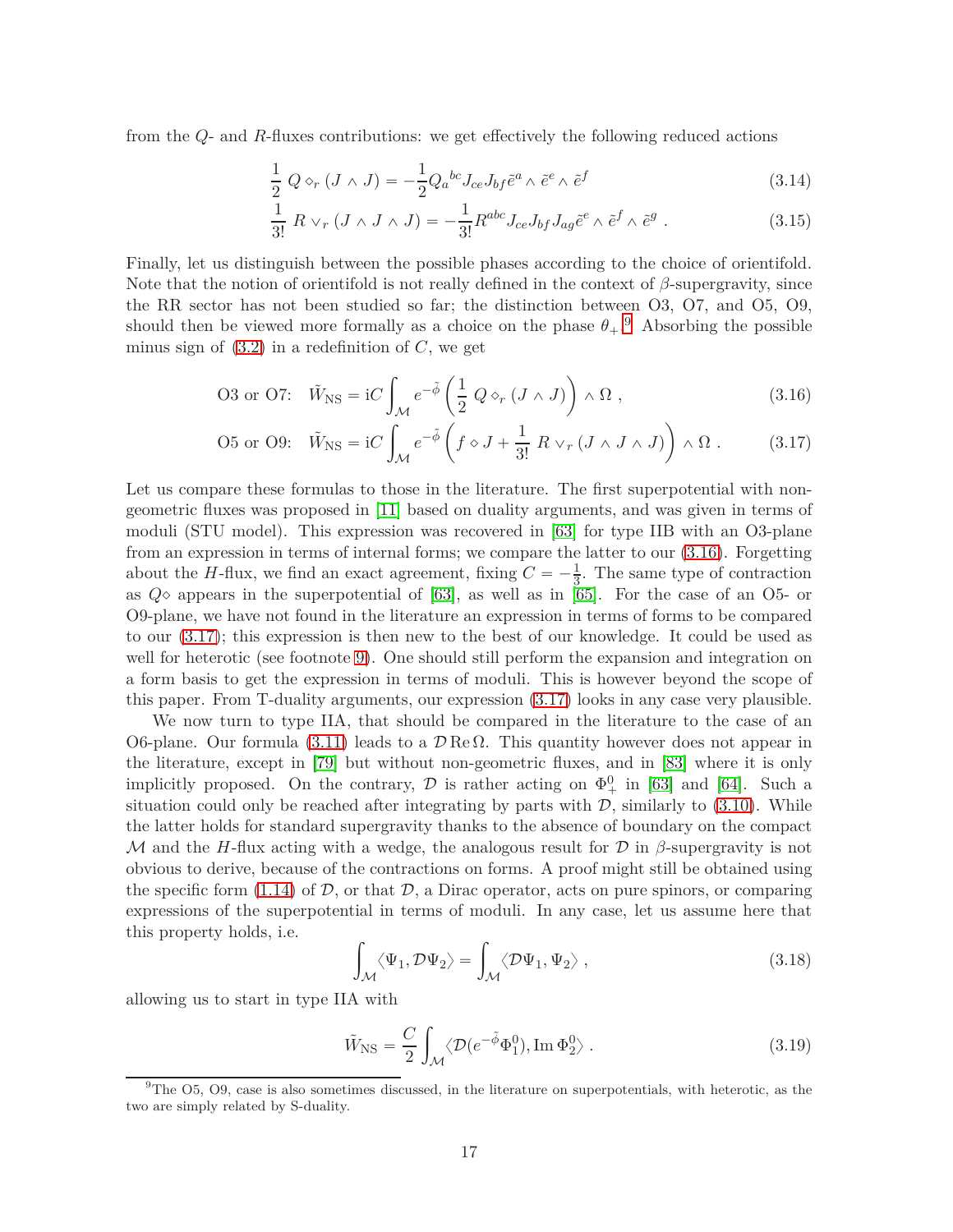Pursuing the same reasoning as in type IIB, we derive from [\(3.19\)](#page-16-3)

<span id="page-17-2"></span>
$$
\tilde{W}_{\rm NS} = -e^{i\theta_{+}}C \int_{\mathcal{M}} e^{-\tilde{\phi}} \left( i \, f \diamond J + \frac{1}{2} \, Q \diamond_r (J \wedge J) + \frac{i}{3!} \, R \vee_r (J \wedge J \wedge J) \right) \wedge \text{Re}\,\Omega \; . \tag{3.20}
$$

This formula agrees completely with the proposal of [\[64\]](#page-38-11), up to fixing *C*. The same goes for the comparison to [\[65\]](#page-38-12), up to a redefinition of  $\Omega$ , and a conventional minus sign difference in the *R*-flux. Finally, our formula agrees with that of [\[63\]](#page-38-10), up to *C* and numerical factors in the contractions.

The comparison of our proposed *W* and formulas of the literature implicitly considers that the ten-dimensional non-geometric fluxes of *β*-supergravity are the same as the fourdimensional ones. This has worked well so far, but in type IIA, we did not reach formulas with explicit moduli dependence.<sup>[10](#page-17-1)</sup> Indeed, a derivation of the moduli formula of [\[11\]](#page-35-10) does not seem to have been performed directly in the literature, its comparison to other expressions is usually rather done thanks to duality arguments. In [\[65\]](#page-38-12), an oxidation is made in type IIA, instead of a reduction, and ends with a comparison and matching of the DFT Lagrangian of [\[53\]](#page-38-0). Since *β*-supergravity fluxes (and Lagrangian) agree with the DFT ones, upon the strong constraint and setting  $b = 0$  [\[16\]](#page-35-15), we would conclude on a matching with [\[65\]](#page-38-12). In the latter however is indicated a difference between ten-dimensional and four-dimensional fluxes, on the contrary to what we have considered so far. This discrepancy might be related to the way four-dimensional scalar fields, loosely called here moduli, are defined. Following STU models, the authors of [\[65\]](#page-38-12) include the fluctuation of the *b*-field in a modulus; in  $\beta$ -supergravity, we would obviously not get such a modulus when expanding of our superpotential. It is unclear whether the *b*-field modulus would simply be traded for us into a  $\beta$  modulus, because there is actually no explicit dependence in  $\beta$  in [\(3.16\)](#page-16-1), [\(3.17\)](#page-16-2) and [\(3.20\)](#page-17-2). An expansion of our superpotential may then only include the geometric moduli and dilaton, and the comparison should thus be done at that level. These points deserve in any case more study. Still, we conclude that the general formula(s) proposed here for the superpotential, depending on the Dirac operator, reproduces remarkably well expressions in the literature in terms of structure forms and non-geometric fluxes.

## <span id="page-17-0"></span>**4 Geometrical characterisation and more on the** *β***-twist**

For both standard and *β*-supergravity, the Dirac operator [\(1.8\)](#page-4-3) or [\(1.10\)](#page-4-0) can be rewritten in terms of exponentials, either of the *b*-field [\(1.13\)](#page-4-2) or of *β* [\(1.14\)](#page-4-1). The rewriting of the former is straightforward, and we prove the latter in appendix [C.1;](#page-32-1) let us recall this result here

<span id="page-17-3"></span>
$$
\mathcal{D}A = 2e^{\tilde{\phi}}e^{\beta \vee}d(e^{-\beta \vee}e^{-\tilde{\phi}}A) . \tag{4.1}
$$

As discussed in the Introduction, these exponentials can be viewed as twists on  $T\mathcal{M} \oplus T^*\mathcal{M}$ , already by looking at the generalized vielbein  $\mathcal E$  or  $\tilde{\mathcal E}$  [\(2.2\)](#page-6-3) corresponding to each theory. We discuss this point in more details in the following, and argue how this is crucially related to the geometrical characterisation of (SUSY) backgrounds of *β*-supergravity. We further elaborate on the consequences of this *β*-twist, for the RR sector, and in relation to intermediate and dynamical SU(2) structure solutions.

<span id="page-17-1"></span> $^{10}$ Doing so would allow a comparison to [\[85,](#page-39-14) [86\]](#page-39-15) where new non-geometric terms were obtained from Mtheory. They are however unlikely to be reproduced here, due to the assumption of an SU(3) structure.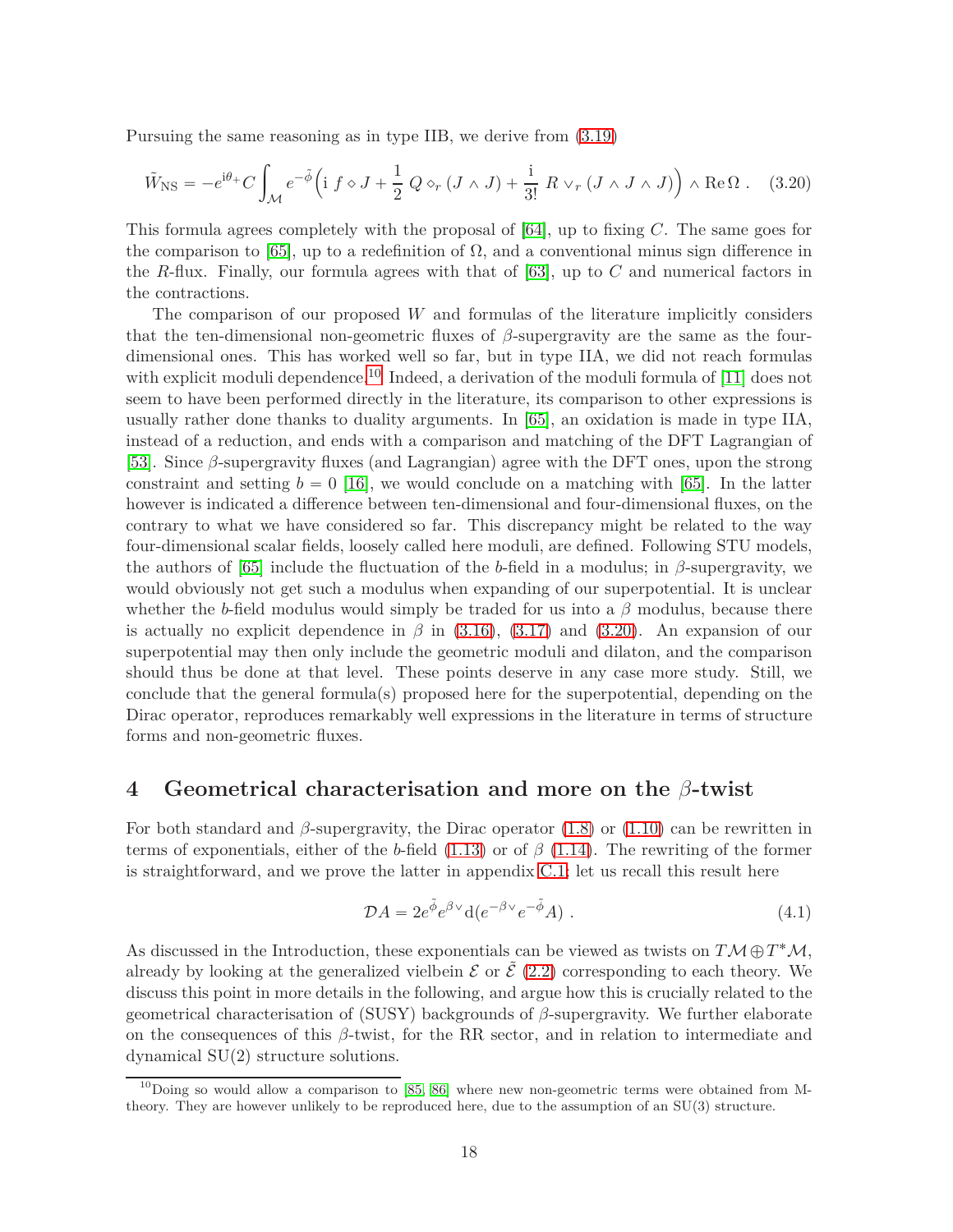#### <span id="page-18-0"></span>**4.1 Geometrical characterisation of the backgrounds**

Conditions for preserving SUSY usually provide a geometrical characterisation of the manifold  $M$ , the prime example being the Calabi-Yau. As mentioned in the Introduction, the formulation in terms of GCG [\[28,](#page-36-10) [29\]](#page-36-11) has provided such a characterisation in presence of background fluxes (see [\[27,](#page-36-9) [84\]](#page-39-13) for reviews). We analyse in this section the situation for *β*supergravity. Let us first recall some terminology, and the results for standard supergravity. To each pure spinor Φ (here of non-zero norm) corresponds a generalized complex structure (GCS). Having a pure spinor satisfying

<span id="page-18-2"></span>
$$
d\Phi = (v \lor +\xi \land)\Phi , \qquad (4.2)
$$

for some  $(v + \xi) \in T\mathcal{M} \oplus T^*\mathcal{M}$  is equivalent to its GCS being integrable:  $\mathcal{M}$  is then generalized complex. Furthermore, if  $\Phi$  is closed,  $\mathcal M$  is a generalized Calabi-Yau (GCY). Finally, having a generalized Kähler manifold requires two distinct closed pure spinors. For standard supergravity, a SUSY Mink background with  $H = 0$  asks for M to be a GCY [\[26,](#page-36-8) [27\]](#page-36-9): the pure spinor  $e^{2A-\phi}\Phi_1$  in [\(1.3\)](#page-3-0) is closed for  $\mu=0$  and  $H=0$ . In absence of RR fluxes, with a constant warp factor, the second condition [\(1.4\)](#page-3-1) further constrains to a generalized Kähler manifold (reviews on this case can be found in [\[87,](#page-39-16) [88,](#page-39-17) [89\]](#page-40-0)). The GCY characterisation was proven useful, leading for instance to an extensive search for solutions on six-dimensional nilmanifolds, as those are all GCY [\[90\]](#page-40-1). In presence of a closed *H*-flux, the corresponding *b*-field induces a twist; a pure spinor closed under  $d-H\wedge$ , as in [\(1.3\)](#page-3-0) with  $\mu = 0$ , then characterises a twisted GCY. The twist by the *b*-field can be seen through the rewriting  $d - H \wedge = e^{b \wedge} de^{-b \wedge}$ , or in the off-diagonal block of the generalized vielbein  $\mathcal{E}(2.2)$  $\mathcal{E}(2.2)$ , as discussed in the Introduction. It twists the local  $T\mathcal{M}\oplus T^*\mathcal{M}$  into the, globally non-trivial, generalized tangent bundle  $E_T$ .

We now turn to  $\beta$ -supergravity and the pure spinors conditions  $(2.28)$  and  $(2.29)$ , to study whether an analogous characterisation can be obtained.<sup>[11](#page-18-1)</sup> We focus on the Mink case ( $\mu = 0$ ) and the first condition [\(2.28\)](#page-11-1); the second one is expected to be corrected by a RR contribution. We thus look at  $(2.30)$ , written with the Dirac operator  $(4.1)$  as

$$
\mathcal{D}\Phi_1 = -4\left(\mathrm{d}A \wedge +\breve{\nabla}A\vee\right)\Phi_1\,. \tag{4.3}
$$

This equation is analogous to the case of a (*b*-twisted) integrable GCS, as in [\(4.2\)](#page-18-2). As mentioned in section [2.3,](#page-10-0) whenever  $\check{\nabla}A = 0$ , the warp factor can be absorbed in the LHS, to get  $e^{2A}\Phi_1$  closed under  $\mathcal{D}$ , precisely as for standard supergravity. We now consider this case in more details, i.e.

<span id="page-18-3"></span>
$$
\mathcal{D}\Phi = 0. \tag{4.4}
$$

This is the analogue to the *b*-twisted GCY condition. In the Dirac operator acting on the pure spinor, the standard  $e^{b\wedge}$  is here traded for  $e^{\beta\vee}$ , as given in [\(4.1\)](#page-17-3), precisely as the corresponding generalized vielbein  $\tilde{\mathcal{E}}$  [\(2.2\)](#page-6-3) now has  $\beta$  in the (other) off-diagonal component. This can also be understood when viewing these exponentials as  $O(d,d)$  elements acting in the spinorial representation on the spinors, with  $\Gamma^{\mathcal{A}}$  given by forms and contractions, while  $\mathcal{E}$  and  $\tilde{\mathcal{E}}$  are correspondingly  $O(d,d)$  matrices (see e.g. [\[45\]](#page-37-9)). It is thus natural in  $\beta$ -supergravity to talk of a twist by  $\beta$ , and to consider [\(4.4\)](#page-18-3) as a  $\beta$ -twisted GCY condition; for  $\beta = 0$ , we recover

<span id="page-18-1"></span> $11$ For an SU(3) structure, an alternative might be to study the conditions in terms of the SU(3) torsion classes, and compare them to the fluxes, as e.g. in [\[91\]](#page-40-2).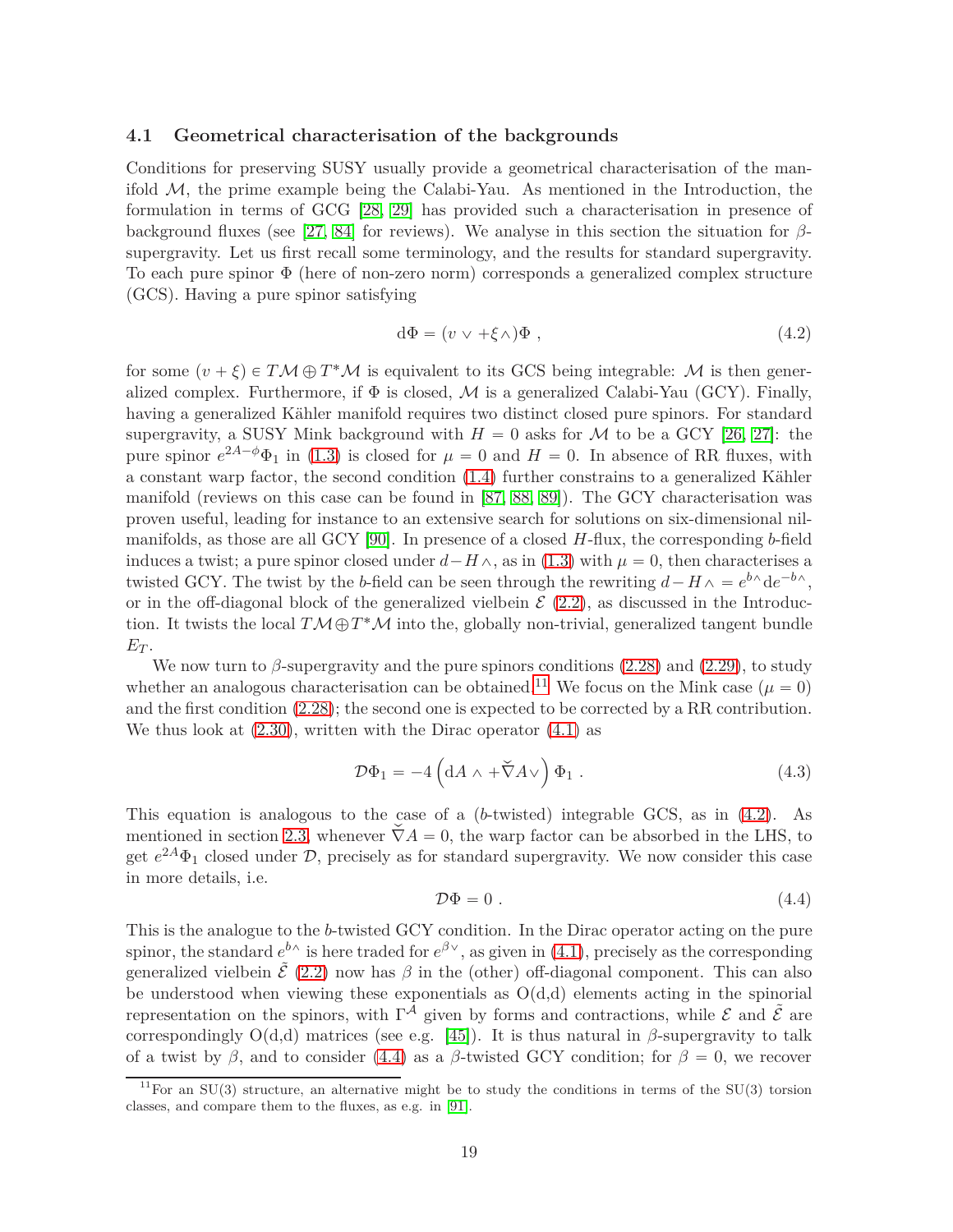a GCY condition. If we can make sense of it, the geometrical characterisation of  $\mathcal M$  is then this *β*-twisted GCY. Furthermore, in absence of RR-fluxes and with a constant warp factor (the latter is automatic for a SUSY solution, from [\(2.21\)](#page-10-3)), we get from [\(2.29\)](#page-11-2) a second pure spinor closed under  $D$ , analogously to a twisted generalized Kähler  $M$ .

Under the  $\beta$ -twist, the local  $T\mathcal{M} \oplus T^*\mathcal{M}$  should be globally described by a generalized cotangent bundle  $E_{T^*}$ , discussed in [\[16\]](#page-35-15) (see also [\[21\]](#page-36-3)), and given by

$$
T\mathcal{M} \hookrightarrow E_{T^*}
$$
  
\n
$$
\downarrow
$$
  
\n
$$
T^*\mathcal{M}
$$
\n(4.5)

i.e. fibered reverse wise with respect to the standard  $E_T$ . Characterising precisely M in  $\beta$ supergravity as a  $\beta$ -twisted GCY amounts to define properly this  $E_{T^*}$ . To do so, there should be global conditions and restrictions on the way  $\beta$  is patched, analogously to the cocycle conditions for the *b*-field and *E<sup>T</sup>* , as discussed in the Introduction. In addition, for the bundle  $E_{T^*}$  to be physically relevant for *β*-supergravity, these patching transformations of *β* (and of the other fields) should be symmetries of the theory. This was studied in details in [\[16,](#page-35-15) [17\]](#page-35-16): we found that in general, symmetries of  $\beta$ -supergravity are not suited to define  $E_T^*$ ; however, by considering restrictions or subcases, we showed that a symmetry enhancement could occur (as assuming isometries provides T-duality to string theory), providing new symmetries allowing to construct  $E_{T^*}$ . We determined in [\[17\]](#page-35-16) a class of backgrounds where this scenario is realised. Those admit *n* isometries generated by constant Killing vectors, i.e. all fields are independent of *n* coordinates. In this subcase, the transformation

<span id="page-19-1"></span>
$$
\forall m, p, q, \beta^{pq} \rightarrow \beta^{pq} + \omega^{pq}, \partial_m \omega^{pq} = 0, \omega^{pq} = 0
$$
 for p or q not along the n isometries (4.6)

with  $\bar{\varpi}$  antisymmetric, is a (manifest) symmetry of  $\beta$ -supergravity, that leaves the nongeometric fluxes invariant. It is called the *β*-transform, and is an element of the T-duality group  $O(n, n)$ . Backgrounds of  $\beta$ -supergravity where fields are patched using  $\beta$ -transforms and diffeomorphisms were shown to be globally well-defined and geometric [\[17\]](#page-35-16);  $E_{T^*}$  is then likely to be defined without obstruction. In addition, such backgrounds were shown to correspond in standard supergravity to non-geometric backgrounds, themselves T-dual to geometric ones. The latter admit by definition a standard  $E_T$  description, so the  $E_T^*$  discussed here can be viewed as an alternative and dual description of an existing *E<sup>T</sup>* . It is traditionally considered that non-geometric backgrounds cannot be described by GCG and *E<sup>T</sup>* (see e.g. [\[54,](#page-38-1) [21,](#page-36-3) [25\]](#page-36-7) for obstructions), but the construction just mentioned now seems to provide a description within Generalized Geometry, understanding this formalism in a slight extended sense though. An important remaining question is whether there are other cases than the one detailed above for which constructing  $E_{T^*}$  is possible; if so, the hope is that those other backgrounds would provide truly new physics [\[17\]](#page-35-16). We sketch in appendix [C.2](#page-34-0) an argument that concludes rather negatively on this question.

Let us finally go beyond the structures proposed so far to characterise the backgrounds, and mention other possibilities pointed out recently in the literature. To start with, bivectors enter in Poisson geometry: for instance, *β* defining a Poisson structure is equivalent to a vanishing *R*-flux.<sup>[12](#page-19-0)</sup> This could be an interesting subcase for  $\beta$ -supergravity. For Poisson structures in GCG, see references in [\[92\]](#page-40-3). A related object is the Schouten-Nijenhuis bracket,

<span id="page-19-0"></span><sup>&</sup>lt;sup>12</sup>Let us make a side remark. The commutator of two  $\check{\nabla}$  on a vector *V* is given by the *R*-flux and the analogue for  $\check{\nabla}$  of the Riemann tensor, namely  $\check{\mathcal{R}}^{mn}{}_{p}{}^{q}$  [\[23,](#page-36-5) [16\]](#page-35-15). Considering the square of  $\iota_m\check{\nabla}^m$  on an object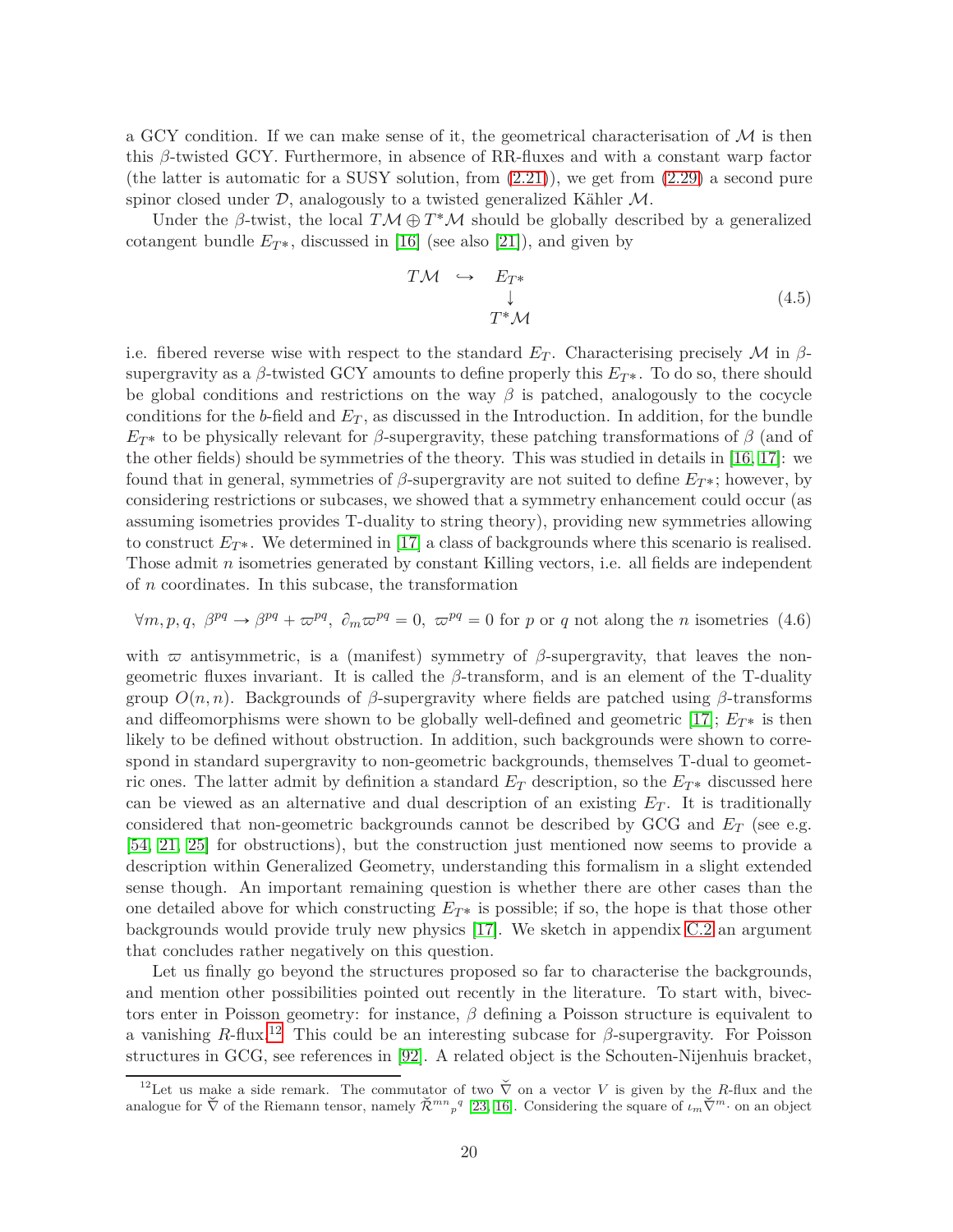defined with a bivector  $\pi: [\pi, \cdot]_{\text{SN}}$ . A differential  $d_{\pi}$  acting on a vector can also be defined, as being equal to the bracket action (see e.g. [\[93\]](#page-40-4)). The quantity  $\lceil \pi, \pi \rceil_{\rm SN}$  is given by the *R*-flux, with  $\pi$  instead  $\beta$ : its vanishing is thus equivalent to  $\pi$  defining a Poisson structure. It is also equivalent to  $(d_{\pi})^2 = 0$ , from the Jacobi identity. For *β*-supergravity, one may choose  $\pi = \beta$ , or stay more general and consider the two bivectors separately. For instance, if  $M$  admits a symplectic structure, it admits most of the time as well a Poisson structure (taking, when possible, the inverse of the symplectic form to be the Poisson bivector). In that case, one can have two bivectors: the Poisson *π* and the dynamical field *β*. This could provide more structures: for example, one could study whether the transformation  $\beta \to \beta + d_{\pi}V$ , with a vector *V*, is a symmetry of  $\beta$ -supergravity. Further structures have been indicated in the literature. Exponentials  $e^{\theta V}$  for a bivector  $\theta$ , similar to the exponential in [\(4.1\)](#page-17-3), enter in several mathematical contexts, in particular as *β*-transforms acting on forms. Dirac structures and related algebroids, or deformations of them, have been defined from such exponentials as well as *b*-transforms [\[94,](#page-40-5) [95,](#page-40-6) [96\]](#page-40-7).[13](#page-20-1) Lie and Courant algebroid structures involving a bivector were also introduced and studied in [\[97,](#page-40-8) [98,](#page-40-9) [93,](#page-40-4) [99\]](#page-40-10). There, a symmetry named *β*-diffeomorphism was considered. In a different though related construction [\[100\]](#page-40-11), a new bundle similar to our generalized cotangent bundle  $E_{T*}$  was proposed; it defines a "Poisson-generalized geometry", where the patching is done via *β*-diffeomorphisms. Unfortunately, neither of these constructions seems to provide a geometrical description of *β*-supergravity. Indeed, *β*-diffeomorphisms are not a symmetry of the latter, if applied literally on  $\beta$ : a reason for this is that the field redefinition giving  $\beta$  from the standard supergravity *g* and *b* is in [\[98,](#page-40-9) [93\]](#page-40-4) not the same as [\(2.1\)](#page-6-2). Furthermore, two distinct bivectors are considered in [\[100\]](#page-40-11), one with vanishing *R*-flux: this does not apply to *β*-supergravity in full generality, but could be considered in a particular case, as discussed previously. One may still wonder whether  $E_{T^*}$  could be defined as an algebroid, and what bracket should be associated to it. It could be worth studying at first whether the Courant bracket (or a *β*-twist version of it) is preserved under *β*-transforms, in presence of isometries.

#### <span id="page-20-0"></span>**4.2 On Ramond-Ramond fluxes in** *β***-supergravity**

RR fluxes  $F_p$  of standard type II supergravities often appear through the polyform  $F = \sum F_p$ . Forgetting about the Romans mass for simplicity, one has  $F = (d - H\wedge)C$ , where *C* is again a polyform, given by a sum of corresponding potentials. Both *F* and *C* are known to behave as  $O(d,d)$  spinors, see [\[17\]](#page-35-16) for a discussion and references on this point. This is consistent with  $d - H \wedge$  being a Dirac operator (the dilaton can be considered here constant): the spinor *C* acted on with the Dirac operator gives another spinor *F*. Related considerations appeared recently in [\[49,](#page-37-13) [51,](#page-37-15) [53\]](#page-38-0); see in particular [\[49\]](#page-37-13) for the spinorial representation. In *β*-supergravity, we have a different Dirac operator. Several candidates can then be thought of for the, so far not obtained, RR fluxes:

• A first possibility is simply  $e^{\beta \vee} d(e^{-\beta \vee} C)$ . This would essentially result in non-geometric NSNS fluxes contracting on standard RR potentials. These contractions may either lead to new types of RR fluxes, or rather complete fluxes of standard supergravity. In

 $V^p \iota_p$  is then given by the *R*-flux and  $\tilde{\mathcal{R}}^{[mn}{}_{p}{}^{q}$ , where the latter is actually related to  $\nabla_p R^{mnq}$ . Therefore, for a Poisson  $\beta$ , the operator  $\iota_m \check{\nabla}^m$  squares to zero on contractions, analogously to the exterior derivative d on forms. A corresponding cohomology could then be studied. Here though, this operator rather acts on forms.

<span id="page-20-1"></span><sup>&</sup>lt;sup>13</sup>In [\[95\]](#page-40-6), these structures are related to *D*-branes. Combining that work and our results could then lead to a calibration of SUSY branes with pure spinors, in *β*-supergravity.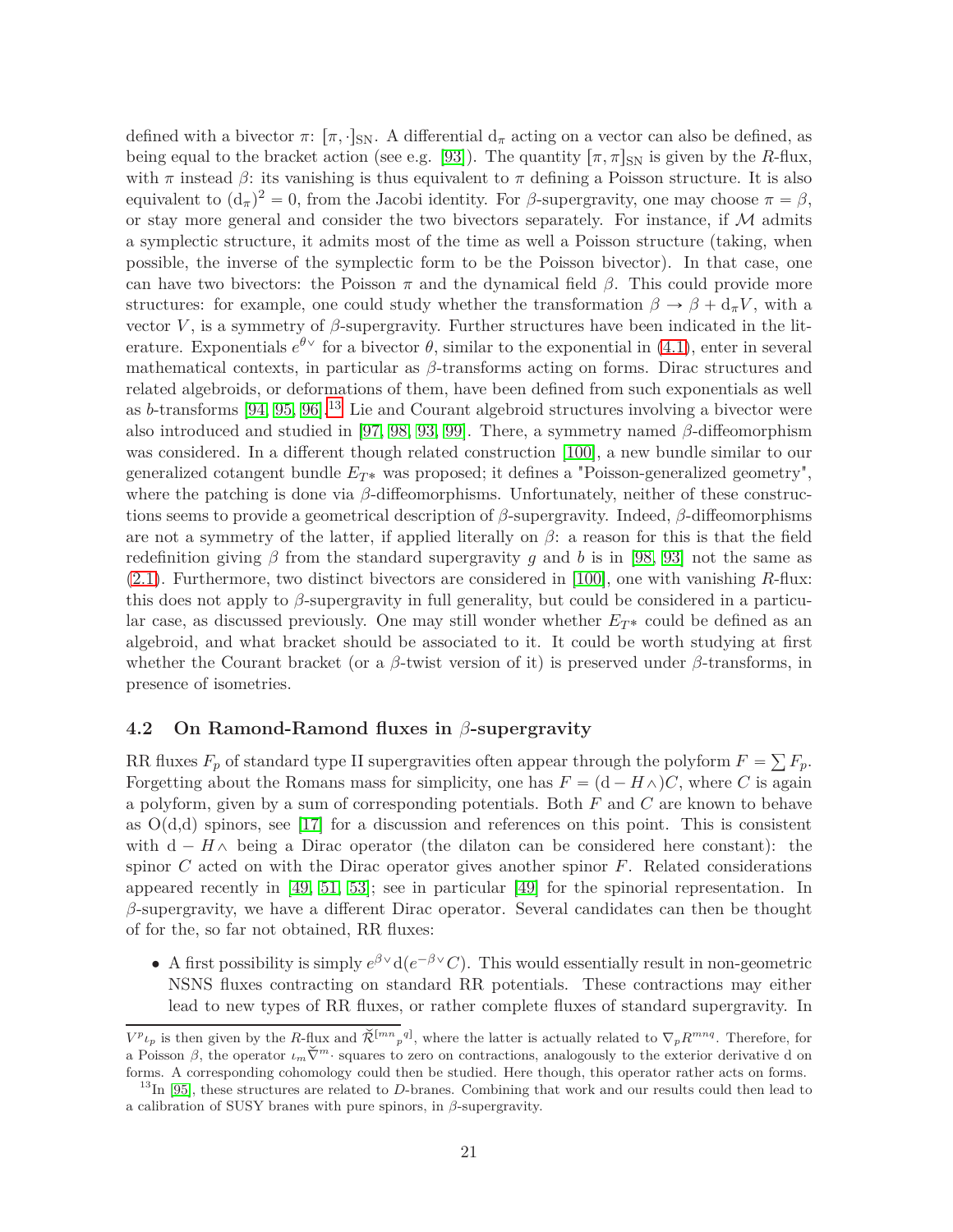a supergravity theory containing both a *b*-field and a  $\beta$ , with a constraint among them, as discussed e.g. in [\[16\]](#page-35-15), the Dirac operator would a priori depend on all NSNS fluxes, and applying it on *C* would lead to a completion of the standard RR fluxes, as in [\[65\]](#page-38-12). The above possibility  $e^{\beta \vee} d(e^{-\beta \vee} C)$  would then correspond to a subcase in this more general setting.

• Another possibility is to have a different kind of potentials, given by polyvectors instead of forms [\[16\]](#page-35-15). A sum of those denoted by  $\gamma$  could correspond to another  $O(d,d)$  spinor. The (sum of) RR fluxes would then be given by  $e^{\beta V}d(e^{-\beta V}\gamma)$ , which would certainly provide new types of fluxes. This proposal was sketched in [\[101\]](#page-40-12) where the first terms of the expressions for these new fluxes were given from deformations. In [\[77\]](#page-39-6), *β* was introduced by picking the generalized vielbein  $\mathcal{E}(2.2)$  $\mathcal{E}(2.2)$  instead of the standard  $\mathcal{E}$ ; the RR polyvector potentials just mentioned could appear similarly in a setting where the RR sector is captured by the generalized vielbein, i.e. exceptional generalized geometry or field theory. Choosing there a different generalized vielbein, or equivalently a different group generator in the representations decomposition, instead of the standard one of e.g. [\[102,](#page-40-13) [103\]](#page-40-14), could provide a derivation of the RR fluxes (see also [\[104,](#page-40-15) [105\]](#page-41-0)). The latter could then be compared to the above expression.

RR fluxes of *β*-supergravity may provide an uplift to some of the known four-dimensional RR non-geometric fluxes [\[63,](#page-38-10) [106,](#page-41-1) [107\]](#page-41-2). The former would then be new types of fluxes, which is in agreement with the expressions proposed above. Reproducing four-dimensional fluxes is however not the decisive criterion. Rather, the RR fluxes should ensure consistency of the *β*supergravity theory, as in standard supergravity. One way to make them appear consistently would be through a field redefinition from the standard RR fields, similarly to the NSNS sector.<sup>[14](#page-21-1)</sup> It would be interesting to get the corresponding rewriting of the action, and in particular of the standard topological terms involving the *b*-field. Another way is through supersymmetry; in particular RR fluxes are expected to contribute to the RHS of [\(2.29\)](#page-11-2). If they are given in terms of polyvectors through the above  $\gamma$ , it is yet unclear how to obtain a polyform expression for them that would fit on the RHS of [\(2.29\)](#page-11-2). The correct formulation of the pure spinors conditions may then not be in terms of forms, but rather with  $O(d,d)$ spinors and Cliff(d,d) Γ-matrices.

#### <span id="page-21-0"></span>**4.3** *β***-twist and intermediate or dynamical SU(2) structure solutions**

When looking for solutions to the pure spinors conditions, it is convenient to distinguish the three cases of an  $SU(3)$ , orthogonal  $SU(2)$  or intermediate  $SU(2)$  structure, as discussed in section [3.1,](#page-13-1) each of them being described by a different pair of pure spinors. Those depend on parameters, namely the "moduli" (radii, complex structure moduli), the phase  $\theta_+$ , and for an intermediate SU(2) structure the angle between the internal spinors  $\eta^{1,2}_+$ . There are in addition the norms of the spinors, which are related in presence of an orientifold to the warp factor. For simplicity, the previous parameters are often set to constants when looking for solutions. It is however more interesting to get solutions with varying parameters. A first example are Frey-Graña solutions [\[108\]](#page-41-3): those admit an SU(3) structure and allow for the phase  $\theta_+$  to

<span id="page-21-1"></span> $\frac{14}{14}$ In the world-sheet approach by Berkovits, named the pure spinor formalism, the standard RR fluxes enter explicitly, and appear again as an  $O(d,d)$  spinor. Changing that spinor, or that of the RR potentials, is one possibility mentioned above, and could correspond to a field redefinition. Note that the NSNS field redefinition  $(2.1)$  is also straightforward on the world-sheet, since it involves precisely the combination  $g + b$ .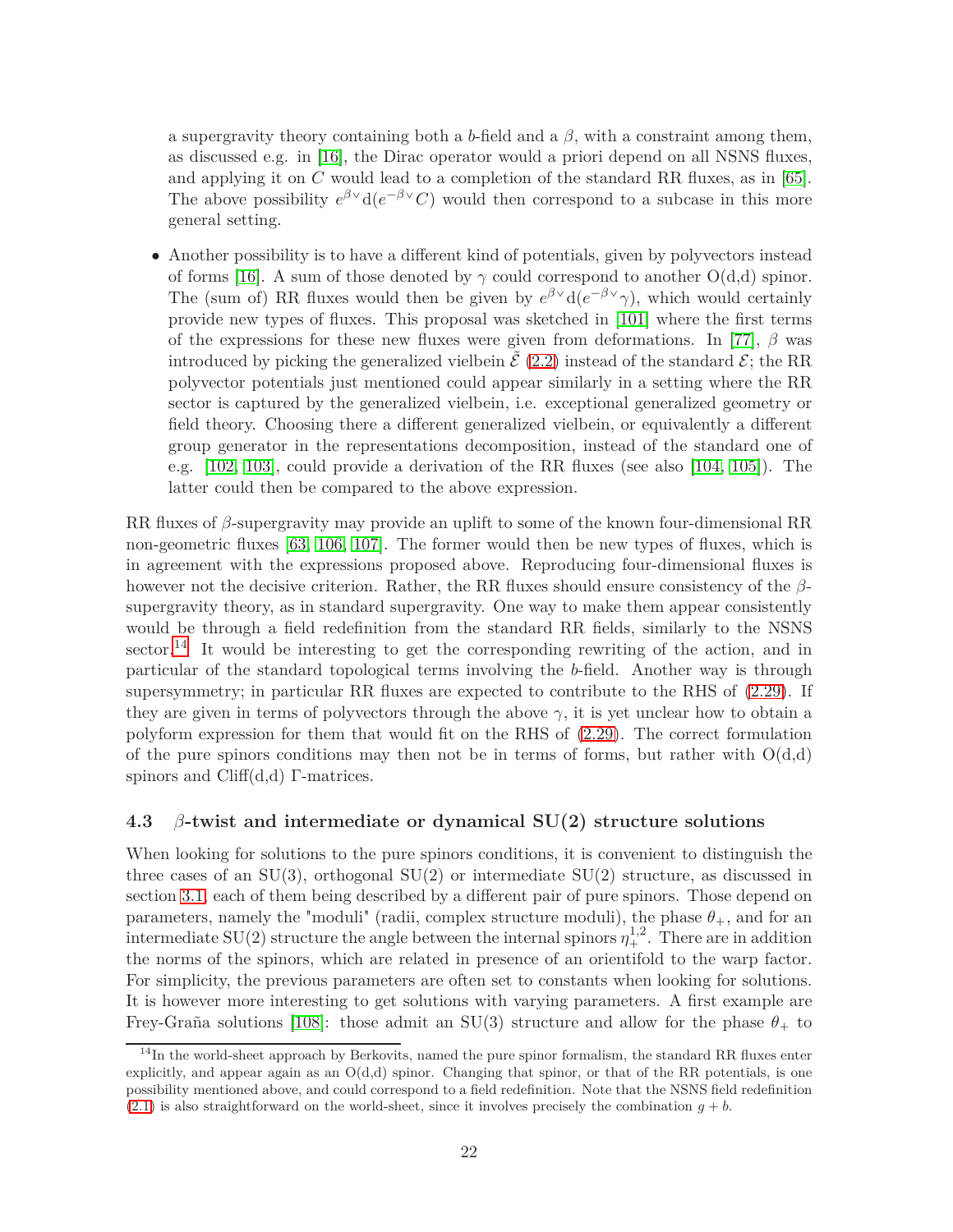vary. More challenging are dynamical  $SU(2)$  structure solutions, for which the angle between the internal spinors varies. They can lead to genuinely  $SU(3) \times SU(3)$  structure solutions, that interpolate between different structures, for instance having an intermediate  $SU(2)$  structure at most points which becomes an SU(3) structure at some loci where the angle between the spinors vanishes.<sup>[15](#page-22-0)</sup> SUSY Mink solutions with intermediate SU(2) structure on a compact  $\mathcal M$ have been found in [\[78,](#page-39-7) [112\]](#page-41-4) (see also [\[113,](#page-41-5) [77\]](#page-39-6) for clearer formulations). No SUSY solution with such a structure is allowed on  $AdS_4$  [\[114,](#page-41-6) [115\]](#page-41-7). The differential conditions coming from  $\mathcal{N} = 1$  SUSY require M to have some geometric properties, and those differ for the two  $SU(2)$  structure cases; the geometry underlying intermediate  $SU(2)$  structure solutions has been characterised in [\[116\]](#page-41-8). For a Mink dynamical SU(2) structure, the SUSY conditions were given in terms of forms in [\[77\]](#page-39-6). It is notoriously difficult to get such a solution on a compact  $M$  and none have been found so far. One reason is the coordinate dependence together with the compactness global constraint. Dynamical SU(2) structure solutions have been found as a non-geometric background [\[62\]](#page-38-9) (see the related footnote [3\)](#page-5-2), or on non-compact spaces [\[117,](#page-41-9) [118,](#page-41-10) [119,](#page-41-11) [120\]](#page-41-12); they have been further studied in [\[121,](#page-42-0) [122\]](#page-42-1).<sup>[16](#page-22-1)</sup>

In section 3.5 of [\[77\]](#page-39-6), solutions with an intermediate SU(2) structure, denoted ( $\angle$ ), were related by a  $\beta$ -transform to solutions with an SU(3) structure, denoted (||). As discussed there, provided a set of conditions on the fields, in particular  $b_{(||)} = 0$ , one would have

<span id="page-22-2"></span>
$$
e^{-\beta \vee} e^{-\phi(||)} \Phi_{1,2(||)} = e^{-b_{(\angle)} \wedge} e^{-\phi_{(\angle)} \Phi_{1,2(\angle)} . \tag{4.7}
$$

This was shown to hold for pairs of pure spinors on a torus, as well as for those of solutions found in [\[27,](#page-36-9) [112\]](#page-41-4) on a nilmanifold. In both cases, the angle between the internal spinors of the  $(\angle)$  solution was, on the LHS of [\(4.7\)](#page-22-2), encoded in *β*. Suppose now that the angle between the two spinors varies on the manifold. The (local) intermediate SU(2) structure is by definition rather a dynamical  $SU(2)$  structure. If the angle is still encoded in a  $\beta$  through the relation [\(4.7\)](#page-22-2), that  $\beta$  is also varying.<sup>[17](#page-22-3)</sup> The latter could then be interpreted as the field of  $\beta$ -supergravity, providing a new understanding of a dynamical SU(2) structure.<sup>[18](#page-22-4)</sup> Let us reformulate this idea more precisely.

We recall that the Dirac operator of both standard and *β*-supergravity can be written in terms of twists by *b* or  $\beta$ , as in [\(1.13\)](#page-4-2) and [\(4.1\)](#page-17-3). Consider now the exterior derivative d applied on both sides of the relation [\(4.7\)](#page-22-2), and set it equal to zero: the LHS corresponds to a closed pure spinor (or say, solution) of *β*-supergravity, due to the *β* and [\(4.1\)](#page-17-3), while the RHS is a solution of standard supergravity, due to the *b*-field and [\(1.13\)](#page-4-2). More precisely, suppose we have an SU(3) structure solution to the pure spinors conditions of *β*-supergravity on a manifold M. Assume at first its  $\beta$  to be constant. Then, if a relation [\(4.7\)](#page-22-2) is established, it

<span id="page-22-0"></span><sup>&</sup>lt;sup>15</sup>Such a situation can lead to type changing loci, discussed in [\[109,](#page-41-13) [110,](#page-41-14) [111,](#page-41-15) [89\]](#page-40-0) and references therein; for type change with *β*-transformations, see also [\[90\]](#page-40-1).

<span id="page-22-1"></span><sup>&</sup>lt;sup>16</sup>Analogous considerations were made in M-theory compactified to three dimensions in [\[123,](#page-42-2) [124\]](#page-42-3); relations to *D*7 gaugino-condensation are also mentioned there. In addition, a dynamical SU(3) structure solution on a seven-dimensional manifold in type IIA is mentioned in [\[125\]](#page-42-4).

<span id="page-22-3"></span><sup>&</sup>lt;sup>17</sup>The relation [\(4.7\)](#page-22-2) was shown to hold in [\[118\]](#page-41-10) where the RHS was a dynamical SU(2) structure solution. The *β* was however constant and the dynamic was encoded in another function. More precisely, the RHS was the Lunin-Maldacena (LM) background [\[126\]](#page-42-5). It is given by a (constant) *β*-transform, equivalent to a combination of two T-dualities and a rotation, applied to the sphere of the standard  $AdS_5 \times S^5$  background [\[117,](#page-41-9) [118,](#page-41-10) [21\]](#page-36-3). LM is the gravity dual to the so-called *β*-deformation of  $\mathcal{N} = 4$  SYM, a marginal deformation of the theory that reduces the number of SUSY.

<span id="page-22-4"></span><sup>&</sup>lt;sup>18</sup>The non-abelian T-duality transformation described in [\[127\]](#page-42-6) looks analogous to  $(4.7)$ ; it would be interesting to compare the two, given our discussion and the result of [\[120\]](#page-41-12).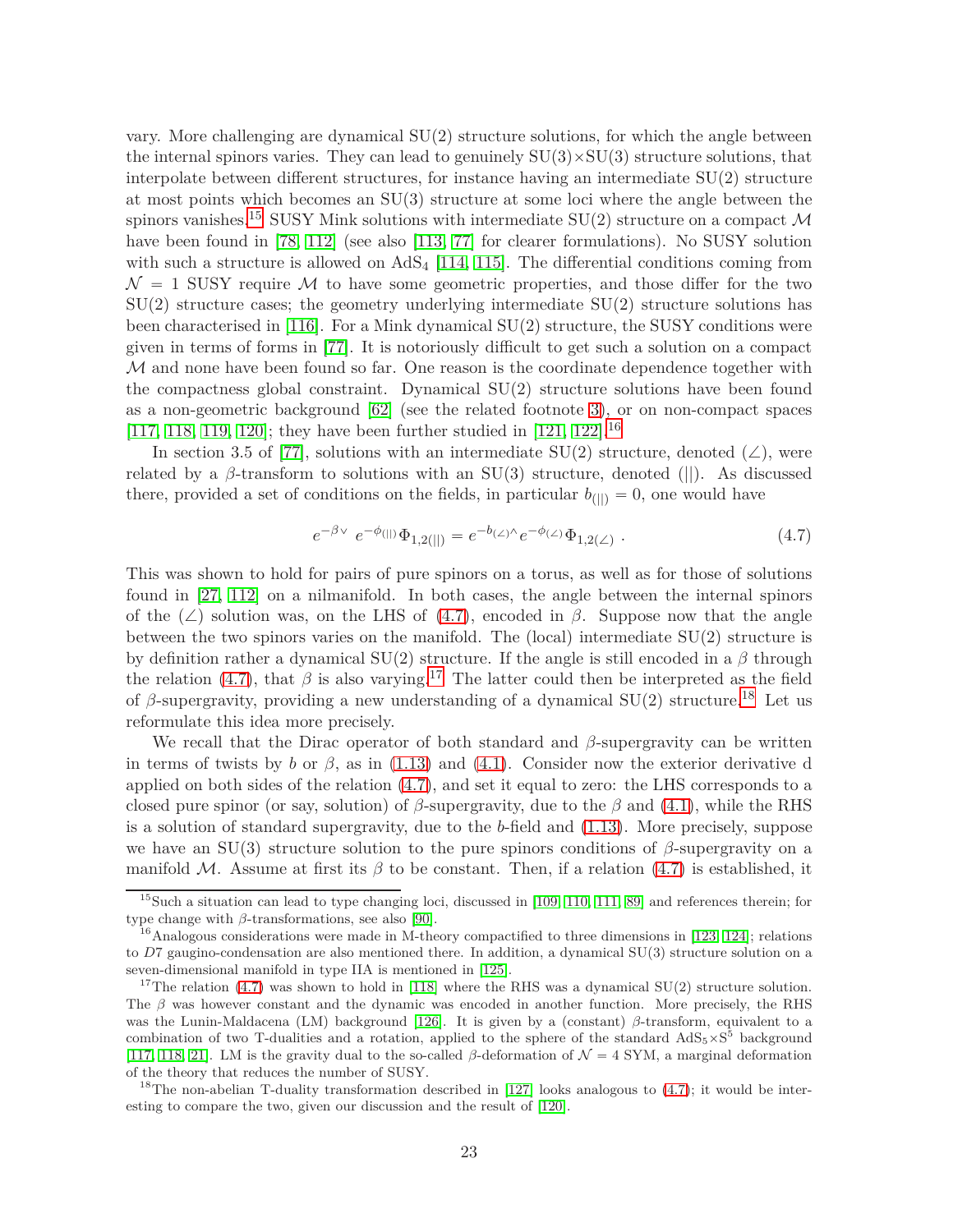implies that M can admit as well an intermediate SU(2) structure SUSY solution of *standard* supergravity, because of  $b_{\ell\ell}$  a priori non-zero. More interestingly, if  $\beta$  varies (more probable for non-zero non-geometric fluxes), one gets on the RHS a dynamical SU(2) structure solution of standard supergravity. This would be an interesting way to generate and interpret such solutions. However, global aspects should be further studied. Compactness is not guaranteed in this process, global requirements on  $\beta$  in  $\beta$ -supergravity might differ from those on the angle in the dynamical SU(2) structure. Constraints due to orientifolds in standard supergravity should also be taken care of. It would still be interesting to study whether the dynamical  $SU(2)$  structure solutions mentioned above, namely [\[62\]](#page-38-9) and [\[117,](#page-41-9) [118,](#page-41-10) [119,](#page-41-11) [120\]](#page-41-12), satisfy  $(4.7)$ and verify this scenario. The reformulation of the last solutions in terms of  $\beta$ -supergravity could then provide new holographic interpretations, since they were studied in the AdS/CFT context.

# <span id="page-23-0"></span>**5 Outlook**

Motivations for the work done in this paper and the results obtained have been presented in the Introduction. Various ideas and directions remain to be investigated: some have been discussed throughout the paper, in particular in section [4,](#page-17-0) and we mention here a few more. As described in sections [2.1](#page-6-1) and [2.2,](#page-7-0) a first result was to deduce, from the Generalized Geometry formalism and DFT, expressions for the fermionic SUSY variations in *β*-supergravity. It would be interesting to recover them from a (fermionic) SUSY completion of the bosonic NSNS Lagrangian at hand. A related question is whether the fermions of *β*-supergravity are obtained via a field redefinition from those of standard supergravity, or rather correspond to different states in the spinorial representations. A similar question can be asked for the Killing spinor equations. In [\[128\]](#page-42-7), an expression for the *Q*-flux, for us part of  $\beta$ -supergravity, is proposed in terms of spinors of standard supergravity in a non-geometric background. A relation between fermions of both theories would help clarifying this proposal.

An important object in this work is the Dirac operator  $\mathcal{D}$ , that acts naturally on  $O(d,d)$ spinors. It appears in the pure spinors conditions, but also in the superpotential, in the RR fluxes, in the NSNS fluxes Bianchi identities (BI), and plays an important role in the geometrical characterisation of the backgrounds. It would be interesting to determine this operator in other theories, such as the heterotic string. For the latter, pure spinors conditions were derived in [\[45\]](#page-37-9), in an  $\mathcal{N} = 1$  Mink vacuum. An object, that could correspond to  $\mathcal{D}$ , was obtained. It contains dilaton derivatives, and the *H*-flux with a few contractions instead of wedges, similarly to the results of [\[129\]](#page-42-8), and reminiscent of what we obtained here. Note that the equation involving the  $H$ -flux can also be written in terms of  $*H$ , or with the operator  $d^c = i(\overline{\partial} - \partial)$ . It would then be natural that the "S-dual" equation, i.e. the condition [\(1.4\)](#page-3-1) where RR fluxes enter with a Hodge star, could be written as well with  $d^c$ . This rewriting was obtained in [\[42\]](#page-37-6): it involves a generalization of d<sup>c</sup> depending on a generalized complex structure  $\mathcal{J}_{\mathcal{A}}^{\mathcal{B}}$ . Reformulating this generalized operator in a Spin(d,d) language would be interesting (it could be given by  $\Gamma^{\mathcal{A}} \mathcal{J}_{\mathcal{A}}{}^{\mathcal{B}}D_{\mathcal{B}}$ ). This would provide to the second pure spinors condition a fully spinorial interpretation, while the first condition was already considered as a Dirac equation. This spinorial perspective could be helpful, for instance in dimensional reductions.

In standard supergravity, the pure spinors conditions have been used to various ends. For  $\mathcal{N} = 1$  Mink vacua without NS5-brane, these conditions, equivalent to preserving SUSY, were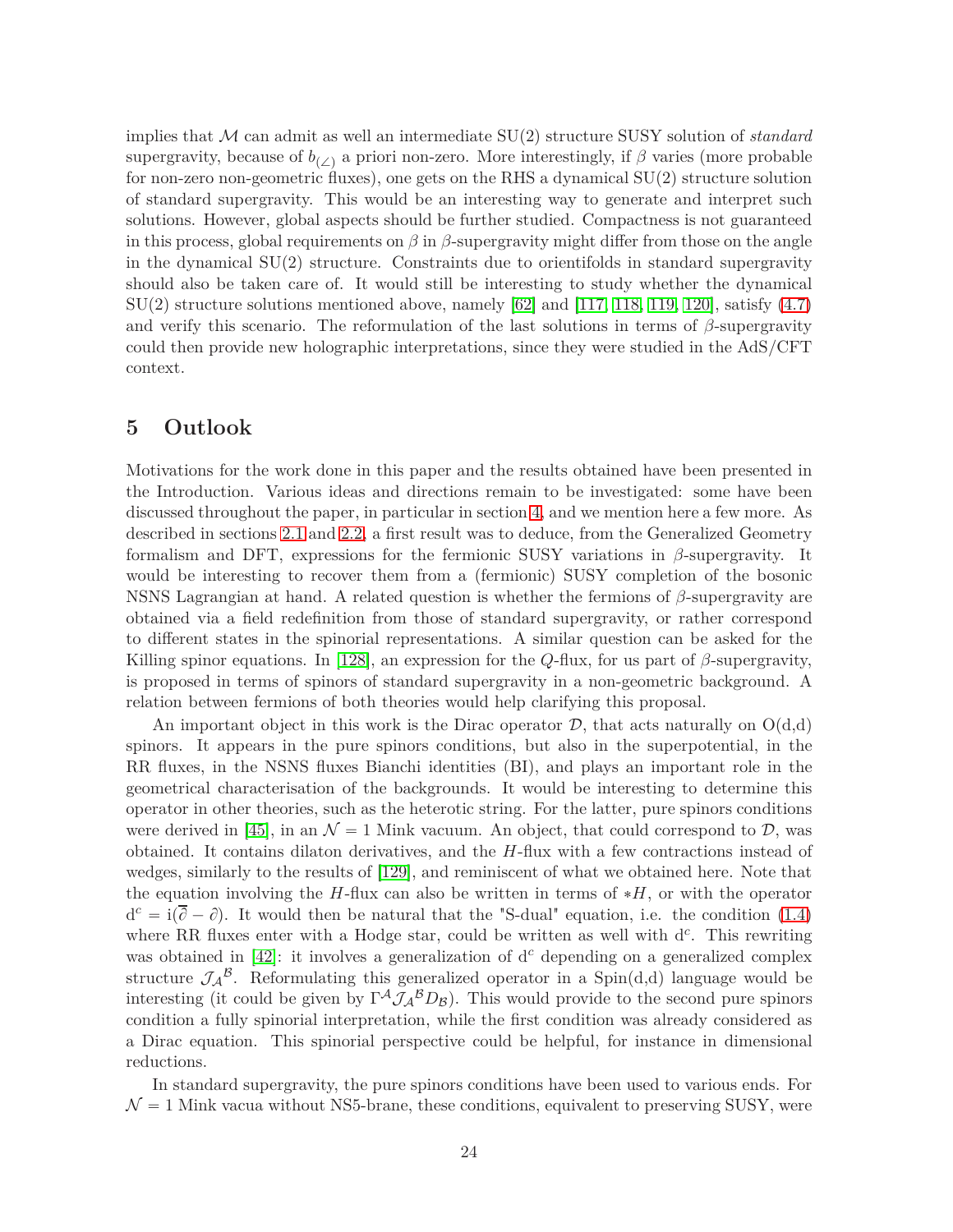shown to imply, together with fluxes BI, that all equations of motion are satisfied [\[130,](#page-42-9) [131,](#page-42-10) [27,](#page-36-9) [78\]](#page-39-7). This result is an important technical simplification when looking for vacua. It would be interesting to derive the analogous result in *β*-supergravity. This is expected to hold using Killing spinor equations instead of pure spinors conditions. Indeed, as for standard supergravity [\[25,](#page-36-7) [70\]](#page-38-17), the *β*-supergravity equations of motion were written in terms of the  $Spin(9,1)\times Spin(1,9)$  derivatives acting on a spinor [\[17\]](#page-35-16), using the BI. If these derivatives vanish, the equations of motion are satisfied; furthermore, this vanishing is precisely the Killing spinor equations, as explained in section [2.1,](#page-6-1) hence the result. Reaching the same conclusion from the pure spinors conditions would be interesting.<sup>[19](#page-24-0)</sup>

These conditions were also used for the calibration of SUSY D-branes, and similar results were obtained for NS5-branes (see [\[78\]](#page-39-7) and references therein).<sup>[20](#page-24-1)</sup> Our results may then be of interest for 5<sup>2</sup>- or Q-branes, and further exotic branes. Mutually BPS intersecting NS-branes have been considered in [\[58\]](#page-38-5): those could be examples to test these ideas. Our work may help as well for the world-volume actions of NS-branes, discussed e.g. in [\[133,](#page-42-11) [134,](#page-42-12) [135,](#page-42-13) [136\]](#page-42-14).

#### **Acknowledgments**

We would like to thank G. Aldazabal, A. Deser, D. Lüst, R. Minasian, M. Petrini, H. Samtleben, and D. Tsimpis, for helpful discussions related to sections [4](#page-17-0) and [5.](#page-23-0) The work of D. A. is part of the Einstein Research Project "Gravitation and High Energy Physics", which is funded by the Einstein Foundation Berlin.

<span id="page-24-0"></span><sup>&</sup>lt;sup>19</sup>A notion of generalized special holonomy, defined from extensions of the  $Spin(9,1)\times Spin(1,9)$  derivatives to EGG, is considered in [\[132\]](#page-42-15) to characterise preserved SUSY. Expressing this notion directly in terms of our Dirac operator and  $Spin(d,d)\times\mathbb{R}^+$  derivative acting on the pure spinors would be interesting as well.

<span id="page-24-1"></span><sup>&</sup>lt;sup>20</sup>Strictly speaking though, NS5-branes cannot be described in GCG since the latter requires  $dH = 0$ . A related discussion can be found in [\[75\]](#page-39-4).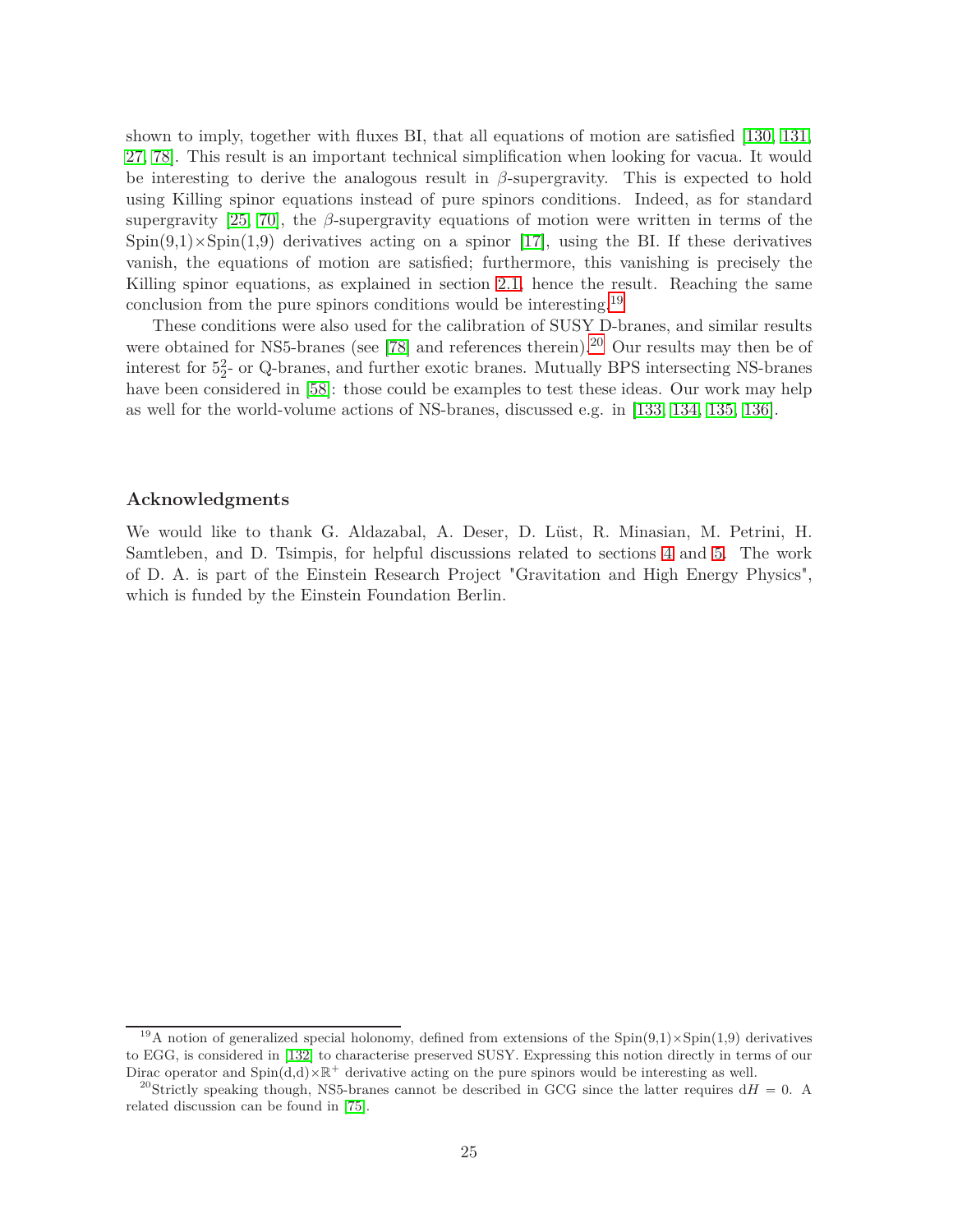# <span id="page-25-0"></span>**A Conventions**

In this paper, the ten-dimensional flat (tangent space) indices are denoted *A . . . L* and the curved ones are  $M \dots Z$ . The notation is analogous when compactifying, but we use Latin indices for the internal directions  $(a \dots$  for flat,  $m \dots$  for curved), and Greek indices for four-dimensional ones  $(\alpha \dots)$  for flat,  $\mu \dots$  for curved). Finally, the index A runs over a 2*d* range for a *d*-dimensional space-time, and denotes the flat  $O(d,d)$  index. The formulas given below are written with six-dimensional indices but are actually valid in any dimension.

The vielbein  $\tilde{e}^a{}_m$  and its inverse  $\tilde{e}^n{}_b$ , associated to the metric  $\tilde{g}$  by  $\tilde{g}_{mn} = \tilde{e}^a{}_m \eta_{ab} \tilde{e}^b{}_n$ , allow to go from curved to flat indices. A *p*-form *A* is given by

$$
A = \frac{1}{p!} A_{m_1 \dots m_p} dx^{m_1} \wedge \dots \wedge dx^{m_p} = \frac{1}{p!} A_{a_1 \dots a_p} \tilde{e}^{a_1} \wedge \dots \wedge \tilde{e}^{a_p} . \tag{A.1}
$$

The contraction of a vector  $V = V^m \partial_m = V^a \partial_a$  on *A* is defined by

$$
V \vee A = \frac{1}{(p-1)!} V^{m_1} A_{m_1...m_p} dx^{m_2} \wedge \dots \wedge dx^{m_p} . \tag{A.2}
$$

It is also denoted by  $\iota_a = \tilde{e}^m{}_{a} \iota_m$ , that satisfies the following commutation relations

$$
V \vee A = V^a \iota_a A \;, \qquad \{\tilde{e}^a, \iota_b\} = \delta^a_b \;, \quad \{\iota_a, \iota_b\} = 0 \;, \tag{A.3}
$$

while a contraction on a scalar vanishes.

The spin connection coefficient  $\omega_b^a{}_c$  and the structure constant  $f^a{}_{bc}$  (or so-called geometric flux) are defined as

$$
\nabla_b(\partial_c) \equiv \omega_b{}^a{}_c \partial_a \ , \ \omega_b{}^a{}_c \equiv \tilde{e}^n{}_b \tilde{e}^a{}_m \left( \partial_n \tilde{e}^m{}_c + \tilde{e}^p{}_c \Gamma^m_{np} \right) = \tilde{e}^n{}_b \tilde{e}^a{}_m \nabla_n \tilde{e}^m{}_c \ , \tag{A.4}
$$

$$
f^{a}{}_{bc} = 2\tilde{e}^{a}{}_{m}\partial_{\lbrack b}\tilde{e}^{m}{}_{c]} = -2\tilde{e}^{m}{}_{[c}\partial_{b]} \tilde{e}^{a}{}_{m} , \qquad (A.5)
$$

and the covariant derivative in flat indices on a vector *V* is given by

<span id="page-25-2"></span>
$$
\nabla_a V^b = \partial_a V^b + \omega_a{}^b{}_c V^c \ . \tag{A.6}
$$

For the Levi-Civita connection, one has the relation  $(B.4)$  between  $\omega$  and f. We also use the other covariant derivative  $\check{\nabla}$  whose action on a vector *V* in flat indices is given by

<span id="page-25-1"></span>
$$
\check{\nabla}^a V^b = -\beta^{ac} \partial_c V^b + \check{\omega}^a{}_c{}^b V^c \ . \tag{A.7}
$$

Its spin connection  $\check{\omega}^a{}_c{}^b$  was denoted  $\omega_Q{}^{ab}_{c}$  in [\[16,](#page-35-15) [17\]](#page-35-16); it has a definition analogous to [\(A.4\)](#page-25-2). It is related to the *Q*-flux in [\(B.6\)](#page-26-2), which is similar to [\(B.4\)](#page-26-3). We refer to those two papers for more on this covariant derivative  $\check{\nabla}$ . Its action on forms was shown to be given by

$$
\check{\nabla}^a \cdot \iota_a = -\beta^{ab} \partial_b \cdot \iota_a + \frac{1}{2} Q_a{}^{bc} \tilde{e}^a \wedge \iota_b \iota_c - Q_d{}^{dc} \iota_c , \qquad (A.8)
$$

where the dot denotes the action only on the form coefficient in flat indices.

Finally, we consider constant matrices  $\gamma^a$  in flat indices, satisfying the Clifford algebra and following related properties

$$
\{\gamma^a, \gamma^b\} = 2\eta^{ab} , \ [\gamma^a, \gamma^b] = 2\gamma^{ab} , \text{ where } \gamma^{a_1 a_2 \dots a_p} \equiv \gamma^{[a_1} \gamma^{a_2} \dots \gamma^{a_p]}, \tag{A.9}
$$

$$
\gamma^a \gamma^b = \eta^{ab} + \gamma^{ab} , \ \gamma^a \gamma^{bc} = \gamma^{abc} + 2\eta^{a[b} \gamma^{c]} . \tag{A.10}
$$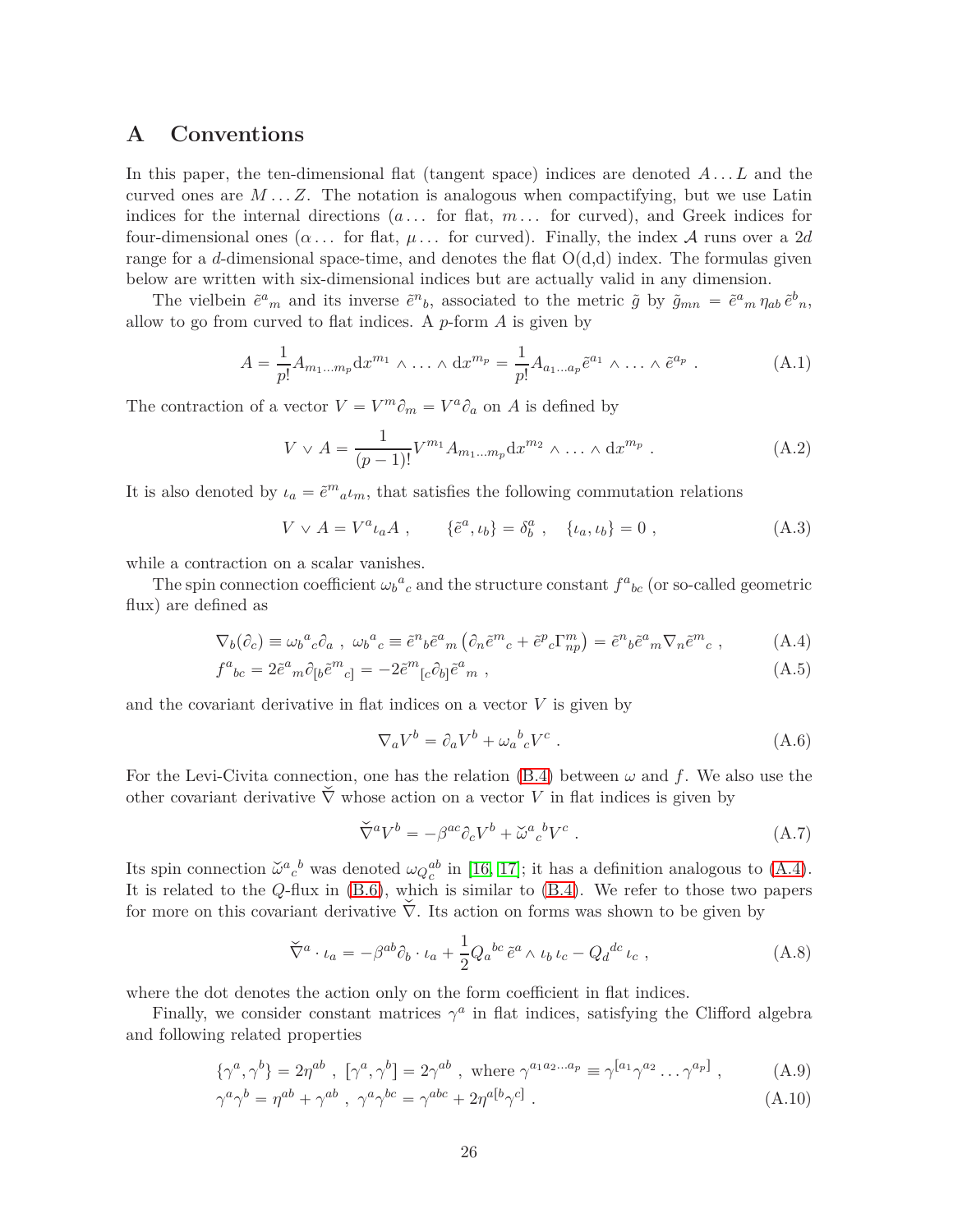# <span id="page-26-1"></span><span id="page-26-0"></span>**B Compactification and pure spinors conditions**

#### **B.1 Consequences of the compactification ansatz**

From the compactification ansatz of the ten-dimensional fields given in section [2.2,](#page-7-0) we compute here the various components of the fluxes; we recall they are defined as

$$
f^{A}{}_{BC} = 2\tilde{e}^{A}{}_{M}\partial_{\lbrack B}\tilde{e}^{M}{}_{C\rbrack},\ Q_{A}{}^{BC} = \partial_{A}\beta^{BC} - 2\beta^{D\lbrack B}f^{C\rbrack}{}_{AD}\ ,\ R^{ABC} = 3\tilde{e}^{A}{}_{M}\tilde{e}^{B}{}_{N}\tilde{e}^{C}{}_{P}\beta^{Q\lbrack M}\partial_{Q}\beta^{NP\rbrack}
$$

We get

$$
f^{\alpha}{}_{\beta\gamma} = 2\tilde{e}^{\alpha}{}_{\mu}\partial_{[\beta}\tilde{e}^{\mu}{}_{\gamma]} , \ f^a{}_{bc} = 2\tilde{e}^a{}_{m}\partial_{[b}\tilde{e}^m{}_{c]} , \ f^{\alpha}{}_{b\gamma} = -\delta^{\alpha}_{\gamma}\partial_b A , \ f^{\alpha}{}_{\beta c} = \delta^{\alpha}_{\beta}\partial_c A ,
$$
 (B.1)  

$$
f^a{}_{\beta\gamma} = f^a{}_{\beta c} = f^a{}_{b\gamma} = f^{\alpha}{}_{bc} = 0 ,
$$

$$
Q_a{}^{bc} = \partial_a \beta^{bc} - 2\beta^{d[b} f^{c]}{}_{ad} , Q_a{}^{b\gamma} = -\delta^{\gamma}_{\alpha} \beta^{db} \partial_d A , Q_{\alpha}{}^{\beta c} = \delta^{\beta}_{\alpha} \beta^{dc} \partial_d A , \qquad (B.2)
$$

$$
Q_{\alpha}{}^{\beta\gamma} = Q_{a}{}^{\beta\gamma} = Q_{a}{}^{\beta c} = Q_{a}{}^{b\gamma} = Q_{\alpha}{}^{bc} = 0 ,
$$
  
\n
$$
R^{abc} = 3\beta^{d[a}\nabla_{d}\beta^{bc]},
$$
 any other component of  $R^{ABC} = 0$ . (B.3)

From those we obtain the components of the two ten-dimensional spin connections (in flat indices)

$$
\omega_A{}^B{}_C \eta_{BD} = \frac{1}{2} (\eta_{BD} f^B{}_{AC} + \eta_{CE} f^E{}_{DA} + \eta_{AE} f^E{}_{DC}) \;, \tag{B.4}
$$

<span id="page-26-3"></span><span id="page-26-2"></span>*.*

$$
\omega_{\alpha}{}^{\beta}{}_{\gamma} \eta_{\beta\delta} = \frac{1}{2} (\eta_{\beta\delta} f^{\beta}{}_{\alpha\gamma} + \eta_{\gamma\epsilon} f^{\epsilon}{}_{\delta\alpha} + \eta_{\alpha\epsilon} f^{\epsilon}{}_{\delta\gamma}) , \qquad (B.5)
$$

$$
\omega_a{}^b{}_c \eta_{bd} = \frac{1}{2} (\eta_{bd} f^b{}_{ac} + \eta_{ce} f^e{}_{da} + \eta_{ae} f^e{}_{dc}) ,
$$
  

$$
\omega_\alpha{}^b{}_{\gamma} \eta_{bd} = -\eta_{\alpha\gamma} \partial_d A , \omega_\alpha{}^\beta{}_c \eta_{\beta\delta} = \eta_{\alpha\delta} \partial_c A ,
$$
  

$$
\omega_\alpha{}^b{}_c = \omega_a{}^\beta{}_{\gamma} = \omega_a{}^b{}_{\gamma} = \omega_a{}^\beta{}_c = 0 ,
$$

$$
\check{\omega}^A{}_B{}^D \eta_{DC} = \frac{1}{2} (\eta_{CD} Q_B{}^{AD} + \eta_{BD} Q_C{}^{DA} + \eta_{BD} \eta_{CE} \eta^{AF} Q_F{}^{DE}), \qquad (B.6)
$$

$$
\tilde{\omega}^{a}{}_{b}{}^{d} \eta_{dc} = \frac{1}{2} (\eta_{cd} Q_{b}{}^{ad} + \eta_{bd} Q_{c}{}^{da} + \eta_{bd} \eta_{ce} \eta^{af} Q_{f}{}^{de}),
$$
\n
$$
\tilde{\omega}^{\alpha}{}_{b}{}^{\delta} \eta_{\delta\gamma} = -\delta^{\alpha}_{\gamma} \eta_{bd} \beta^{ed} \partial_{e} A , \ \tilde{\omega}^{\alpha}{}_{\beta}{}^{d} \eta_{dc} = \delta^{\alpha}_{\beta} \eta_{cd} \beta^{ed} \partial_{e} A ,
$$
\n
$$
\tilde{\omega}^{\alpha}{}_{\beta}{}^{\gamma} = \tilde{\omega}^{\alpha}{}_{b}{}^{c} = \tilde{\omega}^{a}{}_{b}{}^{\gamma} = \tilde{\omega}^{\alpha}{}_{\beta}{}^{c} = \tilde{\omega}^{\alpha}{}_{\beta}{}^{\gamma} = 0 .
$$
\n(B.7)

As discussed in section [2.2,](#page-7-0) the ten-dimensional Γ-matrices satisfying the Clifford algebra  $\{\Gamma^A, \Gamma^B\} = 2\eta^{AB}$  are decomposed as follows

$$
\Gamma^{A} = \begin{cases} \Gamma^{\alpha} = \gamma^{\alpha} \otimes \mathbb{1}, & \alpha = 0, \dots, 3 \\ \Gamma^{a} = \gamma_{(4)} \otimes \gamma^{a}, & a = 4, \dots, 9 \end{cases}
$$
 (B.8)

The six-dimensional  $\gamma^a$  and four-dimensional  $\gamma^\alpha$  satisfy as well the Clifford algebra, and are constant. In addition, the  $\gamma^a$  are purely imaginary and Hermitian:  $\gamma^{a\dagger} = \gamma^a$ . The chirality operators are given by  $\gamma_{(6)} = -i\gamma^{4...9}$  and  $\gamma_{(4)} = i\gamma^{0...3}$ ; they square to the identity and anticommute with the other  $\gamma$ -matrices.  $\gamma_{(6)}$  is also Hermitian.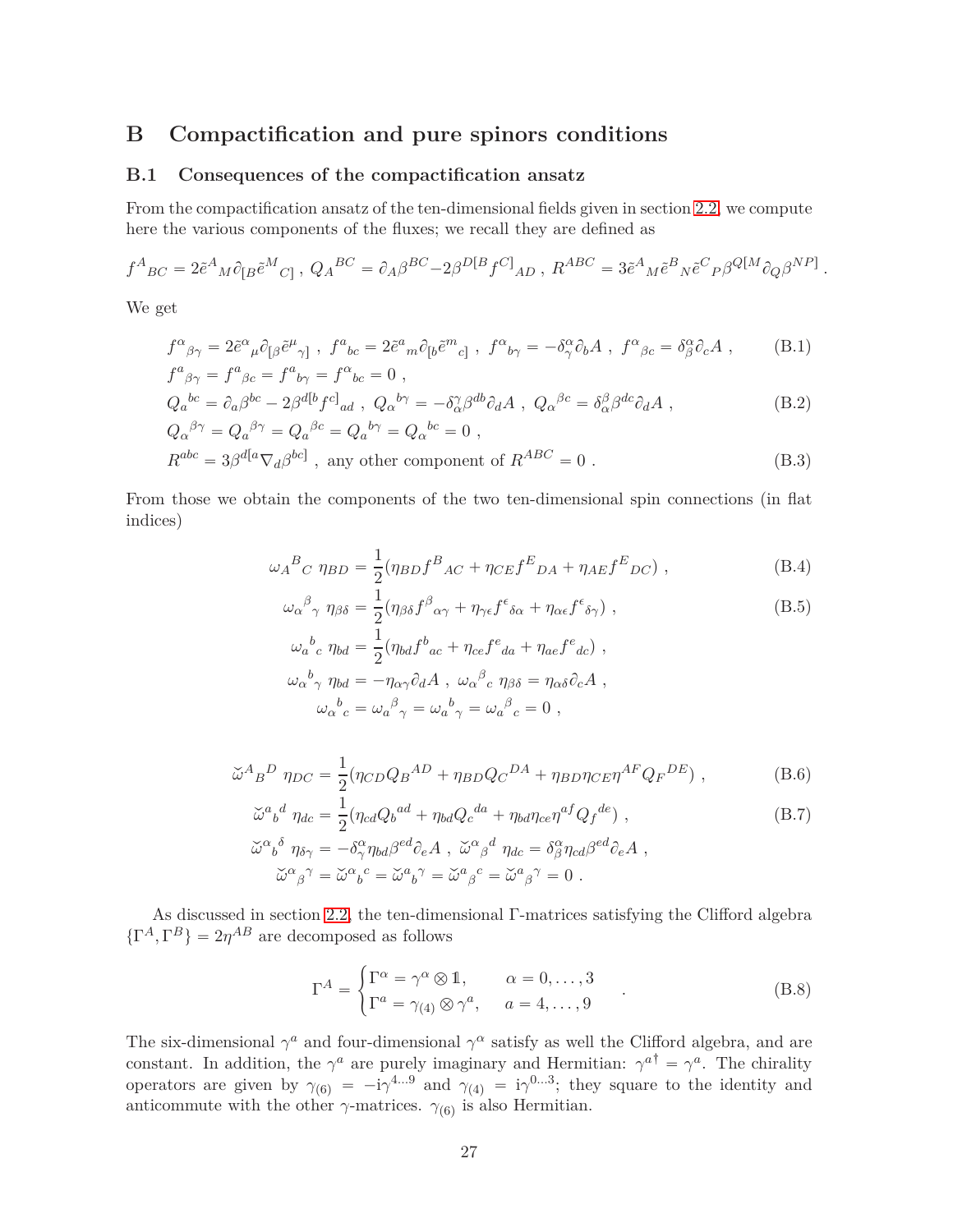Given this decomposition, we compute the following combinations

$$
\Gamma^{\alpha\beta} = \gamma^{\alpha\beta} \otimes \mathbb{1} , \Gamma^{ab} = \mathbb{1} \otimes \gamma^{ab} ,
$$
\n
$$
\Gamma^{a\beta} = \frac{1}{2} \left( (\gamma_{(4)} \otimes \gamma^a)(\gamma^\beta \otimes \mathbb{1}) - (\gamma^\beta \otimes \mathbb{1})(\gamma_{(4)} \otimes \gamma^a) \right) = -\gamma^\beta \gamma_{(4)} \otimes \gamma^a .
$$
\n(B.9)

Together with the above components of spin connections, this leads to the following components of the spinorial covariant derivatives

$$
\nabla_{A=a} = 1 \otimes \nabla_a , \ \check{\nabla}^{A=a} = 1 \otimes \check{\nabla}^a , \tag{B.10}
$$

$$
\nabla_{A=\alpha} = \nabla_{\alpha} \otimes 1 + \frac{1}{2} \omega_{\alpha}{}^{b}{}_{\gamma} \eta_{bd} \Gamma^{d\gamma} = \nabla_{\alpha} \otimes 1 + \frac{1}{2} \eta_{\alpha\beta} \gamma^{\beta} \gamma_{(4)} \otimes \gamma^{d} \partial_{d} A , \qquad (B.11)
$$

$$
\check{\nabla}^{A=\alpha} = \frac{1}{2} \check{\omega}^{\alpha}{}_{c}{}^{\beta} \eta_{\beta \delta} \Gamma^{\delta c} = \frac{1}{2} \gamma^{\alpha} \gamma_{(4)} \otimes \gamma^{c} \eta_{cd} \beta^{de} \partial_{e} A . \tag{B.12}
$$

These are used in the SUSY variations in section [2.2.](#page-7-0)

#### <span id="page-27-0"></span>**B.2 Reformulation of the supersymmetry conditions with pure spinors**

We introduce in section [2.3](#page-10-0) the pure spinors  $\Phi_{\pm}$  in terms of which we want to reformulate the SUSY conditions [\(2.21\)](#page-10-3) - [\(2.23\)](#page-10-4). To do so, we will use the Clifford map [\(2.26\)](#page-11-3), and some of its properties that we first detail here, before starting the reformulation. For a  $k$ -form  $A_k$ , the Clifford map gives the following rules

$$
\gamma^a A_k = \left(\tilde{e}^a \wedge \pm \eta^{ab} t_b\right) A_k, \quad A_k \gamma^a = (-1)^k \left(\tilde{e}^a \wedge \pm \eta^{ab} t_b\right) A_k, \tag{B.13}
$$

that come from identities on *γ*-matrices, such as

$$
\{\gamma^b, \gamma^{a_1...a_k}\} = 2\gamma^{ba_1...a_k} \text{ for } k \text{ even }, \quad [\gamma^b, \gamma^{a_1...a_k}] = 2\gamma^{ba_1...a_k} \text{ for } k \text{ odd }.
$$
 (B.14)

One subtlety in the Clifford map is due to the fact that the  $\tilde{e}^a$  are real while the  $\gamma^a$  are purely imaginary. This makes a difference when considering a complex conjugation on forms of odd degree: one has

<span id="page-27-1"></span>
$$
\eta_{-}^{1} \otimes \eta_{-}^{2\dagger} = \overline{\Phi_{+}} = \overline{\Phi_{+}'}, \quad \eta_{-}^{1} \otimes \eta_{+}^{2\dagger} = \overline{\Phi_{-}} = -\overline{\Phi_{-}'}, \tag{B.15}
$$

implying

$$
\operatorname{Re}(\mu \overline{\Phi_{-}}) = i \operatorname{Im}(\overline{\mu} \Phi_{-}) . \tag{B.16}
$$

We now use these properties, as well as the hermitian conjugation of  $\gamma$ -matrices

$$
\gamma^{a\dagger} = \gamma^a , \left(\gamma^{ab}\right)^\dagger = -\gamma^{ab} , \left(\gamma^{abc}\right)^\dagger = -\gamma^{abc} , \qquad (B.17)
$$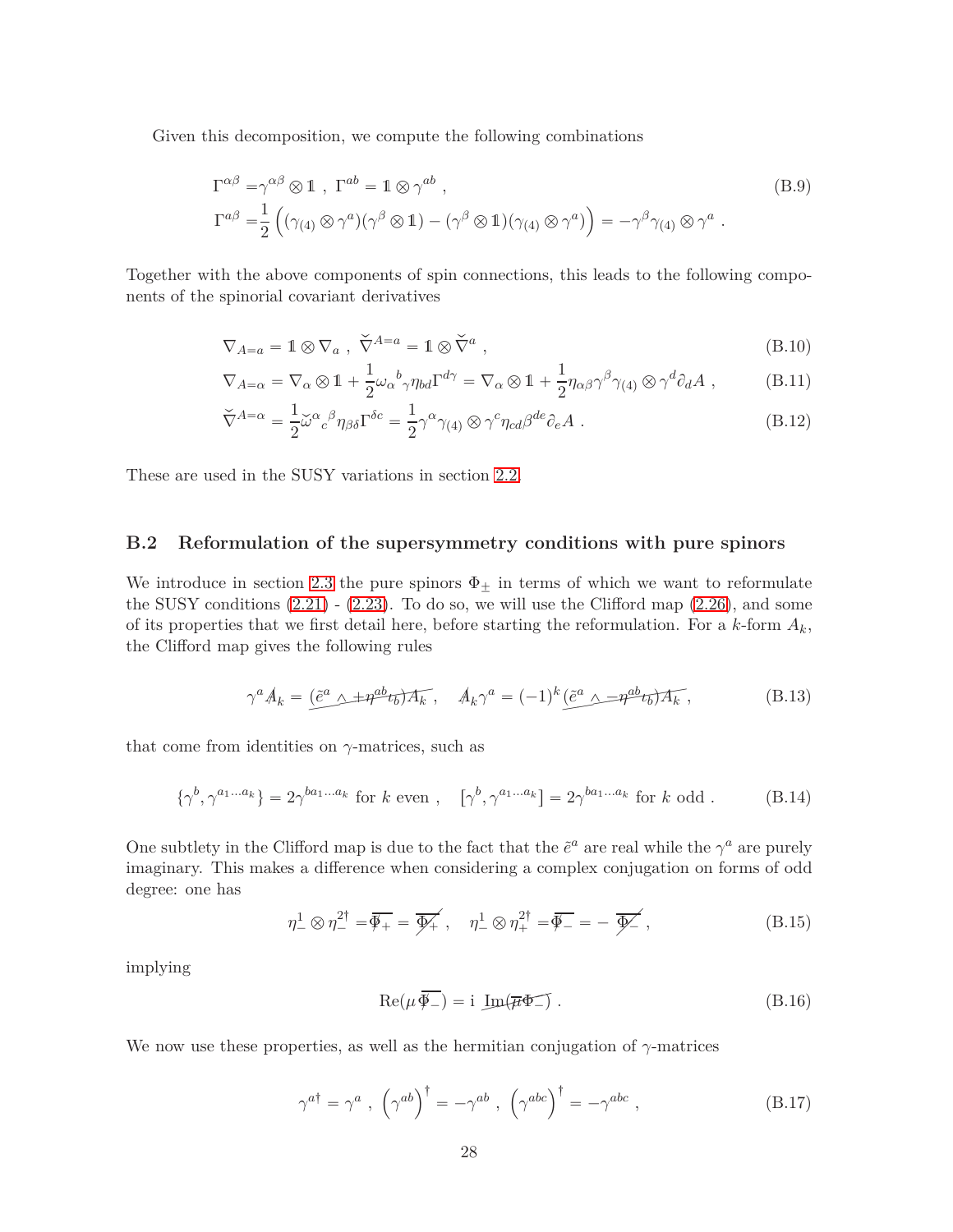to compute the exterior derivative on the pure spinors [\(2.27\)](#page-11-0). We also use the bispinor expressions, and the SUSY conditions [\(2.22\)](#page-10-5) and [\(2.23\)](#page-10-4) in type IIB. We obtain

<span id="page-28-1"></span>
$$
2d\Phi_{+} = \{\gamma^{a}, \nabla_{a}\Phi_{+}\}\
$$
\n
$$
= \nabla \eta_{+}^{1} \otimes \eta_{+}^{2\dagger} + \gamma^{a} \eta_{+}^{1} \otimes (\nabla_{a} \eta_{+}^{2})^{\dagger} + \nabla_{a} \eta_{+}^{1} \otimes \eta_{+}^{2\dagger} \gamma^{a} + \eta_{+}^{1} \otimes (\nabla \eta_{+}^{2})^{\dagger}
$$
\n
$$
= \left( \left( \nabla - \frac{1}{4} R - \hat{\rho} (2A - \tilde{\phi}) + \beta_{\partial} (2A + \tilde{\phi}) - \mathcal{T} \right) \eta_{+}^{1} - 2e^{-A} \mu \eta_{-}^{1} \right) \otimes \eta_{+}^{2\dagger}
$$
\n
$$
+ \gamma^{a} \eta_{+}^{1} \otimes \left( \eta_{ab} \nabla^{b} \eta_{+}^{2} + \frac{1}{8} \eta_{ad} \eta_{be} \eta_{cf} R^{def} \gamma^{bc} \eta_{+}^{2} \right)^{\dagger}
$$
\n
$$
+ \left( -\eta_{ab} \nabla^{b} \eta_{+}^{1} + \frac{1}{8} \eta_{ad} \eta_{be} \eta_{cf} R^{def} \gamma^{bc} \eta_{+}^{1} \right) \otimes \eta_{+}^{2\dagger} \gamma^{a}
$$
\n
$$
+ \eta_{+}^{1} \otimes \left( \left( -\nabla - \frac{1}{4} R - \hat{\rho} (2A - \tilde{\phi}) - \beta_{\partial} (2A + \tilde{\phi}) + \mathcal{T} \right) \eta_{+}^{2} - 2e^{-A} \mu \eta_{-}^{2} \right)^{\dagger}
$$
\n
$$
= \nabla \eta_{+}^{1} \otimes \eta_{+}^{2\dagger} + \eta_{ab} \gamma^{a} \eta_{+}^{1} \otimes \left( \nabla^{b} \eta_{+}^{2} \right)^{\dagger} - \eta_{ab} \nabla^{b} \eta_{+}^{1} \otimes \eta_{+}^{2\dagger} \gamma^{a} - \eta_{+}^{1} \otimes \left( \nabla \eta_{+}^{2} \right)^{\dagger}
$$
\n
$$
- \frac{1}{4} R \eta_{+}^{
$$

We rewrite the *R*-flux terms via the above rules: denoting  $\tilde{e}^a \wedge \pm \eta^{ab} \iota_b$  by  $\tilde{e} \pm \iota$ , we get

<span id="page-28-0"></span>
$$
-\frac{1}{4}[\mathbf{\mathcal{R}}, \Phi_{+}] - \frac{1}{8}\eta_{ad}\gamma^{a}\tilde{\Phi}_{+}\gamma^{bc}\eta_{be}\eta_{cf}R^{def} + \frac{1}{8}\eta_{ad}\eta_{be}\eta_{cf}R^{def}\gamma^{bc}\Phi_{+}\gamma^{a}
$$
(B.19)  

$$
=-\frac{1}{8}\eta_{ad}\eta_{be}\eta_{cf}R^{def}\left(\frac{1}{3}((\tilde{e}+\iota)^{3}-(\tilde{e}-\iota)^{3})+(\tilde{e}+\iota)(\tilde{e}-\iota)^{2}-(\tilde{e}+\iota)^{2}(\tilde{e}-\iota)\right)^{abc}\Phi_{+}
$$

$$
=-\frac{1}{3}R^{abc}\iota_{a}\iota_{b}\iota_{c}\Phi_{+},
$$

where the last two lines should be overall slashed.  $\tilde{e}$  and  $\iota$  with different indices anticommute, and the *R*-flux is antisymmetric, so maintaining the indices  $a, b, c$  fixed allows to commute  $\tilde{e}$  and  $\iota$  in the second line. With notations of the Introduction and appendix [A,](#page-25-0) we finally obtain

$$
2\mathcal{A}\Phi_{+} = [\gamma^{a}, \breve{\nabla}_{a}\Phi_{+}] - \{\mathcal{O}(2A - \tilde{\phi}), \Phi_{+}\} + [\beta_{\partial}(2A + \tilde{\phi}) - \mathcal{T}, \Phi_{+}] - 2 \mathcal{B} \mathcal{B} \Phi_{+} - 4e^{-A} \text{ i } \underline{\text{Im}}(\overline{\mu}\Phi_{-})
$$
  
= 2  $(\breve{\nabla}^{a} \cdot \iota_{a} - \partial_{a}(2A - \tilde{\phi})\tilde{e}^{a} \wedge + (\beta^{ab}\partial_{b}(2A + \tilde{\phi}) - \mathcal{T}^{a})\iota_{a} - R \vee (\overline{\mu}^{a} - 4e^{-A}) \text{ i } \text{Im}(\overline{\mu}\Phi_{-}),$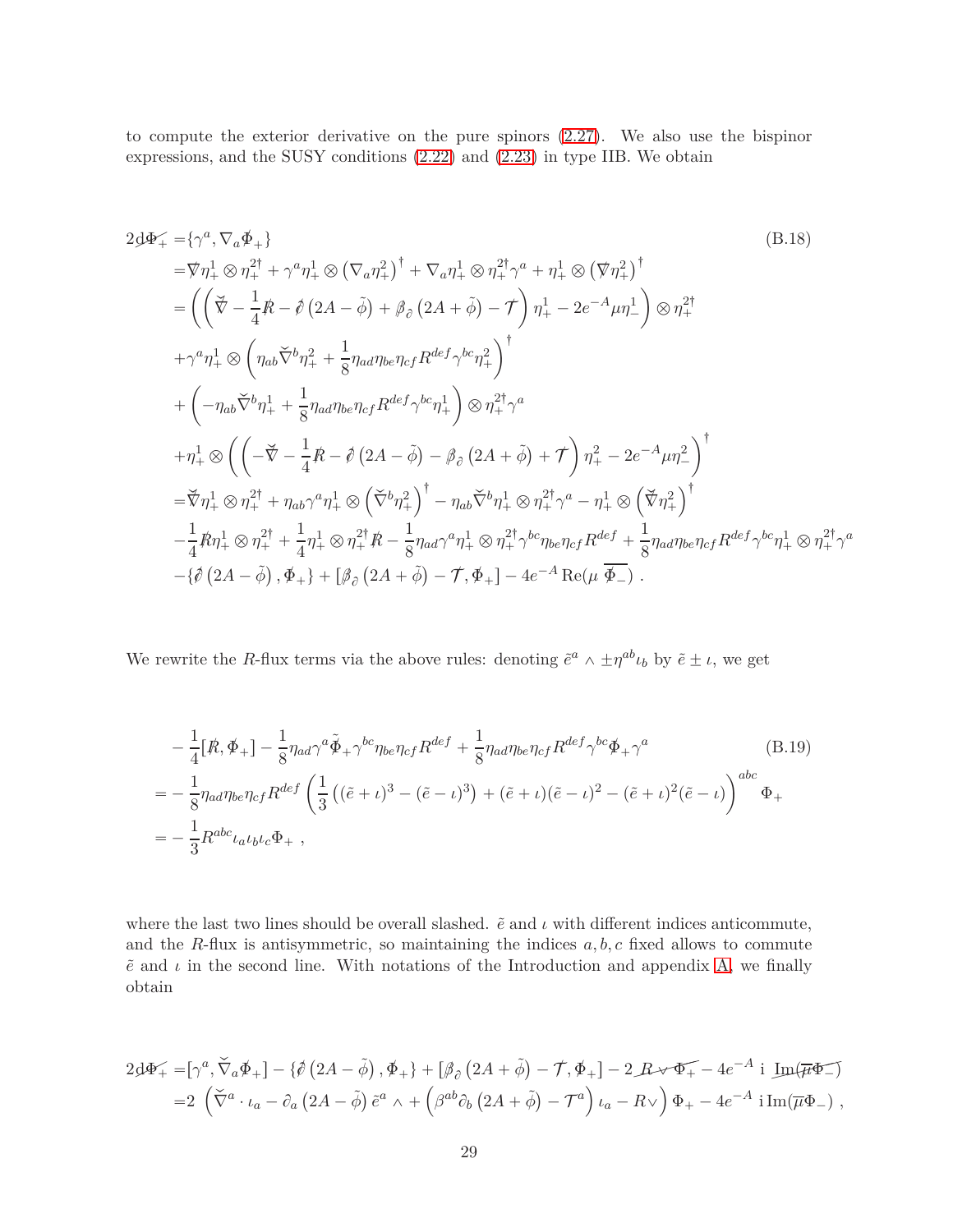where the last line should be overall slashed. We compute similarly

<span id="page-29-5"></span>
$$
2d\Phi \angle = [\gamma^a, \nabla_a \Phi_-\]
$$
\n
$$
= \nabla \eta_+^1 \otimes \eta_-^{2\dagger} + \gamma^a \eta_+^1 \otimes (\nabla_a \eta_-^2)^\dagger - \nabla_a \eta_+^1 \otimes \eta_-^{2\dagger} \gamma^a - \eta_+^1 \otimes (\nabla \eta_-^2)^\dagger
$$
\n
$$
= \left( \left( \vec{\nabla} - \frac{1}{4} \vec{R} - \vec{\phi} \left( 2A - \tilde{\phi} \right) + \beta_\partial \left( 2A + \tilde{\phi} \right) - \vec{\tau} \right) \eta_+^1 - 2e^{-A} \mu \eta_-^1 \right) \otimes \eta_-^{2\dagger}
$$
\n
$$
+ \gamma^a \eta_+^1 \otimes \left( \eta_{ab} \vec{\nabla}^b \eta_-^2 + \frac{1}{8} \eta_{ad} \eta_{bc} \eta_{cf} R^{def} \gamma^{bc} \eta_-^2 \right)^\dagger
$$
\n
$$
- \left( -\eta_{ab} \vec{\nabla}^b \eta_+^1 + \frac{1}{8} \eta_{ad} \eta_{bc} \eta_{cf} R^{def} \gamma^{bc} \eta_+^1 \right) \otimes \eta_-^{2\dagger} \gamma^a
$$
\n
$$
- \eta_+^1 \otimes \left( \left( -\vec{\nabla} - \frac{1}{4} \vec{R} - \vec{\phi} \left( 2A - \tilde{\phi} \right) - \beta_\partial \left( 2A + \tilde{\phi} \right) + \vec{\tau} \right) \eta_-^2 + 2e^{-A} \overline{\mu} \eta_+^2 \right)^\dagger
$$
\n
$$
= \{\gamma^a, \vec{\nabla}_a \Phi_-\} - \frac{1}{8} \left( 2\{\vec{R}, \Phi_-\} + \eta_{ad} \gamma^a \Phi_- \gamma^{bc} \eta_{bc} \eta_{cf} R^{def} + \eta_{ad} \eta_{bc} \eta_{cf} R^{def} \gamma^{bc} \Phi_- \gamma^a \right)
$$
\n
$$
- \left[ \vec{\phi} \left( 2A - \tilde{\phi} \right), \Phi_- \right] + \left\{ \beta_\partial \left( 2A + \tilde{\phi} \right) - \vec{\tau}, \Phi_- \right
$$

and as above

<span id="page-29-0"></span>
$$
-\frac{1}{8}\left(2\{\mathring{R},\Phi_{-}\}+\eta_{ad}\gamma^{a}\Phi_{-}\gamma^{bc}\eta_{be}\eta_{cf}R^{def}+\eta_{ad}\eta_{be}\eta_{cf}R^{def}\gamma^{bc}\Phi_{-}\gamma^{a}\right)
$$
(B.21)  
=
$$
-\frac{1}{8}\eta_{ad}\eta_{be}\eta_{cf}R^{def}\left(\frac{1}{3}\left((\tilde{e}+\iota)^{3}-(\tilde{e}-\iota)^{3}\right)+(\tilde{e}+\iota)(\tilde{e}-\iota)^{2}-(\tilde{e}+\iota)^{2}(\tilde{e}-\iota)\right)^{abc}\Phi_{-}
$$
  
=
$$
-\frac{1}{3}R^{abc}\iota_{a}\iota_{b}\iota_{c}\Phi_{-},
$$

where the last two lines should be slashed, as well as the following resulting one

$$
2\mathrm{d}\Phi_{-} = 2\left(\breve{\nabla}^{a}\cdot\iota_{a}-\partial_{a}\left(2A-\tilde{\phi}\right)\tilde{e}^{a}\wedge+\left(\beta^{ab}\partial_{b}\left(2A+\tilde{\phi}\right)-\mathcal{T}^{a}\right)\iota_{a}-R\vee\right)\Phi_{-} - 4e^{-A}\mu\operatorname{Re}\left(\Phi_{+}\right) .
$$

<span id="page-29-3"></span><span id="page-29-1"></span>Using the Clifford map backwards, we finally get for type IIB two equations on forms

$$
e^{\tilde{\phi}} \left( \mathrm{d} - \check{\nabla}^a \cdot \iota_a + \mathcal{T} \vee + R \vee \right) \left( e^{-\tilde{\phi}} \Phi_+ \right) + e^{-2A} \left( \mathrm{d} + \check{\nabla}^a \cdot \iota_a \right) (e^{2A}) \Phi_+ = -2e^{-A} i \operatorname{Im}(\overline{\mu} \Phi_-) \tag{B.22}
$$
  

$$
e^{\tilde{\phi}} \left( \mathrm{d} - \check{\nabla}^a \cdot \iota_a + \mathcal{T} \vee + R \vee \right) \left( e^{-\tilde{\phi}} \Phi_- \right) + e^{-2A} \left( \mathrm{d} + \check{\nabla}^a \cdot \iota_a \right) (e^{2A}) \Phi_- = -2e^{-A} \mu \operatorname{Re}(\Phi_+) \tag{B.23}
$$

This calculation can be done as well in type IIA: the difference comes from the SUSY condi-tions [\(2.22\)](#page-10-5) and [\(2.23\)](#page-10-4) where one has to change the chirality of  $\eta^2$ . The above computation can be reproduced almost identically considering  $d\Phi_+$  in place of  $d\Phi_-$  and vice versa: this replaces  $\eta_{\pm}^2$  into one another, and the type IIA SUSY conditions can then be used, leading simply to an exchange of  $\Phi_+$  and  $\Phi_-$  in the computation. Doing so, commutators and anticommutators get exchanged because of the even/odd degree change, but this goes through without issue; in particular we get eventually the same *R*-flux term, since [\(B.19\)](#page-28-0) and [\(B.21\)](#page-29-0) give the same resulting action on the pure spinors. The only difference in the process may appear in the  $\mu$ -terms, because of  $(B.15)$ , and in the signs induced by the (anti)-commutators. In the end, we obtain in type IIA

<span id="page-29-4"></span><span id="page-29-2"></span>
$$
e^{\tilde{\phi}} \left( \mathrm{d} - \tilde{\nabla}^a \cdot \iota_a + \mathcal{T} \vee + R \vee \right) \left( e^{-\tilde{\phi}} \Phi_- \right) + e^{-2A} \left( \mathrm{d} + \tilde{\nabla}^a \cdot \iota_a \right) (e^{2A}) \Phi_- = 2e^{-A} \mathrm{i} \operatorname{Im}(\overline{\mu} \Phi_+) \quad \text{(B.24)}
$$
  

$$
e^{\tilde{\phi}} \left( \mathrm{d} - \tilde{\nabla}^a \cdot \iota_a + \mathcal{T} \vee + R \vee \right) \left( e^{-\tilde{\phi}} \Phi_+ \right) + e^{-2A} \left( \mathrm{d} + \tilde{\nabla}^a \cdot \iota_a \right) (e^{2A}) \Phi_+ = 2e^{-A} \mu \operatorname{Re}(\Phi_-) \quad \text{(B.25)}
$$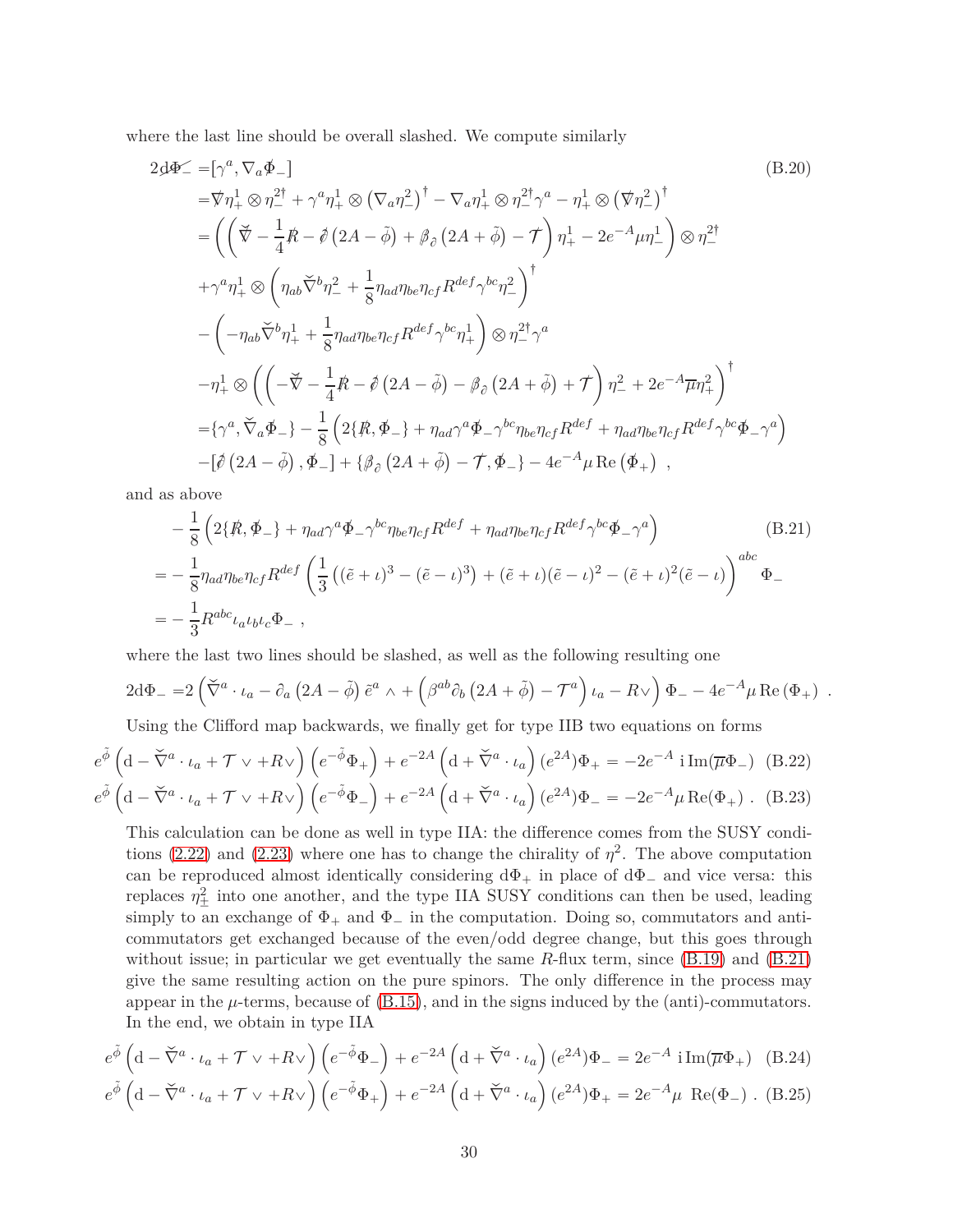The above computation should in principle be completed by RR contributions, that we do not have here; we would still like to obtain the result as if they were present. We thus follow closely the analogous computation done for standard supergravity with RR fluxes in [\[27\]](#page-36-9) (the result is even specified there not to hold without RR), and we perform an additional step, which in absence of RR may not look required. It involves the SUSY condition [\(2.21\)](#page-10-3), that has not been used so far. From that condition in type IIB, we obtain

$$
0 = \eta_{-}^{1} \otimes \left(\mu \eta_{-}^{2} + e^{A} \left(\partial A - \beta_{\partial} A\right) \eta_{+}^{2}\right)^{\dagger *} = \mu \overline{\Phi_{-}} - e^{A} \overline{\Phi_{+}} \left(\partial A - \beta_{\partial} A\right)
$$
(B.26)

$$
0 = \left(\mu \eta_-^1 + e^A \left(\partial A + \beta_\partial A\right) \eta_+^1\right)^* \otimes \eta_-^{2\dagger} = \overline{\mu} \Phi_- - e^A \left(\partial A + \beta_\partial A\right) \overline{\Phi_+} \,,\tag{B.27}
$$

from which we deduce

<span id="page-30-3"></span><span id="page-30-1"></span>
$$
0 = 2 \operatorname{Re}(\overline{\mu}\phi_{-}) - e^{A} \{\partial A, \overline{\phi_{+}}\} - e^{A} [\beta_{\partial} A, \overline{\phi_{+}}]
$$
(B.28)

$$
\longleftrightarrow 0 = e^{-A} \operatorname{i} \operatorname{Im}(\overline{\mu} \Phi_{-}) - e^{-A} \left( d - \breve{\nabla}^{a} \cdot \iota_{a} \right) (e^{A}) \overline{\Phi_{+}} . \tag{B.29}
$$

We subtract this quantity on the RHS of [\(B.22\)](#page-29-1) and get

$$
e^{\tilde{\phi}} \left( d - \tilde{\nabla}^a \cdot \iota_a + \mathcal{T} \vee + R \vee \right) \left( e^{-\tilde{\phi}} \Phi_+ \right) + e^{-2A} \left( d + \tilde{\nabla}^a \cdot \iota_a \right) (e^{2A}) \Phi_+ \tag{B.30}
$$

$$
= -3e^{-A} i \operatorname{Im}(\overline{\mu} \Phi_-) + e^{-A} \left( d - \tilde{\nabla}^a \cdot \iota_a \right) (e^A) \overline{\Phi_+} \ .
$$

In type IIA, we proceed similarly with the SUSY condition [\(2.21\)](#page-10-3)

$$
0 = \eta_{-}^{1} \otimes \left(\mu \eta_{+}^{2} + e^{A} \left(\partial A - \beta_{\partial} A\right) \eta_{-}^{2}\right)^{\dagger} = \mu \overline{\Phi_{+}} - e^{A} \overline{\Phi_{-}} \left(\partial A - \beta_{\partial} A\right)
$$
(B.31)

$$
0 = \left(\mu \eta_-^1 + e^A \left(\partial A + \beta_\partial A\right) \eta_+^1\right)^* \otimes \eta_+^{2\dagger} = \overline{\mu} \Phi_+ - e^A \left(\partial A + \beta_\partial A\right) \overline{\Phi_-} \,,\tag{B.32}
$$

to get

<span id="page-30-2"></span>
$$
0 = 2 \operatorname{i} \operatorname{Im}(\overline{\mu} \phi_+) - e^A [\partial A, \overline{\phi_-}] - e^A \{\beta \partial A, \overline{\phi_-}\}\
$$
(B.33)

$$
\longleftrightarrow 0 = e^{-A} \operatorname{i} \operatorname{Im}(\overline{\mu} \Phi_{+}) + e^{-A} \left( d - \overline{\nabla}^{a} \cdot \iota_{a} \right) (e^{A}) \overline{\Phi_{-}} . \tag{B.34}
$$

We add this quantity to the RHS of [\(B.24\)](#page-29-2) to obtain

$$
e^{\tilde{\phi}} \left( d - \tilde{\nabla}^a \cdot \iota_a + \mathcal{T} \vee + R \vee \right) \left( e^{-\tilde{\phi}} \Phi_- \right) + e^{-2A} \left( d + \tilde{\nabla}^a \cdot \iota_a \right) (e^{2A}) \Phi_-
$$
\n
$$
= 3e^{-A} i \operatorname{Im}(\overline{\mu} \Phi_+) + e^{-A} \left( d - \tilde{\nabla}^a \cdot \iota_a \right) (e^A) \overline{\Phi_-}.
$$
\n(B.35)

There is a priori no RR contribution to the other pure spinor condition, so we do not modify [\(B.23\)](#page-29-3) or [\(B.25\)](#page-29-4). Our final pure spinors conditions are then given by [\(B.23\)](#page-29-3) and [\(B.30\)](#page-30-1) in type IIB, and  $(B.25)$  and  $(B.35)$  in type IIA, as summarized in  $(2.28)$  and  $(2.29)$ .

#### <span id="page-30-0"></span>**B.3 On the sufficiency of the pure spinors conditions**

In section [2.3](#page-10-0) and appendix [B.2,](#page-27-0) we have derived the pure spinors conditions [\(2.28\)](#page-11-1) and [\(2.29\)](#page-11-2) using the SUSY conditions  $(2.21)$ ,  $(2.22)$  and  $(2.23)$ ; in other words, we have shown that  $(2.28)$ and [\(2.29\)](#page-11-2) are necessary for the backgrounds of interest to preserve SUSY. We study here whether these two conditions are also sufficient. Following [\[27\]](#page-36-9), this amounts to considering a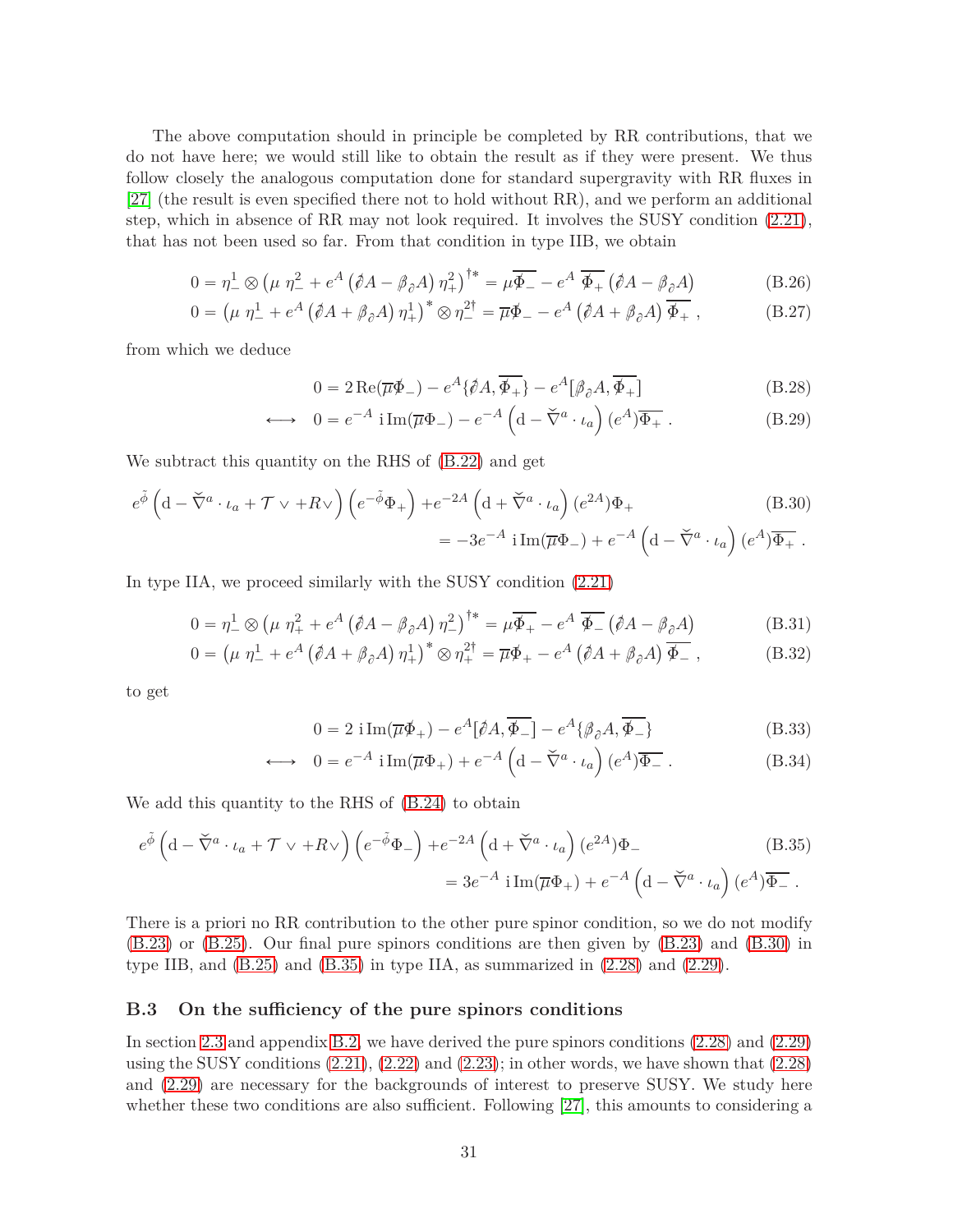generic expansion of  $\nabla_a \eta_+^i$  and of further quantities appearing in [\(2.21\)](#page-10-3), [\(2.22\)](#page-10-5) and [\(2.23\)](#page-10-4) on a complete basis of six-dimensional spinors. One then checks whether the coefficients in these expansions are determined by the pure spinors conditions to be those of the SUSY conditions. It will turn out not to be the case, implying that the conditions [\(2.28\)](#page-11-1) and [\(2.29\)](#page-11-2) are not sufficient. We argue that this is due to the absence of RR fluxes.

We start by expanding the following combinations on a complete basis of spinors  $\{\eta^{1,2},\eta^{1,2},\eta^{1,2}\}$  $\gamma^a \eta^{1,2}$ ,  $\gamma_{(6)} \eta^{1,2}$ . Taking chiralities into account, we get in type IIB

$$
\left(\gamma^{a}\left(\nabla_{a} \mp \eta_{ad}\breve{\nabla}^{d}\right) + \frac{1}{24}\eta_{ad}\eta_{be}\eta_{cf}R^{def}\gamma^{abc}\right)\eta_{+}^{1,2} = \left(T^{1,2} + iU^{1,2}\gamma_{(6)}\right)\eta_{-}^{1,2} + V_{a}^{1,2}\gamma^{a}\eta_{+}^{1,2} \quad (B.36)
$$

$$
\left(\nabla_{a} \pm \eta_{ad}\breve{\nabla}^{d} - \frac{1}{8}\eta_{ad}\eta_{be}\eta_{cf}R^{def}\gamma^{bc}\right)\eta_{+}^{1,2} = \left(P_{a}^{1,2} + iQ_{a}^{1,2}\gamma_{(6)}\right)\eta_{+}^{1,2} + iS_{ad}^{1,2}\gamma^{d}\eta_{-}^{1,2} \,,
$$

where the coefficients  $V_a^{1,2}$ ,  $P_a^{1,2}$  and  $Q_a^{1,2}$  must be real. A more generic situation would be to consider only  $\nabla$  on the internal spinors. However [\(2.28\)](#page-11-1) and [\(2.29\)](#page-11-2) impose without ambiguity these particular combinations of  $\nabla$ ,  $\check{\nabla}$  and *R*-flux to act on the spinors, so there is actually no restriction here. From these generic expansions, we compute the exterior derivative of the pure spinors as in [\(B.18\)](#page-28-1) and [\(B.20\)](#page-29-5)

<span id="page-31-1"></span>
$$
2\Phi_{+}^{2} = \{\gamma^{a}, \nabla_{a} \Phi_{+}\}\
$$
\n
$$
= \nabla \eta_{+}^{1} \otimes \eta_{+}^{2\dagger} + \gamma^{a} \eta_{+}^{1} \otimes (\nabla_{a} \eta_{+}^{2})^{\dagger} + \nabla_{a} \eta_{+}^{1} \otimes \eta_{+}^{2\dagger} \gamma^{a} + \eta_{+}^{1} \otimes (\nabla \eta_{+}^{2})^{\dagger}
$$
\n
$$
= \left( \left( \nabla - \frac{1}{4} \mathcal{R} + V^{1} \right) \eta_{+}^{1} + \left( T^{1} + iU^{1} \gamma_{(6)} \right) \eta_{-}^{1} \right) \otimes \eta_{+}^{2\dagger}
$$
\n
$$
+ \gamma^{a} \eta_{+}^{1} \otimes \left( \eta_{ab} \nabla^{b} \eta_{+}^{2} + \frac{1}{8} \eta_{ad} \eta_{be} \eta_{cf} R^{def} \gamma^{bc} \eta_{+}^{2} + \left( P_{a}^{2} + i Q_{a}^{2} \gamma_{(6)} \right) \eta_{+}^{2} + i S_{ad}^{2} \gamma^{d} \eta_{-}^{2} \right)^{\dagger}
$$
\n
$$
+ \left( -\eta_{ab} \nabla^{b} \eta_{+}^{1} + \frac{1}{8} \eta_{ad} \eta_{be} \eta_{cf} R^{def} \gamma^{bc} \eta_{+}^{1} + \left( P_{a}^{1} + i Q_{a}^{1} \gamma_{(6)} \right) \eta_{+}^{1} + i S_{ad}^{1} \gamma^{d} \eta_{-}^{1} \right) \otimes \eta_{+}^{2\dagger} \gamma^{a}
$$
\n
$$
+ \eta_{+}^{1} \otimes \left( \left( - \nabla - \frac{1}{4} \mathcal{R} + V^{2} \right) \eta_{+}^{2} + \left( T^{2} + i U^{2} \gamma_{(6)} \right) \eta_{-}^{2} \right)^{\dagger}
$$
\n
$$
= [\gamma^{a}, \nabla_{a} \Phi_{+}] - 2 \mathcal{R} \cdot \nabla \Phi_{+}
$$
\n
$$
+ \gamma^{a} \Phi_{+} \left( P_{a}^{2} - i Q_{a}^{2} \right
$$

<span id="page-31-0"></span>
$$
2d\Phi_{-} = [\gamma^{a}, \nabla_{a}\Phi_{-}]
$$
\n
$$
= \nabla \eta_{+}^{1} \otimes \eta_{-}^{2\dagger} + \gamma^{a} \eta_{+}^{1} \otimes (\nabla_{a} \eta_{-}^{2})^{\dagger} - \nabla_{a} \eta_{+}^{1} \otimes \eta_{-}^{2\dagger} \gamma^{a} - \eta_{+}^{1} \otimes (\nabla \eta_{-}^{2})^{\dagger}
$$
\n
$$
= \left( \left( \nabla - \frac{1}{4} R + V^{1} \right) \eta_{+}^{1} + \left( T^{1} + i U^{1} \gamma_{(6)} \right) \eta_{-}^{1} \right) \otimes \eta_{-}^{2\dagger}
$$
\n
$$
+ \gamma^{a} \eta_{+}^{1} \otimes \left( \eta_{ab} \nabla^{b} \eta_{-}^{2} + \frac{1}{8} \eta_{ad} \eta_{bc} \eta_{cf} R^{def} \gamma^{bc} \eta_{-}^{2} + \left( P_{a}^{2} + i Q_{a}^{2} \gamma_{(6)} \right) \eta_{-}^{2} + i \overline{S_{ad}^{2}} \gamma^{d} \eta_{+}^{2} \right)^{\dagger}
$$
\n
$$
- \left( -\eta_{ab} \nabla^{b} \eta_{+}^{1} + \frac{1}{8} \eta_{ad} \eta_{bc} \eta_{cf} R^{def} \gamma^{bc} \eta_{+}^{1} + \left( P_{a}^{1} + i Q_{a}^{1} \gamma_{(6)} \right) \eta_{+}^{1} + i S_{ad}^{1} \gamma^{d} \eta_{-}^{1} \right) \otimes \eta_{-}^{2\dagger} \gamma^{a}
$$
\n
$$
- \eta_{+}^{1} \otimes \left( \left( -\nabla - \frac{1}{4} R + V^{2} \right) \eta_{-}^{2} - \left( \overline{T^{2}} + i \overline{U^{2}} \gamma_{(6)} \right) \eta_{+}^{2} \right)^{\dagger}
$$
\n(B.38)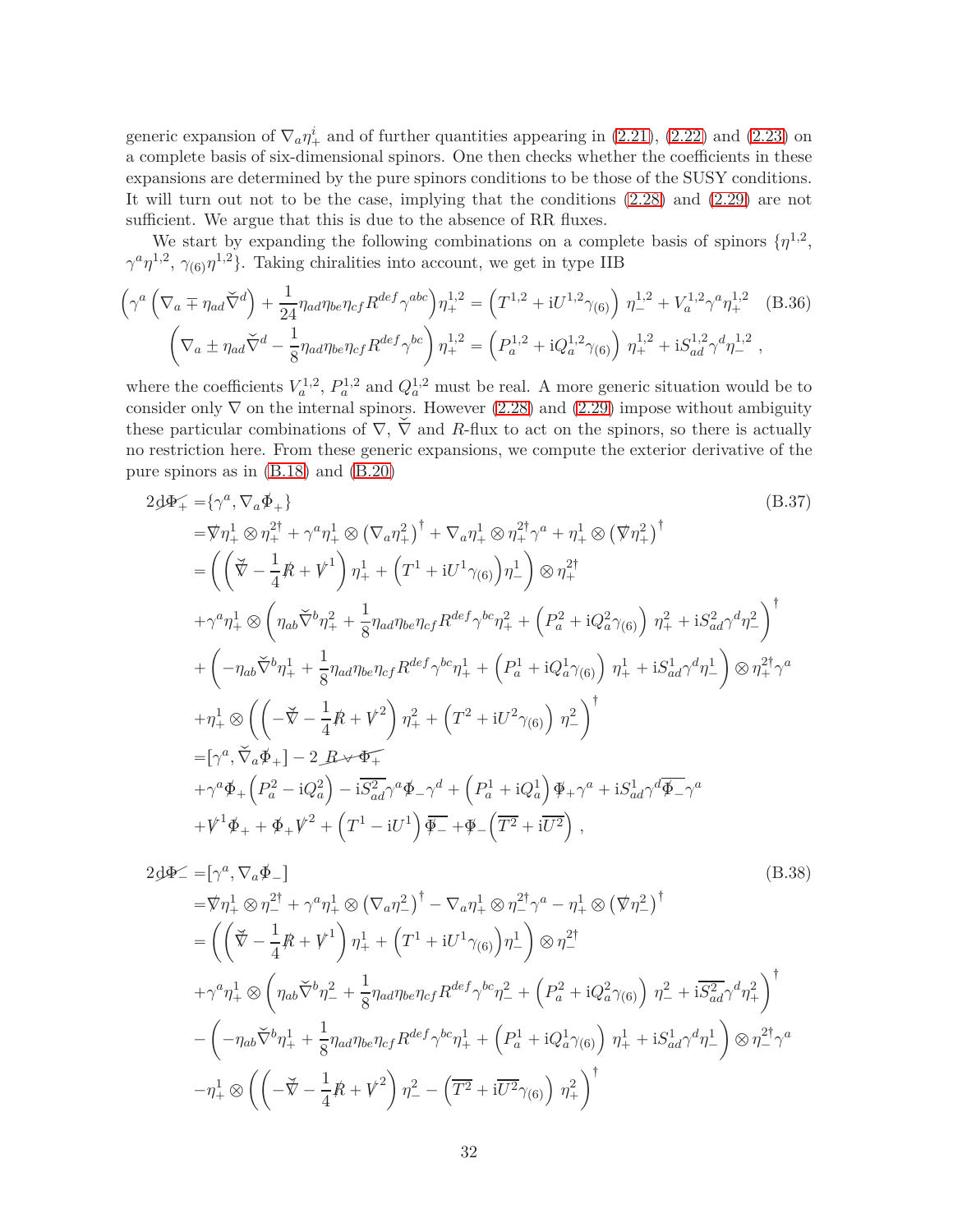$$
2d\Phi^{\angle} = {\gamma^a, \widetilde{\nabla}_a \Phi_-\} - 2 \cdot B \cdot \widetilde{\Phi^-}
$$
  
+ 
$$
\gamma^a \Phi_- (P_a^2 + iQ_a^2) - iS_{ad}^2 \gamma^a \Phi_+ \gamma^d - (P_a^1 + iQ_a^1) \Phi_- \gamma^a - iS_{ad}^1 \gamma^d \overline{\Phi_+} \gamma^a
$$
  
+ 
$$
V^1 \Phi_- - \Phi_- V^2 + (T^1 - iU^1) \overline{\Phi_+} + \Phi_+ (T^2 - iU^2) .
$$

We then use the Clifford map on these equations. We first compare the result from [\(B.38\)](#page-31-0) to [\(2.28\)](#page-11-1) and deduce

<span id="page-32-2"></span>
$$
S_{ad}^{1} = S_{ad}^{2} = 0, \ Q_{a}^{1} = Q_{a}^{2} = 0
$$
\n
$$
P_{a}^{2} + V_{a}^{1} = -\partial_{a} (2A - \tilde{\phi}) + \eta_{ab} (\beta^{bd} \partial_{d} (2A + \tilde{\phi}) - \mathcal{T}^{b})
$$
\n
$$
P_{a}^{1} + V_{a}^{2} = -\partial_{a} (2A - \tilde{\phi}) - \eta_{ab} (\beta^{bd} \partial_{d} (2A + \tilde{\phi}) - \mathcal{T}^{b})
$$
\n
$$
T^{1} - iU^{1} = T^{2} - iU^{2} = -2e^{-A} \mu.
$$
\n(B.39)

Fixing this way the coefficients reproduces [\(2.22\)](#page-10-5) and [\(2.23\)](#page-10-4), provided one sets  $P_a^1 = P_a^2 = 0$ ; we will come back to that point. We turn to  $(B.37)$ : comparing it to  $(2.29)$ , taking into account the identifications [\(B.39\)](#page-32-2), one obtains precisely [\(B.29\)](#page-30-3) as a constraint. The latter should allow to reproduce the remaining SUSY condition [\(2.21\)](#page-10-3). To verify this, we introduce a generic expansion of the following quantity

$$
\partial_a A \gamma^a \eta_+^{1,2} = \gamma^a (R_a^{1,2} + iW_a^{1,2} \gamma_{(6)}) \eta_+^{1,2} - X^{1,2} \eta_-^{1,2} , \qquad (B.40)
$$

where  $R_a^{1,2}$  and  $W_a^{1,2}$  are real. Then, we consider the sum

$$
0 = \eta_{-}^{1} \otimes (X^{2} \eta_{-}^{2} + \partial_{a} A \gamma^{a} \eta_{+}^{2} - \gamma^{a} (R_{a}^{2} + iW_{a}^{2} \gamma_{(6)}) \eta_{+}^{2})^{\dagger *}
$$
\n
$$
+ (X^{1} \eta_{-}^{1} + \partial_{a} A \gamma^{a} \eta_{+}^{1} - \gamma^{a} (R_{a}^{1} + iW_{a}^{1} \gamma_{(6)}) \eta_{+}^{1})^{*} \otimes \eta_{-}^{2\dagger}
$$
\n
$$
= - \{\partial A, \overline{\Phi_{+}}\} + (R_{a}^{2} + iW_{a}^{2}) \overline{\Phi_{+}} \gamma^{a} + (R_{a}^{1} - iW_{a}^{1}) \gamma^{a} \overline{\Phi_{+}} + \overline{\Phi_{-}} X^{2} + \Phi_{-} \overline{X^{1}}.
$$
\n(B.41)

Using the Clifford map on the last equation, and comparing the result to the obtained constraint [\(B.29\)](#page-30-3), we get

$$
W_a^1 = W_a^2 = 0 \ , \ R_a^1 = -R_a^2 = -\beta^{ab}\partial_b A \ , \ X^1 = X^2 = \mu e^{-A} \ . \tag{B.42}
$$

This reproduces precisely the SUSY condition [\(2.21\)](#page-10-3).

To conclude, the SUSY conditions [\(2.21\)](#page-10-3), [\(2.22\)](#page-10-5) and [\(2.23\)](#page-10-4) are reproduced starting from the pure spinors conditions [\(2.28\)](#page-11-1) and [\(2.29\)](#page-11-2) in type IIB, provided one fixes  $P_a^1 = P_a^2 = 0$ . The ambiguity or freedom in the  $P_a^{1,2}$  is in our opinion related to the absence of RR fluxes: those would otherwise bring more constraints. The  $P_a^{1,2}$  could also be related to the norms of the internal spinors, so far not needed. These norms are fixed in [\[27\]](#page-36-9) thanks to the RR contributions; this may explain the ambiguity we get here. We conclude that the pure spinors conditions [\(2.28\)](#page-11-1) and [\(2.29\)](#page-11-2) are not sufficient, but the remaining ambiguity should be fixed by considering the RR sector. We expect the same situation in type IIA.

# <span id="page-32-0"></span>**C The Dirac operator and the** *β***-twist**

#### <span id="page-32-1"></span>**C.1 Rewriting of the Dirac operator**

In this appendix we prove that the Dirac operator of  $\beta$ -supergravity [\(1.10\)](#page-4-0) or [\(1.11\)](#page-4-4) can be rewritten as  $(1.14)$ , also given in  $(4.1)$ . As explained in the Introduction and section [4,](#page-17-0)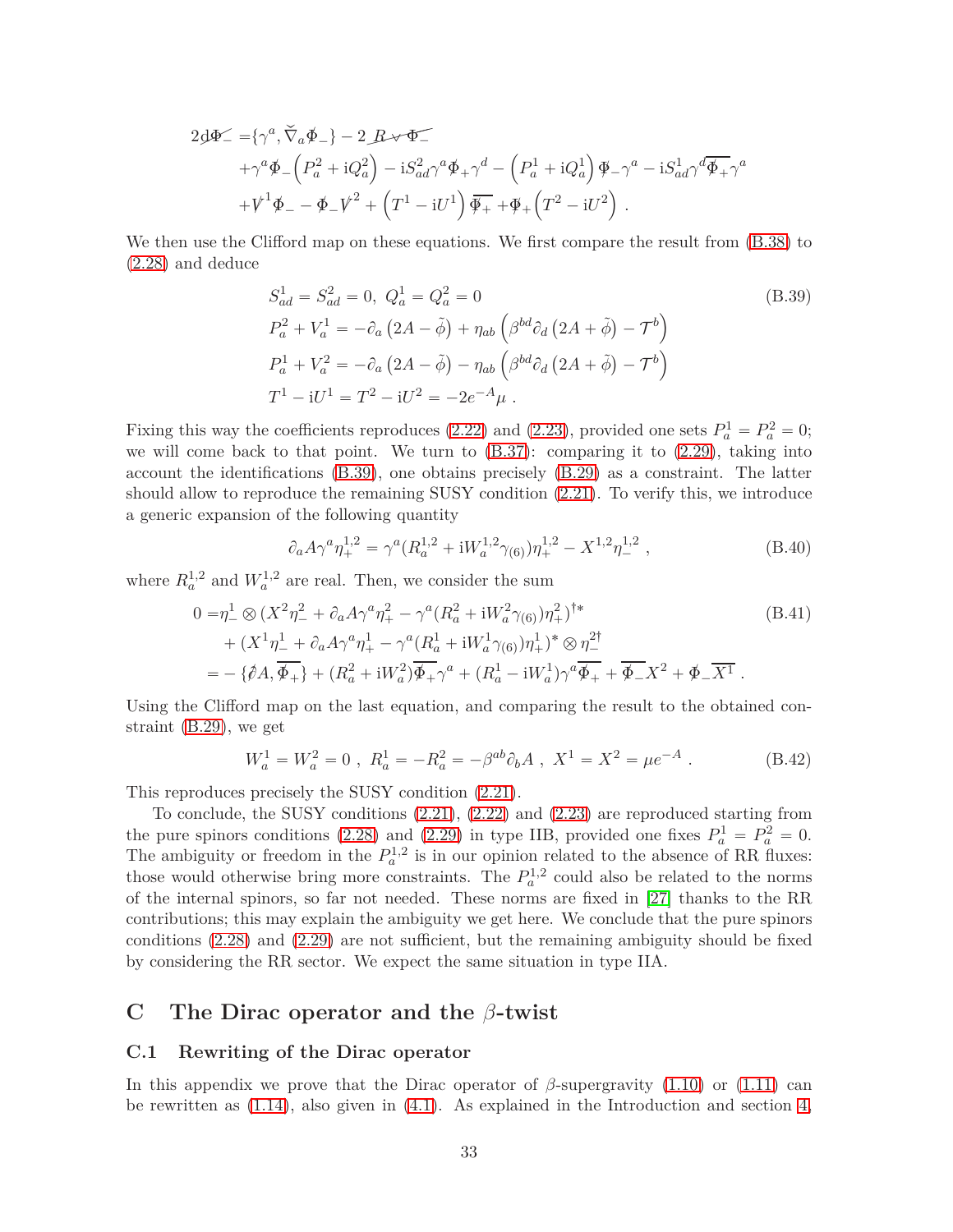the analogy with the twist by the *b*-field can lead to guessing this rewriting, as being the expression for a generalized derivative with non-geometric fluxes. For instance, *β*-transforms acting in a spinorial representation as an exponential on pure spinors, as well as shifts on a background *Q*-flux, are mentioned in [\[2\]](#page-35-1). However, this common guess has never been proven: a first difficulty is to compute this operator [\(4.1\)](#page-17-3) where wedges and contractions mix, another one is the interpretation of such an operator at ten dimensions which was lacking before the introduction of *β*-supergravity. Let us prove here this rewriting of the Dirac operator. To do so, we will first compute [\(4.1\)](#page-17-3) in curved indices and then rewrite it in flat indices to match it with [\(1.11\)](#page-4-4).

Contractions are anticommuting (see appendix [A](#page-25-0) for conventions), but  $\beta$  contains an even number of them and is therefore commuting with itself. Powers of it are then naturally defined, and the exponential  $e^{\beta V}$  is defined by the serie. Standard properties are thus satisfied, namely  $e^{\beta \vee} e^{-\beta \vee} = 1$  and  $\partial_m e^{\beta \vee} = e^{\beta \vee} \partial_m \beta \vee$ . We deduce for a *p*-form *A* 

$$
e^{\beta \vee} d(e^{-\beta \vee} A) = e^{\beta \vee} dx^{m} \wedge e^{-\beta \vee} (-\partial_{m}(\beta \vee) A + \partial_{m} A) . \tag{C.1}
$$

Using the commutation relations of a one-form and a contraction, one can further verify

$$
\forall n \geq 1, dx^m \wedge (\beta \vee)^n = n(\beta \vee)^{n-1} \beta^{mr} \iota_r + (\beta \vee)^n dx^m \wedge \tag{C.2}
$$

$$
\Rightarrow dx^{m} \wedge e^{-\beta \vee} = e^{-\beta \vee} dx^{m} \wedge -e^{-\beta \vee} \beta^{mr} \iota_{r} , \qquad (C.3)
$$

from which we finally deduce

<span id="page-33-0"></span>
$$
e^{\beta \vee} d(e^{-\beta \vee} A) = dA - (dx^m \wedge \partial_m(\beta \vee)A + \beta^{mr} \iota_r \partial_m A) + \beta^{mr} \iota_r \partial_m(\beta \vee) A . \tag{C.4}
$$

The last term is proportional to the *R*-flux, thanks to the anticommuting properties of the contractions. We now rewrite the above expression with flat indices. Using

$$
Q_c{}^{ab} = \tilde{e}^q{}_c \tilde{e}^a{}_m \tilde{e}^b{}_n \left( \partial_q \beta^{mn} + 2 \tilde{e}^d{}_q \beta^{r[m} \partial_r \tilde{e}^{n]}{}_d \right) , \qquad (C.5)
$$

we obtain

$$
e^{\beta \vee} d(e^{-\beta \vee} A) = dA - \beta^{ab} \iota_b \partial_a \cdot A - \frac{1}{2} Q_a{}^{bc} \tilde{e}^a \wedge \iota_b \iota_c A + R \vee A
$$
\n
$$
- \frac{1}{(p-1)!} \beta^{ab} \iota_b \tilde{e}^m{}_c \partial_a (\tilde{e}^{a_1}{}_m) A_{a_1...a_p} \tilde{e}^c \wedge \tilde{e}^{a_2} \dots \tilde{e}^{a_p} + \beta^{db} \tilde{e}^c{}_m \partial_d (\tilde{e}^m{}_a) \tilde{e}^a \wedge \iota_b \iota_c A,
$$
\n(C.6)

where the dot stands for acting only on the form coefficient in flat indices. Thanks to the definition of  $f^a{}_{bc}$ , of a contraction, and the commutation relations, one can show

$$
-\frac{1}{(p-1)!}\beta^{ab}\iota_b\tilde{e}^m{}_c\partial_a(\tilde{e}^{a_1}{}_m)A_{a_1...a_p}\tilde{e}^c\wedge\tilde{e}^{a_2}\dots\tilde{e}^{a_p}
$$
\n
$$
=\frac{1}{2}\beta^{ab}f^c{}_{ab}\iota_c A + \beta^{ab}\tilde{e}^m{}_c\partial_a(\tilde{e}^{a_1}{}_m)\tilde{e}^c\wedge\iota_b\iota_{a_1}A,
$$
\n(C.7)

from which we deduce

$$
e^{\beta \vee} d(e^{-\beta \vee} A) = \left( d - \beta^{ab} \iota_b \partial_a \cdot -\frac{1}{2} Q_a{}^{bc} \tilde{e}^a \wedge \iota_b \iota_c + R \vee + \frac{1}{2} \beta^{ab} f^c{}_{ab} \iota_c \right) A . \tag{C.8}
$$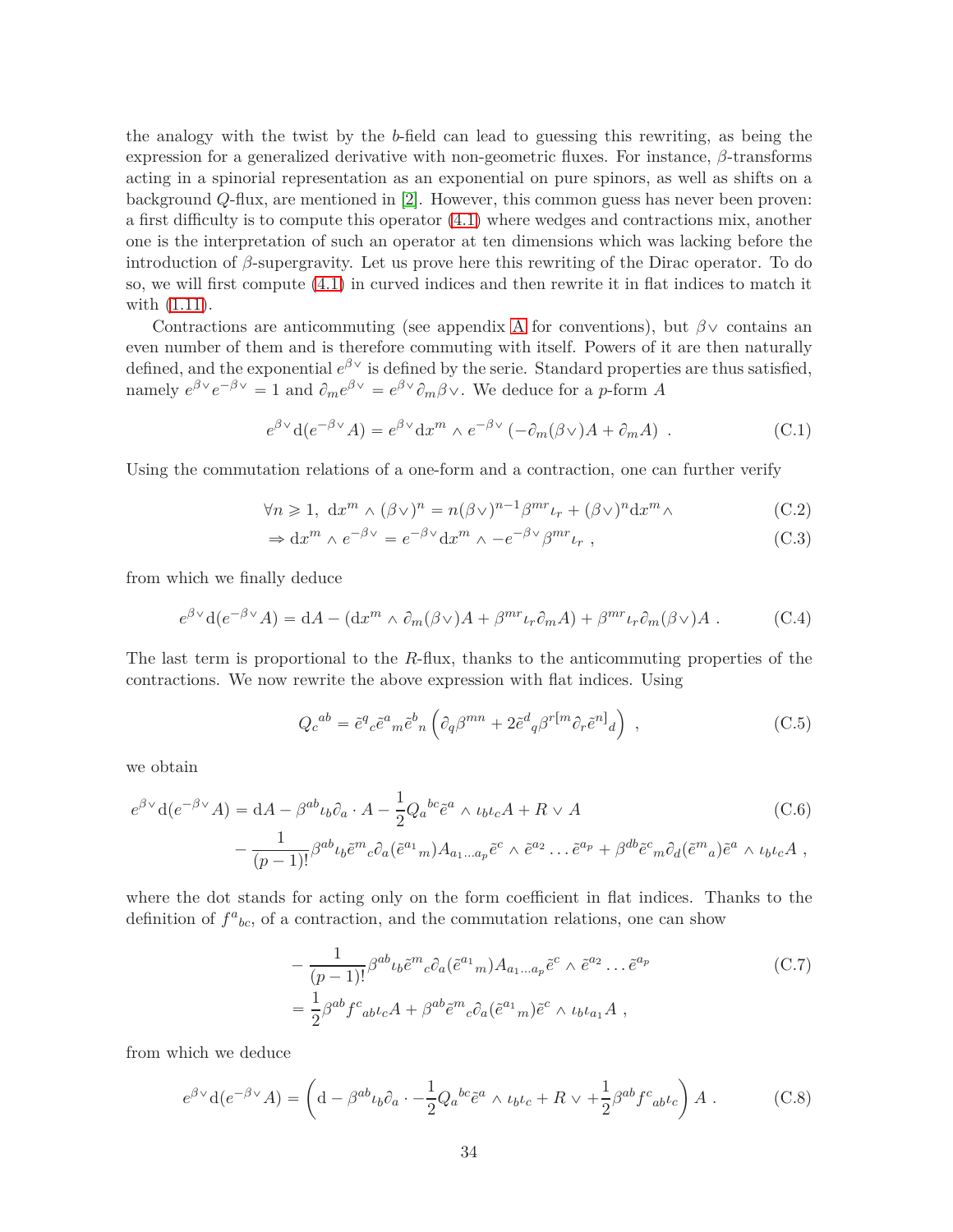Rescaling *A*, one gets further

$$
e^{\tilde{\phi}}e^{\beta \vee}d(e^{-\beta \vee}e^{-\tilde{\phi}}A)
$$
\n
$$
= \left(d - \beta^{ab}\iota_b\partial_a \cdot -\frac{1}{2}Q_a{}^{bc}\tilde{e}^a \wedge \iota_b\iota_c + R \vee + \frac{1}{2}\beta^{ab}f^c{}_{ab}\iota_c - \partial_a\tilde{\phi}\tilde{e}^a \wedge + \beta^{ab}\partial_a\tilde{\phi}\iota_b\right)A.
$$
\n(C.9)

This can be verified to be the same as one half of the Dirac operator  $(1.11)$ , recalling  $(2.9)$ . This proves [\(4.1\)](#page-17-3).

#### <span id="page-34-0"></span>**C.2 Invariance of the Dirac operator**

We described in section [4.1](#page-18-0) a class of geometric backgrounds of *β*-supergravity, determined in [\[17\]](#page-35-16), with well-defined global aspects. We further argued that it should be possible for them to construct  $E_T$ <sup>\*</sup>. Obtaining similar results beyond this subcase looks however unlikely, as we now argue. Inspired by standard supergravity and the role played by *b*-field gauge transformations for *E<sup>T</sup>* , it seems a natural requirement to ask for the invariance of the Dirac operator [\(4.1\)](#page-17-3) when patching the fields. Let us determine accordingly the allowed transformations of *β*. A transformation that admits an infinitesimal form can be written as the shift (assumed antisymmetric)

<span id="page-34-1"></span>
$$
\delta \beta^{pq} = \varpi^{pq} \tag{C.10}
$$

In addition, we consider that it only acts on  $\beta$ , and not for instance on the derivatives, so we do not include diffeomorphisms here. We use for the Dirac operator  $D$  the simple expression in curved indices  $(C.4)$  (we neglect the dilaton that does not play a role here). For  $D$  to stay invariant under [\(C.10\)](#page-34-1), one should have for any form *A*

$$
- (\mathrm{d}x^m \wedge \partial_m(\varpi \vee)A + \varpi^{mr}\iota_r \partial_m A) + \delta \left( \beta^{mr}\iota_r \partial_m(\beta \vee) \right) A = 0 \ . \tag{C.11}
$$

This polyform equation should vanish degree by degree, so the last term vanishes independently of the first two. Since this should hold for any form *A*, we can first consider constant ones, implying

$$
dx^{m} \wedge \partial_{m}(\varpi \vee)A = 0 \quad \forall A \text{ constant}
$$
\n(C.12)

$$
\Leftrightarrow \forall m, \ \partial_m(\varpi^{pq}) \iota_p \iota_q A = 0 \quad \forall A \text{ constant} \tag{C.13}
$$

$$
\Leftrightarrow \forall m, p, q, \ \partial_m(\varpi^{pq}) = 0 \ . \tag{C.14}
$$

We deduce that for any form *A*

<span id="page-34-3"></span>
$$
\varpi^{mr}\iota_r\partial_m A = 0 \Leftrightarrow \forall r, \ \varpi^{rm}\partial_m X = 0 , \qquad (C.15)
$$

where *X* stands for any tensor component. For example, the components of the metric can be used into the components of some form A, so  $\varpi^{rm}\partial_m$  should vanish on them. Conditions  $(C.14)$  and  $(C.15)$  imply

<span id="page-34-2"></span>
$$
\delta\left(\beta^{mr}\iota_r\partial_m(\beta\vee)\right) = 0 ,\qquad (C.16)
$$

so these two conditions are also sufficient to verify the invariance of  $D$ .

The requirement can be refined by asking the invariance of D not on any form *A*, but for forms whose components are built from physical tensors and fields (e.g. the pure spinors). In addition, asking for the presence of *n* isometries allows to solve the condition [\(C.15\)](#page-34-3) by having  $\varpi^{pq}$  possibly non-zero only along the isometries (see also [\[17\]](#page-35-16) for a relation between  $(C.15)$  and isometries). The transformation  $(C.10)$  then boils down to the  $\beta$ -transform  $(4.6)$ , bringing us back to the subcase mentioned above. Going beyond seems however difficult: for instance, allowing for a priori any linear coordinate dependence in *X* implies  $\varpi = 0$ .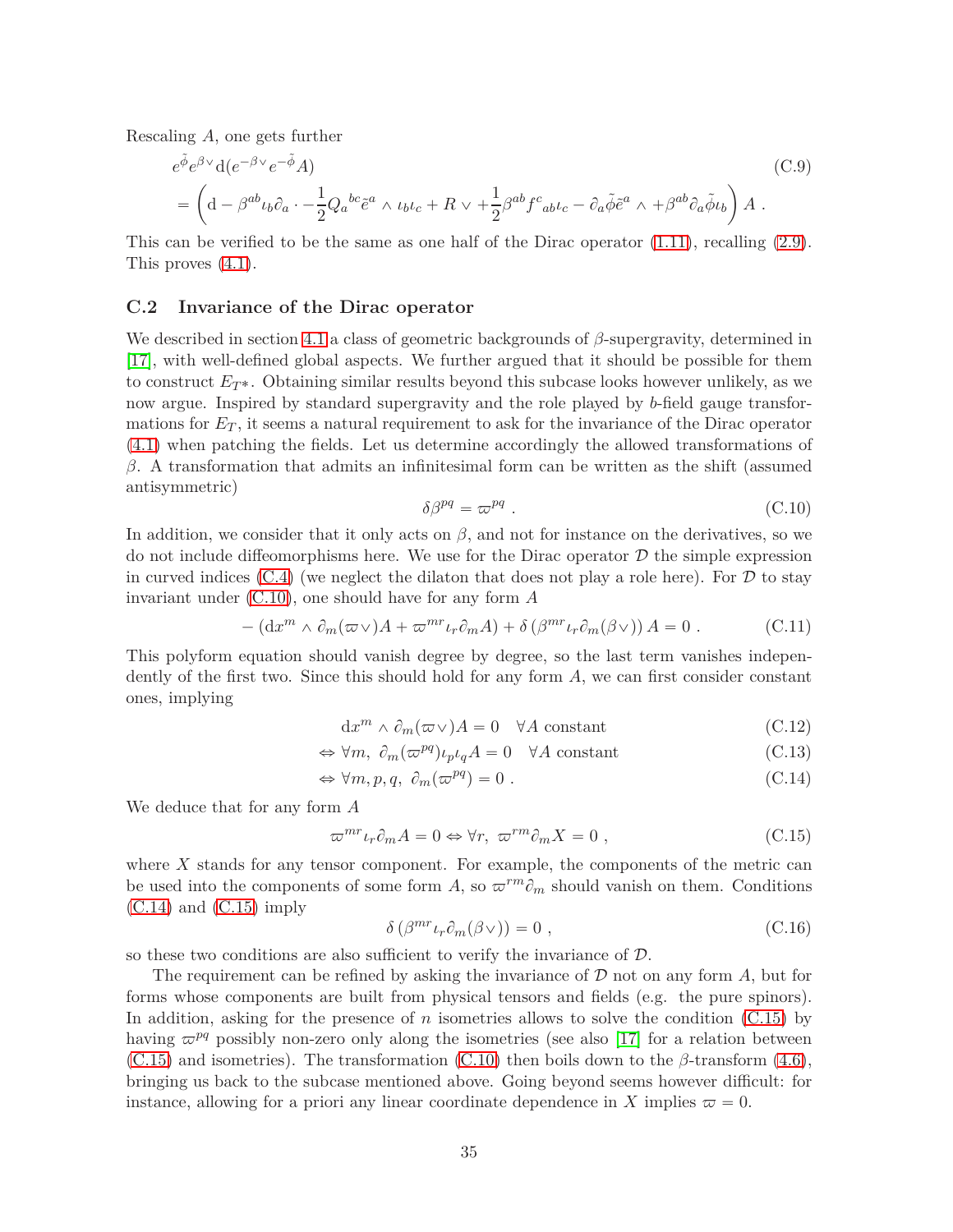# <span id="page-35-0"></span>**References**

- <span id="page-35-1"></span>[1] J. Shelton, W. Taylor and B. Wecht, *Generalized Flux Vacua*, *JHEP* **02** (2007) 095, [[hep-th/0607015](http://xxx.lanl.gov/abs/hep-th/0607015)].
- <span id="page-35-2"></span>[2] A. Micu, E. Palti and G. Tasinato, *Towards Minkowski Vacua in Type II String Compactifications*, *JHEP* **03** (2007) 104, [[hep-th/0701173](http://xxx.lanl.gov/abs/hep-th/0701173)].
- <span id="page-35-3"></span>[3] E. Palti, *Low Energy Supersymmetry from Non-Geometry*, *JHEP* **10** (2007) 011, [[arXiv:0707.1595](http://xxx.lanl.gov/abs/0707.1595)].
- <span id="page-35-4"></span>[4] B. de Carlos, A. Guarino and J. M. Moreno, *Complete classification of Minkowski vacua in generalised flux models*, *JHEP* **02** (2010) 076, [[arXiv:0911.2876](http://xxx.lanl.gov/abs/0911.2876)].
- <span id="page-35-5"></span>[5] U. Danielsson and G. Dibitetto, *On the distribution of stable de Sitter vacua*, *JHEP* **03** (2013) 018, [[arXiv:1212.4984](http://xxx.lanl.gov/abs/1212.4984)].
- <span id="page-35-6"></span>[6] J. Blåbäck, U. Danielsson and G. Dibitetto, *Fully stable dS vacua from generalised fluxes*, *JHEP* **08** (2013) 054, [[arXiv:1301.7073](http://xxx.lanl.gov/abs/1301.7073)].
- <span id="page-35-7"></span>[7] C. Damian, L. R. Díaz-Barrón, O. Loaiza-Brito and M. Sabido, *Slow-Roll Inflation in Non-geometric Flux Compactification*, *JHEP* **06** (2013) 109, [[arXiv:1302.0529](http://xxx.lanl.gov/abs/1302.0529)].
- <span id="page-35-8"></span>[8] C. Damian and O. Loaiza-Brito, *More stable dS vacua from S-dual non-geometric fluxes*, *Phys. Rev.* **D 88** (2013) 046008, [[arXiv:1304.0792](http://xxx.lanl.gov/abs/1304.0792)].
- [9] G. Dall'Agata and G. Inverso, *de Sitter vacua in N = 8 supergravity and slow-roll conditions*, *Phys. Lett.* **B 718** (2013) 1132, [[arXiv:1211.3414](http://xxx.lanl.gov/abs/1211.3414)].
- <span id="page-35-9"></span>[10] F. Catino, C. A. Scrucca and P. Smyth, *Simple metastable de Sitter vacua in N=2 gauged supergravity*, *JHEP* **04** (2013) 056, [[arXiv:1302.1754](http://xxx.lanl.gov/abs/1302.1754)].
- <span id="page-35-11"></span><span id="page-35-10"></span>[11] J. Shelton, W. Taylor and B. Wecht, *Nongeometric flux compactifications*, *JHEP* **10** (2005) 085, [[hep-th/0508133](http://xxx.lanl.gov/abs/hep-th/0508133)].
- <span id="page-35-12"></span>[12] A. Dabholkar and C. Hull, *Duality twists, orbifolds, and fluxes*, *JHEP* **09** (2003) 054, [[hep-th/0210209](http://xxx.lanl.gov/abs/hep-th/0210209)].
- [13] A. Dabholkar and C. Hull, *Generalised T-duality and non-geometric backgrounds*, *JHEP* **05** (2006) 009, [[hep-th/0512005](http://xxx.lanl.gov/abs/hep-th/0512005)].
- <span id="page-35-14"></span><span id="page-35-13"></span>[14] S. Hellerman, J. McGreevy and B. Williams, *Geometric constructions of nongeometric string theories*, *JHEP* **01** (2004) 024, [[hep-th/0208174](http://xxx.lanl.gov/abs/hep-th/0208174)].
- <span id="page-35-15"></span>[15] A. Flournoy, B. Wecht and B. Williams, *Constructing nongeometric vacua in string theory*, *Nucl. Phys.* **B 706** (2005) 127, [[hep-th/0404217](http://xxx.lanl.gov/abs/hep-th/0404217)].
- [16] D. Andriot and A. Betz, *β-supergravity: a ten-dimensional theory with non-geometric fluxes, and its geometric framework*, *JHEP* **12** (2013) 083, [[arXiv:1306.4381](http://xxx.lanl.gov/abs/1306.4381)].
- <span id="page-35-16"></span>[17] D. Andriot and A. Betz, *NS-branes, source corrected Bianchi identities, and more on backgrounds with non-geometric fluxes*, *JHEP* **07** (2014) 059, [[arXiv:1402.5972](http://xxx.lanl.gov/abs/1402.5972)].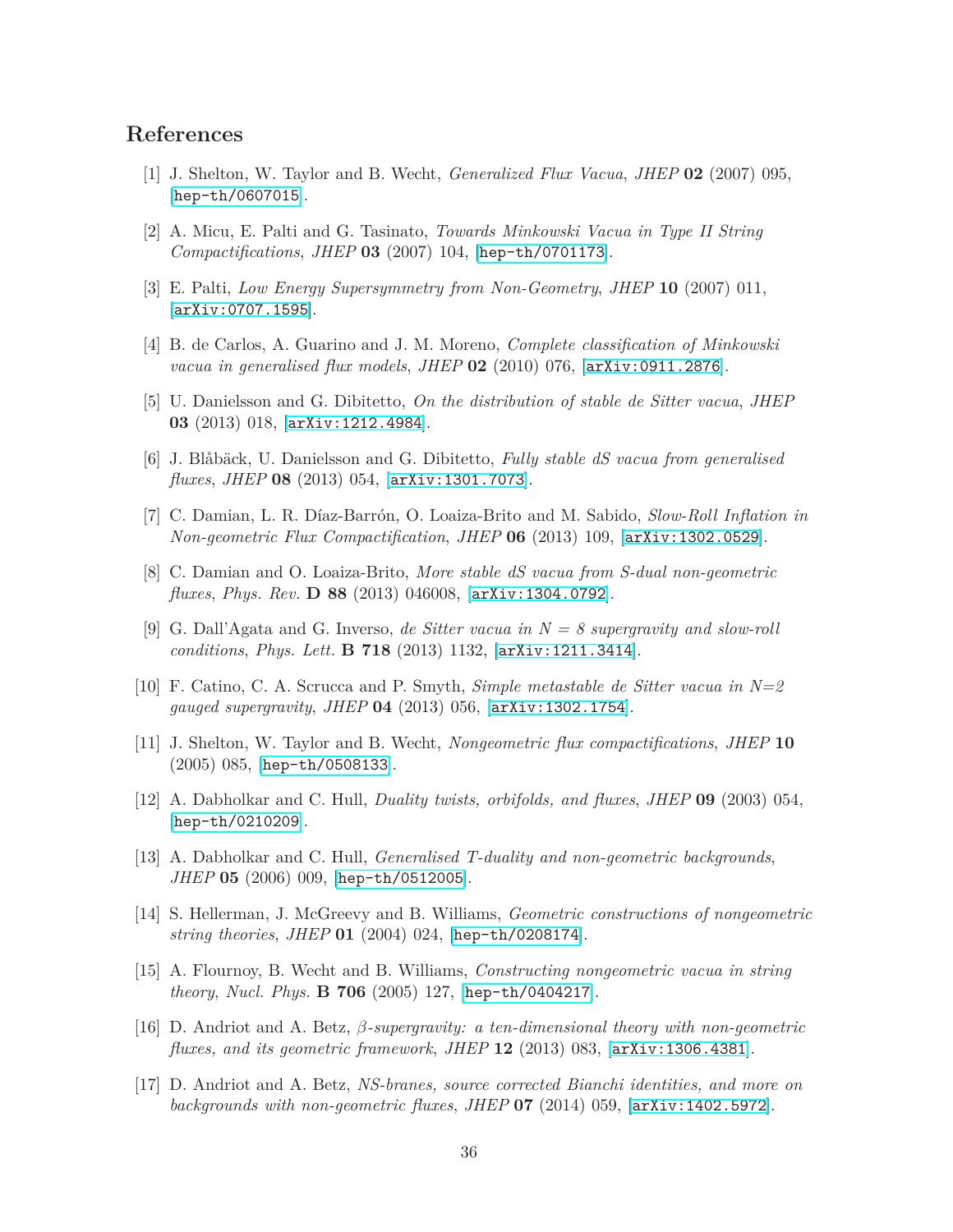- <span id="page-36-1"></span><span id="page-36-0"></span>[18] B. Wecht, *Lectures on Nongeometric Flux Compactifications*, *Class. Quant. Grav.* **24** (2007) S773, [[arXiv:0708.3984](http://xxx.lanl.gov/abs/0708.3984)].
- <span id="page-36-2"></span>[19] D. Andriot, M. Larfors, D. Lüst and P. Patalong, *A ten-dimensional action for non-geometric fluxes*, *JHEP* **09** (2011) 134, [[arXiv:1106.4015](http://xxx.lanl.gov/abs/1106.4015)].
- <span id="page-36-3"></span>[20] D. Andriot, *Non-geometric fluxes versus (non)-geometry*, Proceedings of String-Math 2012 (Bonn, Germany), [[arXiv:1303.0251](http://xxx.lanl.gov/abs/1303.0251)].
- <span id="page-36-4"></span>[21] M. Graña, R. Minasian, M. Petrini and D. Waldram, *T-duality, Generalized Geometry and Non-Geometric Backgrounds*, *JHEP* **04** (2009) 075, [[arXiv:0807.4527](http://xxx.lanl.gov/abs/0807.4527)].
- <span id="page-36-5"></span>[22] G. Aldazabal, W. Baron, D. Marqués and C. Núñez, *The effective action of Double Field Theory*, *JHEP* **11** (2011) 052, Erratum-ibid. **11** (2011) 109, [[arXiv:1109.0290](http://xxx.lanl.gov/abs/1109.0290)].
- <span id="page-36-6"></span>[23] D. Andriot, O. Hohm, M. Larfors, D. Lüst and P. Patalong, *Non-Geometric Fluxes in Supergravity and Double Field Theory*, *Fortschr. Phys.* **60** (2012), [[arXiv:1204.1979](http://xxx.lanl.gov/abs/1204.1979)].
- <span id="page-36-7"></span>[24] D. Andriot, O. Hohm, M. Larfors, D. Lüst and P. Patalong, *A geometric action for non-geometric fluxes*, *Phys. Rev. Lett.* **108** (2012) 261602, [[arXiv:1202.3060](http://xxx.lanl.gov/abs/1202.3060)].
- <span id="page-36-8"></span>[25] A. Coimbra, C. Strickland-Constable and D. Waldram, *Supergravity as Generalised Geometry I: Type II Theories*, *JHEP* **11** (2011) 091, [[arXiv:1107.1733](http://xxx.lanl.gov/abs/1107.1733)].
- <span id="page-36-9"></span>[26] M. Graña, R. Minasian, M. Petrini and A. Tomasiello, *Generalized structures of N=1 vacua*, *JHEP* **11** (2005) 020, [[hep-th/0505212](http://xxx.lanl.gov/abs/hep-th/0505212)].
- <span id="page-36-10"></span>[27] M. Graña, R. Minasian, M. Petrini and A. Tomasiello, *A Scan for new N=1 vacua on twisted tori*, *JHEP* **05** (2007) 031, [[hep-th/0609124](http://xxx.lanl.gov/abs/hep-th/0609124)].
- <span id="page-36-11"></span>[28] N. Hitchin, *Generalized Calabi-Yau manifolds*, *Quart. J. Math. Oxford Ser.* **54** (2003) 281, [[math/0209099](http://xxx.lanl.gov/abs/math/0209099)].
- <span id="page-36-12"></span>[29] M. Gualtieri, *Generalized complex geometry*, [[math/0401221](http://xxx.lanl.gov/abs/math/0401221)]. Ph.D. Thesis (Advisor: Nigel Hitchin).
- <span id="page-36-13"></span>[30] D. Prins and D. Tsimpis, *Generalized complex geometry of pure backgrounds in ten and eleven dimensions*, [[arXiv:1409.2870](http://xxx.lanl.gov/abs/1409.2870)].
- <span id="page-36-14"></span>[31] A. Tomasiello, *Generalized structures of ten-dimensional supersymmetric solutions*, *JHEP* **03** (2012) 073, [[arXiv:1109.2603](http://xxx.lanl.gov/abs/1109.2603)].
- [32] D. Prins and D. Tsimpis, *IIB supergravity on manifolds with SU(4) structure and generalized geometry*, *JHEP* **07** (2013) 180, [[arXiv:1306.2543](http://xxx.lanl.gov/abs/1306.2543)].
- <span id="page-36-15"></span>[33] D. Rosa, *Generalized geometry of two-dimensional vacua*, *JHEP* **07** (2014) 111, [[arXiv:1310.6357](http://xxx.lanl.gov/abs/1310.6357)].
- <span id="page-36-16"></span>[34] D. Prins and D. Tsimpis, *IIA supergravity and M-theory on manifolds with SU(4) structure*, *Phys. Rev.* **D 89** (2014) 064030, [[arXiv:1312.1692](http://xxx.lanl.gov/abs/1312.1692)].
- <span id="page-36-17"></span>[35] P. Smyth and S. Vaulà, *Domain wall flow equations and SU(3) x SU(3) structure compactifications*, *Nucl.Phys.* **B 828** (2010) 102, [[arXiv:0905.1334](http://xxx.lanl.gov/abs/0905.1334)].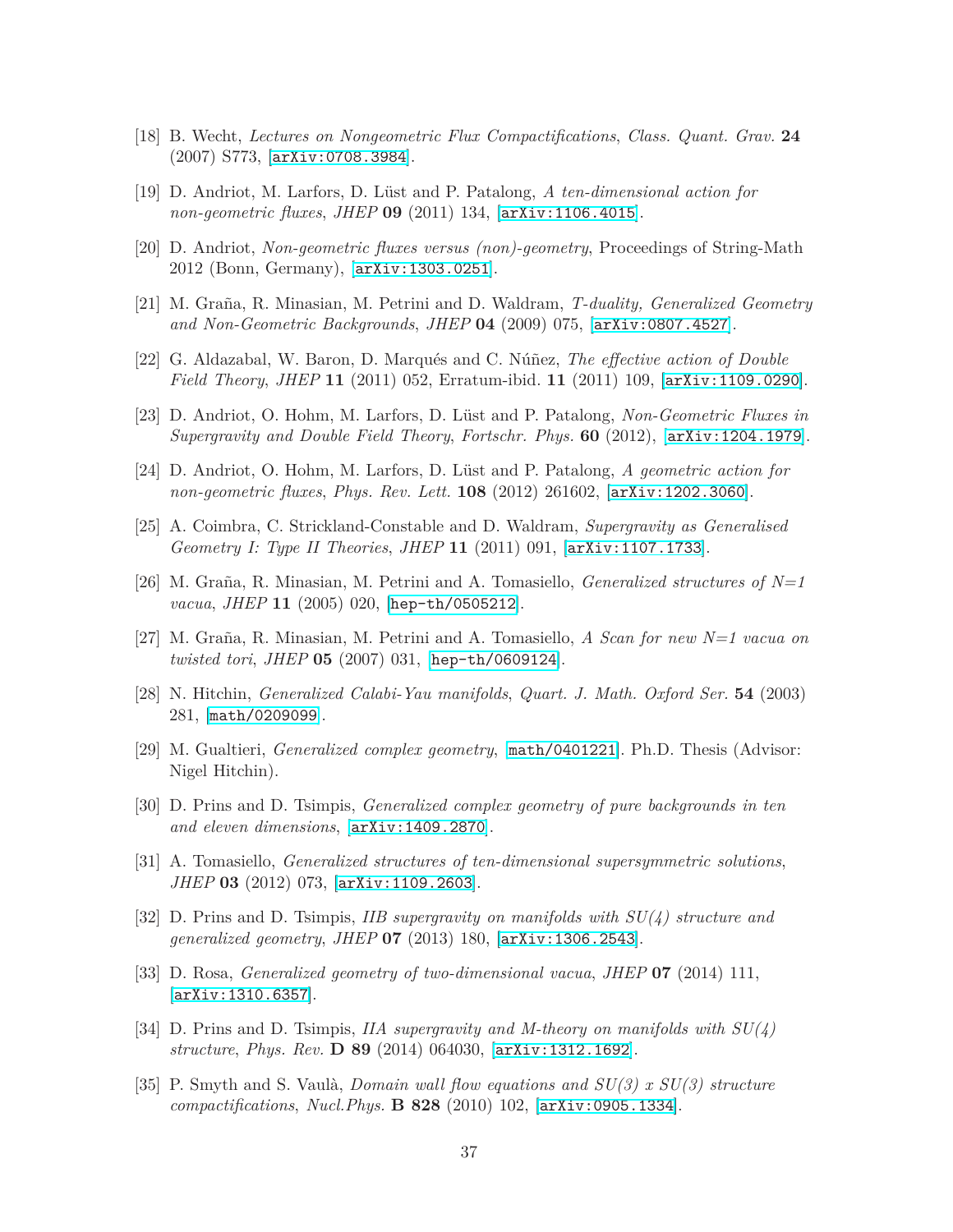- <span id="page-37-1"></span><span id="page-37-0"></span>[36] M. Haack, D. Lüst, L. Martucci, and A. Tomasiello, *Domain walls from ten dimensions*, *JHEP* **10** (2009) 089, [[arXiv:0905.1582](http://xxx.lanl.gov/abs/0905.1582)].
- <span id="page-37-2"></span>[37] M. Gabella, D. Martelli, A. Passias and J. Sparks, *N=2 supersymmetric AdS4 solutions of M-theory*, *Commun. Math. Phys.* **325** (2014) 487, [[arXiv:1207.3082](http://xxx.lanl.gov/abs/1207.3082)].
- [38] M. Gabella, J. P. Gauntlett, E. Palti, J. Sparks, and D. Waldram, *AdS(5) Solutions of Type IIB Supergravity and Generalized Complex Geometry*, *Commun. Math. Phys.* **299** (2010) 365, [[arXiv:0906.4109](http://xxx.lanl.gov/abs/0906.4109)].
- <span id="page-37-4"></span><span id="page-37-3"></span>[39] D. Lüst, P. Patalong and D. Tsimpis, *Generalized geometry, calibrations and supersymmetry in diverse dimensions*, *JHEP* **01** (2011) 063, [[arXiv:1010.5789](http://xxx.lanl.gov/abs/1010.5789)].
- <span id="page-37-5"></span>[40] F. Apruzzi, M. Fazzi, A. Passias, D. Rosa, and A. Tomasiello, *AdS*6 *solutions of type II supergravity*, [arXiv:1406.0852](http://xxx.lanl.gov/abs/1406.0852).
- <span id="page-37-6"></span>[41] F. Apruzzi, M. Fazzi, D. Rosa, and A. Tomasiello, *All AdS*7 *solutions of type II supergravity*, *JHEP* **04** (2014) 064, [[arXiv:1309.2949](http://xxx.lanl.gov/abs/1309.2949)].
- <span id="page-37-7"></span>[42] A. Tomasiello, *Reformulating supersymmetry with a generalized Dolbeault operator*, *JHEP* **02** (2008) 010, [[arXiv:0704.2613](http://xxx.lanl.gov/abs/0704.2613)].
- <span id="page-37-8"></span>[43] D. Rosa and A. Tomasiello, *Pure spinor equations to lift gauged supergravity*, *JHEP* **01** (2014) 176, [[arXiv:1305.5255](http://xxx.lanl.gov/abs/1305.5255)].
- <span id="page-37-9"></span>[44] S. Giusto, L. Martucci, M. Petrini and R. Russo, *6D microstate geometries from 10D structures*, *Nucl. Phys.* **B 876** (2013) 509, [[arXiv:1306.1745](http://xxx.lanl.gov/abs/1306.1745)].
- <span id="page-37-10"></span>[45] D. Andriot, R. Minasian and M. Petrini, *Flux backgrounds from Twists*, *JHEP* **12** (2009) 028, [[arXiv:0903.0633](http://xxx.lanl.gov/abs/0903.0633)].
- [46] M. Graña, J. Louis, A. Sim, and D. Waldram, *E7(7) formulation of N=2 backgrounds*, *JHEP* **07** (2009) 104, [[arXiv:0904.2333](http://xxx.lanl.gov/abs/0904.2333)].
- <span id="page-37-11"></span>[47] M. Graña and F. Orsi, *N=1 vacua in Exceptional Generalized Geometry*, *JHEP* **08** (2011) 109, [[arXiv:1105.4855](http://xxx.lanl.gov/abs/1105.4855)].
- <span id="page-37-12"></span>[48] M. Graña and F. Orsi, *N=2 vacua in Generalized Geometry*, *JHEP* **11** (2012) 052, [[arXiv:1207.3004](http://xxx.lanl.gov/abs/1207.3004)].
- <span id="page-37-13"></span>[49] O. Hohm, S. K. Kwak and B. Zwiebach, *Double Field Theory of Type II Strings*, *JHEP* **09** (2011) 013, [[arXiv:1107.0008](http://xxx.lanl.gov/abs/1107.0008)].
- <span id="page-37-14"></span>[50] I. Jeon, K. Lee and J.-H. Park, *Incorporation of fermions into double field theory*, *JHEP* **11** (2011) 025, [[arXiv:1109.2035](http://xxx.lanl.gov/abs/1109.2035)].
- <span id="page-37-15"></span>[51] I. Jeon, K. Lee and J.-H. Park, *Ramond-Ramond Cohomology and O(D,D) T-duality*, *JHEP* **09** (2012) 079, [[arXiv:1206.3478](http://xxx.lanl.gov/abs/1206.3478)].
- <span id="page-37-16"></span>[52] I. Jeon, K. Lee, J.-H. Park and Y. Suh, *Stringy Unification of Type IIA and IIB Supergravities under N=2 D=10 Supersymmetric Double Field Theory*, *Phys. Lett.* **B 723** (2013) 245, [[arXiv:1210.5078](http://xxx.lanl.gov/abs/1210.5078)].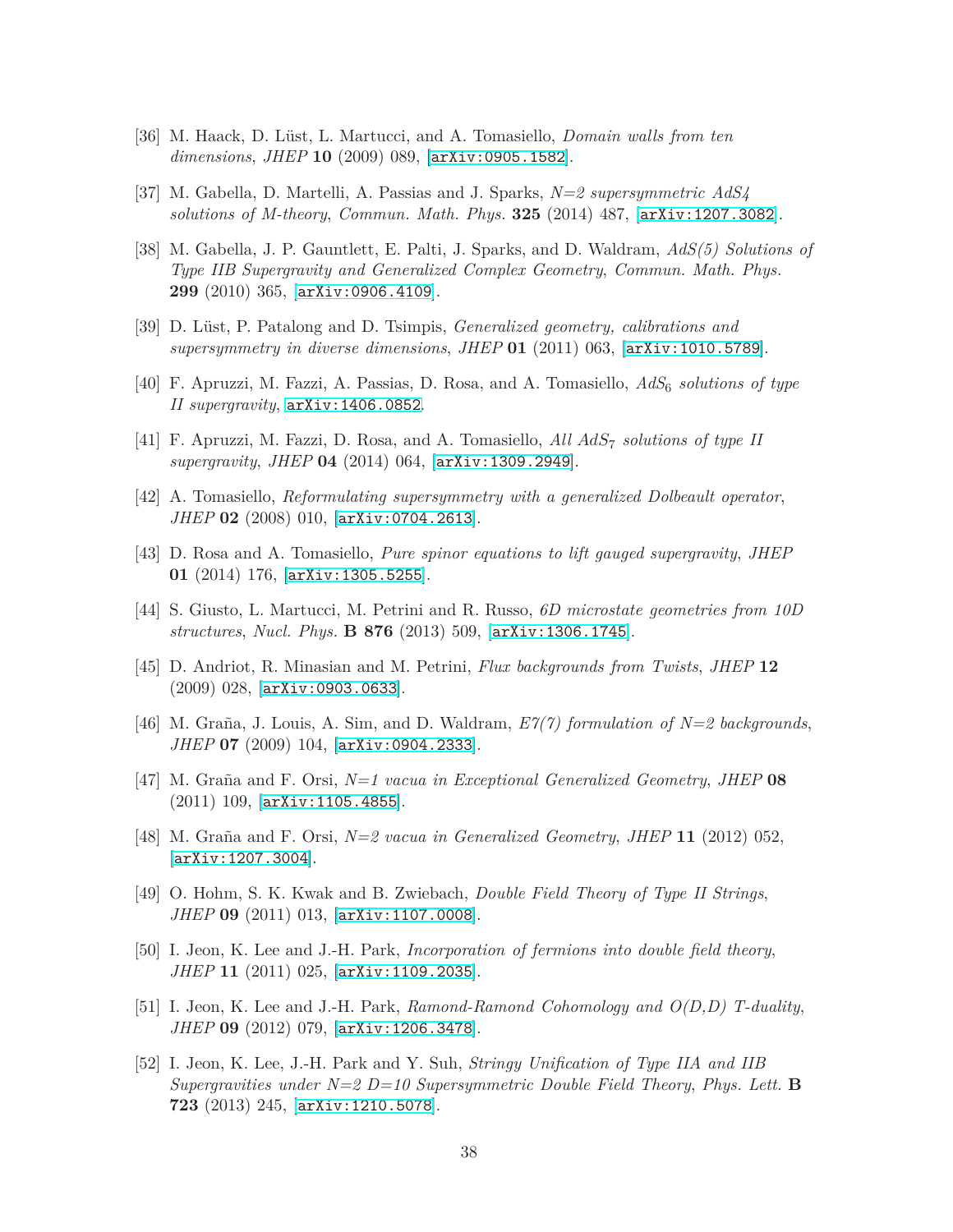- <span id="page-38-1"></span><span id="page-38-0"></span>[53] D. Geissbühler, D. Marqués, C. Núñez and V. Penas, *Exploring Double Field Theory*, *JHEP* **06** (2013) 101, [[arXiv:1304.1472](http://xxx.lanl.gov/abs/1304.1472)].
- <span id="page-38-2"></span>[54] D. M. Belov, C. M. Hull and R. Minasian, *T-duality, gerbes and loop spaces*, [[arXiv:0710.5151](http://xxx.lanl.gov/abs/0710.5151)].
- <span id="page-38-3"></span>[55] J. de Boer and M. Shigemori, *Exotic branes and non-geometric backgrounds*, *Phys. Rev. Lett.* **104** (2010) 251603, [[arXiv:1004.2521](http://xxx.lanl.gov/abs/1004.2521)].
- <span id="page-38-4"></span>[56] E. A. Bergshoeff, T. Ortín and F. Riccioni, *Defect Branes*, *Nucl. Phys.* **B 856** (2012) 210, [[arXiv:1109.4484](http://xxx.lanl.gov/abs/1109.4484)].
- <span id="page-38-5"></span>[57] J. de Boer and M. Shigemori, *Exotic Branes in String Theory*, *Phys. Rept.* **532** (2013) 65, [[arXiv:1209.6056](http://xxx.lanl.gov/abs/1209.6056)].
- <span id="page-38-6"></span>[58] F. Hassler and D. Lüst, *Non-commutative/non-associative IIA (IIB) Q- and R-branes and their intersections*, *JHEP* **07** (2013) 048, [[arXiv:1303.1413](http://xxx.lanl.gov/abs/1303.1413)].
- <span id="page-38-7"></span>[59] T. Kimura, *Defect (p,q) Five-branes*, [[arXiv:1410.8403](http://xxx.lanl.gov/abs/1410.8403)].
- <span id="page-38-8"></span>[60] T. Okada and Y. Sakatani, *Defect branes as Alice strings*, [[arXiv:1411.1043](http://xxx.lanl.gov/abs/1411.1043)].
- <span id="page-38-9"></span>[61] T. Kimura, S. Sasaki and M. Yata, *Hyper-Kähler with Torsion, T-duality, and Defect (p,q) Five-branes*, [[arXiv:1411.3457](http://xxx.lanl.gov/abs/1411.3457)].
- [62] J. McOrist, D. R. Morrison and S. Sethi, *Geometries, Non-Geometries, and Fluxes*, *Adv. Theor. Math. Phys.* **14** (2010), [[arXiv:1004.5447](http://xxx.lanl.gov/abs/1004.5447)].
- <span id="page-38-11"></span><span id="page-38-10"></span>[63] G. Aldazabal, P. G. Cámara, A. Font and L. Ibáñez, *More dual fluxes and moduli fixing*, *JHEP* **05** (2006) 070, [[hep-th/0602089](http://xxx.lanl.gov/abs/hep-th/0602089)].
- <span id="page-38-12"></span>[64] M. Ihl, D. Robbins and T. Wrase, *Toroidal orientifolds in IIA with general NS-NS fluxes*, *JHEP* **08** (2007) 043, [[arXiv:0705.3410](http://xxx.lanl.gov/abs/0705.3410)].
- [65] R. Blumenhagen, X. Gao, D. Herschmann and P. Shukla, *Dimensional Oxidation of Non-geometric Fluxes in Type II Orientifolds*, *JHEP* **10** (2013) 201, [[arXiv:1306.2761](http://xxx.lanl.gov/abs/1306.2761)].
- <span id="page-38-14"></span><span id="page-38-13"></span>[66] W. Siegel, *Two vierbein formalism for string inspired axionic gravity*, *Phys. Rev.* **D 47** (1993) 5453, [[hep-th/9302036](http://xxx.lanl.gov/abs/hep-th/9302036)].
- [67] W. Siegel, *Superspace duality in low-energy superstrings*, *Phys. Rev.* **D 48** (1993) 2826, [[hep-th/9305073](http://xxx.lanl.gov/abs/hep-th/9305073)].
- <span id="page-38-15"></span>[68] O. Hohm and S. K. Kwak, *Frame-like Geometry of Double Field Theory*, *J. Phys.* **A 44** (2011) 085404, [[arXiv:1011.4101](http://xxx.lanl.gov/abs/1011.4101)].
- <span id="page-38-16"></span>[69] I. Jeon, K. Lee and J.-H. Park, *Stringy differential geometry, beyond Riemann*, *Phys. Rev.* **D 84** (2011) 044022, [[arXiv:1105.6294](http://xxx.lanl.gov/abs/1105.6294)].
- <span id="page-38-17"></span>[70] O. Hohm and S. K. Kwak, *N=1 Supersymmetric Double Field Theory*, *JHEP* **03** (2012) 080, [[arXiv:1111.7293](http://xxx.lanl.gov/abs/1111.7293)].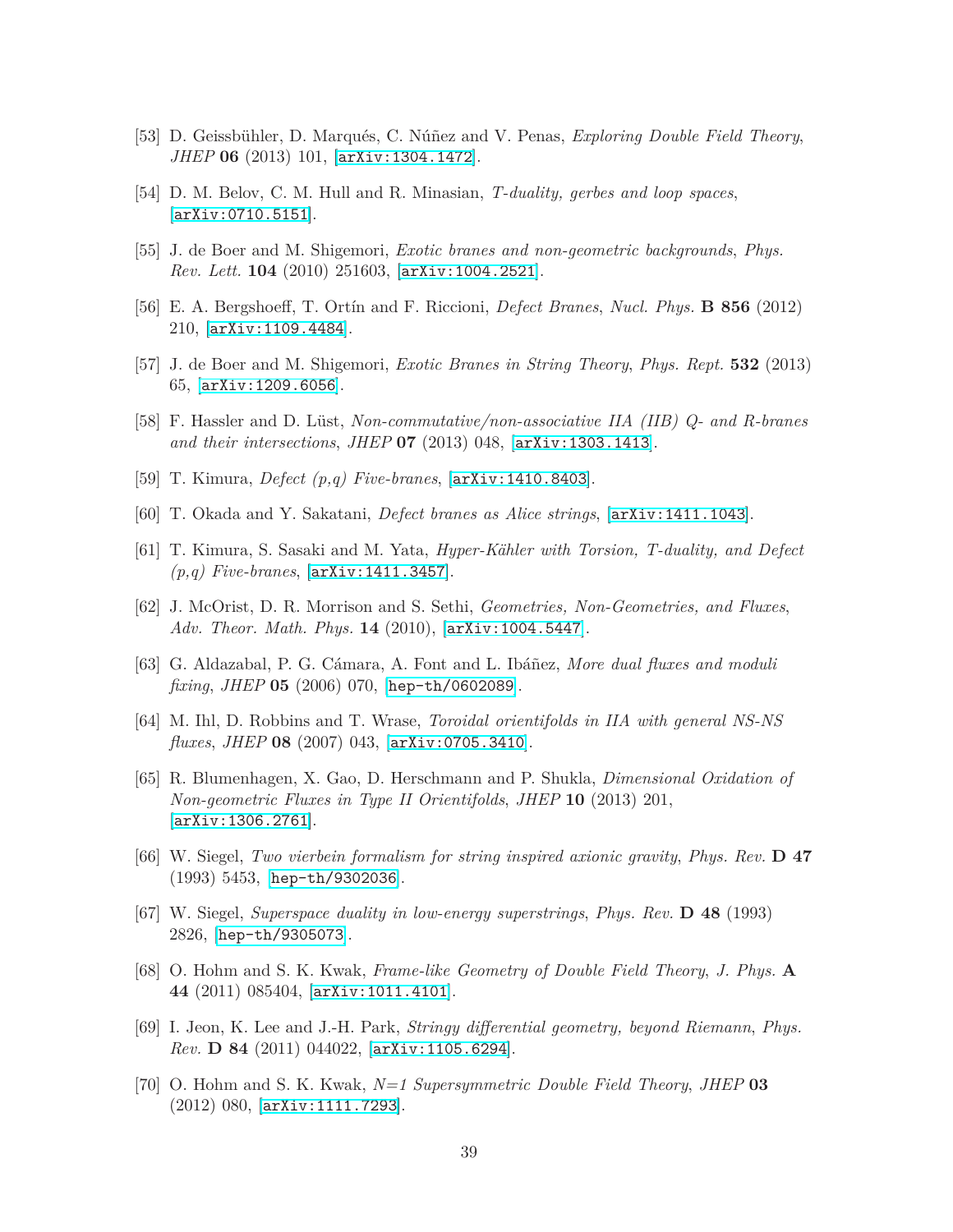- <span id="page-39-1"></span><span id="page-39-0"></span>[71] I. Jeon, K. Lee and J.-H. Park, *Supersymmetric Double Field Theory: Stringy Reformulation of Supergravity*, *Phys. Rev.* **D 85** (2012) 081501, [[arXiv:1112.0069](http://xxx.lanl.gov/abs/1112.0069)].
- <span id="page-39-2"></span>[72] A. Coimbra, C. Strickland-Constable and D. Waldram, *Supergravity as Generalised Geometry II: Ed(d)*× $R+$  and M theory, *JHEP* 03 (2014) 019, [[arXiv:1212.1586](http://xxx.lanl.gov/abs/1212.1586)].
- [73] D. S. Berman and K. Lee, *Supersymmetry for Gauged Double Field Theory and Generalised Scherk-Schwarz Reductions*, *Nucl. Phys.* **B 881** (2014) 369, [[arXiv:1305.2747](http://xxx.lanl.gov/abs/1305.2747)].
- <span id="page-39-4"></span><span id="page-39-3"></span>[74] H. Godazgar, M. Godazgar, O. Hohm, H. Nicolai and H. Samtleben, *Supersymmetric E7(7) Exceptional Field Theory*, *JHEP* **09** (2014) 044, [[arXiv:1406.3235](http://xxx.lanl.gov/abs/1406.3235)].
- <span id="page-39-5"></span>[75] A. Coimbra, R. Minasian, H. Triendl and D. Waldram, *Generalised geometry for string corrections*, [[arXiv:1407.7542](http://xxx.lanl.gov/abs/1407.7542)].
- <span id="page-39-6"></span>[76] P. Koerber and L. Martucci, *From ten to four and back again: How to generalize the geometry*, *JHEP* **08** (2007) 059, [[arXiv:0707.1038](http://xxx.lanl.gov/abs/0707.1038)].
- <span id="page-39-7"></span>[77] D. Andriot, *String theory flux vacua on twisted tori and Generalized Complex Geometry*, Ph.D. Thesis, [[Inspire](http://inspirehep.net/record/1278958)].
- <span id="page-39-8"></span>[78] P. Koerber and D. Tsimpis, *Supersymmetric sources, integrability and generalized-structure compactifications*, *JHEP* **08** (2007) 082, [[arXiv:0706.1244](http://xxx.lanl.gov/abs/0706.1244)].
- <span id="page-39-9"></span>[79] M. Graña, J. Louis and D. Waldram, *Hitchin functionals in N=2 supergravity*, *JHEP* **01** (2006) 008, [[hep-th/0505264](http://xxx.lanl.gov/abs/hep-th/0505264)].
- <span id="page-39-10"></span>[80] I. Benmachiche and T. W. Grimm, *Generalized N=1 orientifold compactifications and the Hitchin functionals*, *Nucl. Phys.* **B 748** (2006) 200, [[hep-th/0602241](http://xxx.lanl.gov/abs/hep-th/0602241)].
- [81] G. Villadoro and F. Zwirner, *N=1 effective potential from dual type-IIA D6/O6 orientifolds with general fluxes*, *JHEP* **06** (2005) 047, [[hep-th/0503169](http://xxx.lanl.gov/abs/hep-th/0503169)].
- <span id="page-39-11"></span>[82] M. Graña, J. Louis and D. Waldram, *SU(3) x SU(3) compactification and mirror duals of magnetic fluxes*, *JHEP* **04** (2007) 101, [[hep-th/0612237](http://xxx.lanl.gov/abs/hep-th/0612237)].
- <span id="page-39-12"></span>[83] D. Cassani and A. Bilal, *Effective actions and N=1 vacuum conditions from SU(3) x SU(3) compactifications*, *JHEP* **09** (2007) 076, [[arXiv:0707.3125](http://xxx.lanl.gov/abs/0707.3125)].
- <span id="page-39-13"></span>[84] P. Koerber, *Lectures on Generalized Complex Geometry for Physicists*, *Fortsch. Phys.* **59** (2011) 169, [[arXiv:1006.1536](http://xxx.lanl.gov/abs/1006.1536)].
- <span id="page-39-14"></span>[85] J.-P. Derendinger and A. Guarino, *A second look at gauged supergravities from fluxes in M-theory*, *JHEP* **09** (2014) 162, [[arXiv:1406.6930](http://xxx.lanl.gov/abs/1406.6930)].
- <span id="page-39-15"></span>[86] U. Danielsson, G. Dibitetto and A. Guarino, *KK-monopoles and G-structures in M-theory/type IIA reductions*, [[arXiv:1411.0575](http://xxx.lanl.gov/abs/1411.0575)].
- <span id="page-39-17"></span><span id="page-39-16"></span>[87] M. Gualtieri, *Generalized Kahler geometry*, [[arXiv:1007.3485](http://xxx.lanl.gov/abs/1007.3485)].
- [88] A. Sevrin and D. C. Thompson, *N = (2, 2) Non-Linear σ-Models: A Synopsis*, *PoS Corfu2012* (2013) 097, [[arXiv:1305.4853](http://xxx.lanl.gov/abs/1305.4853)].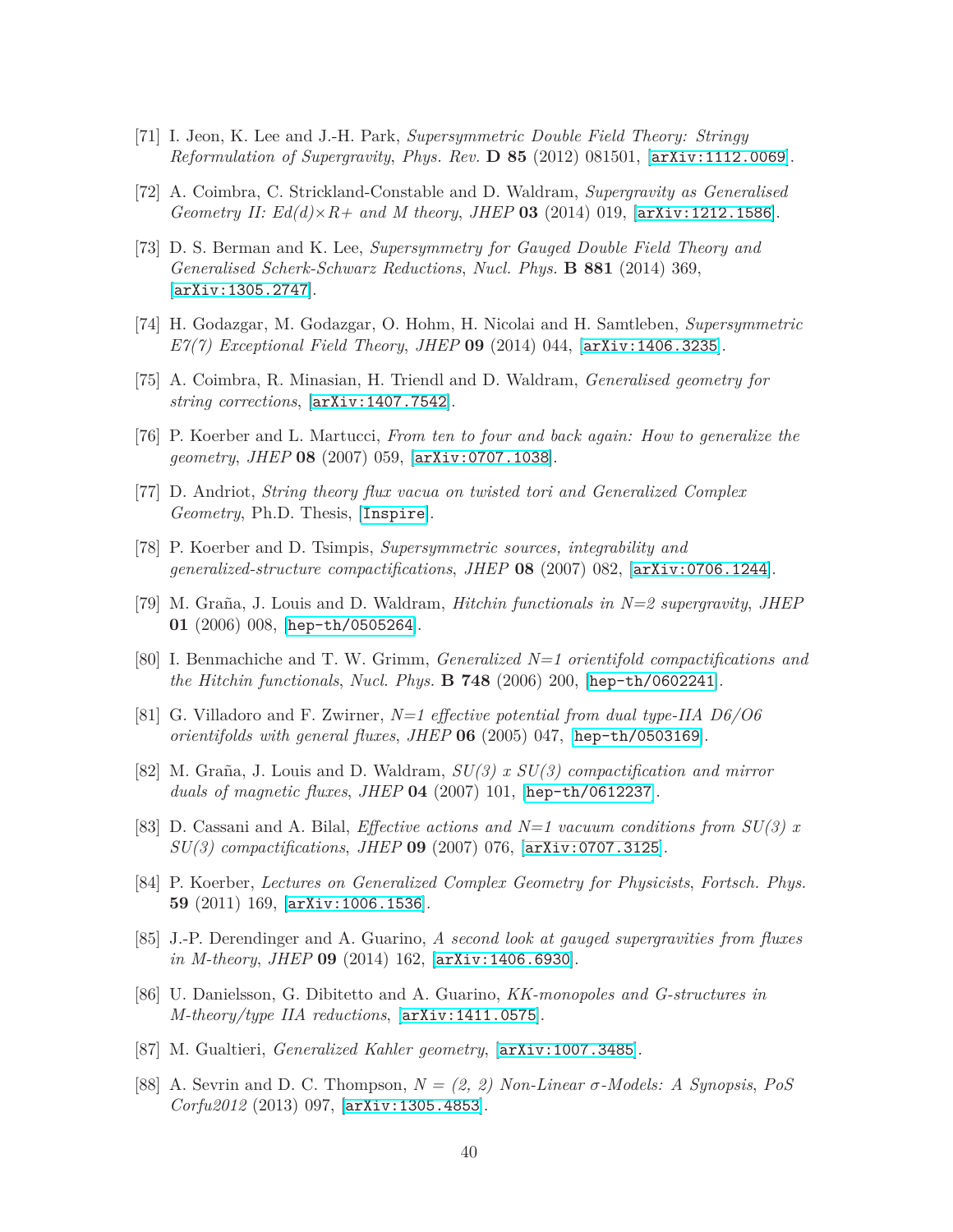- <span id="page-40-1"></span><span id="page-40-0"></span>[89] D. Terryn, *The generalised complex geometry of Wess-Zumino-Witten models*, [[arXiv:1301.0301](http://xxx.lanl.gov/abs/1301.0301)].
- <span id="page-40-2"></span>[90] G. R. Cavalcanti and M. Gualtieri, *Generalized complex structures on nilmanifolds*, [[math/0404451](http://xxx.lanl.gov/abs/math/0404451)].
- <span id="page-40-3"></span>[91] M. Graña, *Flux compactifications in string theory: A Comprehensive review*, *Phys. Rept.* **423** (2006) 91, [[hep-th/0509003](http://xxx.lanl.gov/abs/hep-th/0509003)].
- <span id="page-40-4"></span>[92] Z. Chen, D. Grandini and Y.-S. Poon, *Holomorphic Poisson Cohomology*, [[arXiv:1408.0448](http://xxx.lanl.gov/abs/1408.0448)].
- [93] R. Blumenhagen, A. Deser, E. Plauschinn and F. Rennecke, *Non-geometric strings, symplectic gravity and differential geometry of Lie algebroids*, *JHEP* **02** (2013) 122, [[arXiv:1211.0030](http://xxx.lanl.gov/abs/1211.0030)].
- <span id="page-40-6"></span><span id="page-40-5"></span>[94] A. Chatzistavrakidis, L. Jonke and O. Lechtenfeld, *Dirac structures on nilmanifolds and coexistence of fluxes*, *Nucl. Phys.* **B 883** (2014) 59, [[arXiv:1311.4878](http://xxx.lanl.gov/abs/1311.4878)].
- <span id="page-40-7"></span>[95] T. Asakawa, H. Muraki and S. Watamura, *D-brane on Poisson manifold and Generalized Geometry*, *Int. J. Mod. Phys.* **A 29** (2014) 15, [[arXiv:1402.0942](http://xxx.lanl.gov/abs/1402.0942)].
- [96] O. Brahic and R. L. Fernandes, *Integration of Coupling Dirac Structures*, [[arXiv:1409.7899](http://xxx.lanl.gov/abs/1409.7899)].
- <span id="page-40-8"></span>[97] R. Blumenhagen, A. Deser, E. Plauschinn and F. Rennecke, *Bianchi Identities for Non-Geometric Fluxes - From Quasi-Poisson Structures to Courant Algebroids*, *Fortsch. Phys.* **60** (2012) 1217, [[arXiv:1205.1522](http://xxx.lanl.gov/abs/1205.1522)].
- <span id="page-40-9"></span>[98] R. Blumenhagen, A. Deser, E. Plauschinn and F. Rennecke, *A bi-invariant Einstein-Hilbert action for the non-geometric string*, *Phys. Lett.* **B 720** (2013) 215, [[arXiv:1210.1591](http://xxx.lanl.gov/abs/1210.1591)].
- <span id="page-40-10"></span>[99] R. Blumenhagen, A. Deser, E. Plauschinn, F. Rennecke and C. Schmid, *The Intriguing Structure of Non-geometric Frames in String Theory*, *Fortsch. Phys.* **61** (2013) 893, [[arXiv:1304.2784](http://xxx.lanl.gov/abs/1304.2784)].
- <span id="page-40-11"></span>[100] T. Asakawa, H. Muraki, S. Sasa and S. Watamura, *Poisson-generalized geometry and R-flux*, [[arXiv:1408.2649](http://xxx.lanl.gov/abs/1408.2649)].
- <span id="page-40-12"></span>[101] G. Aldazabal, E. Andrés, P. G. Cámara and M. Graña, *U-dual fluxes and Generalized Geometry*, *JHEP* **11** (2010) 083, [[arXiv:1007.5509](http://xxx.lanl.gov/abs/1007.5509)].
- <span id="page-40-13"></span>[102] O. Hohm and H. Samtleben, *Exceptional Field Theory II: E7(7)*, *Phys. Rev.* **D 89** (2014) 066017, [[arXiv:1312.4542](http://xxx.lanl.gov/abs/1312.4542)].
- <span id="page-40-14"></span>[103] G. Aldazabal, M. Graña, D. Marqués and J. A. Rosabal, *The gauge structure of Exceptional Field Theories and the tensor hierarchy*, *JHEP* **04** (2014) 049, [[arXiv:1312.4549](http://xxx.lanl.gov/abs/1312.4549)].
- <span id="page-40-15"></span>[104] E. Malek, *U-duality in three and four dimensions*, [[arXiv:1205.6403](http://xxx.lanl.gov/abs/1205.6403)].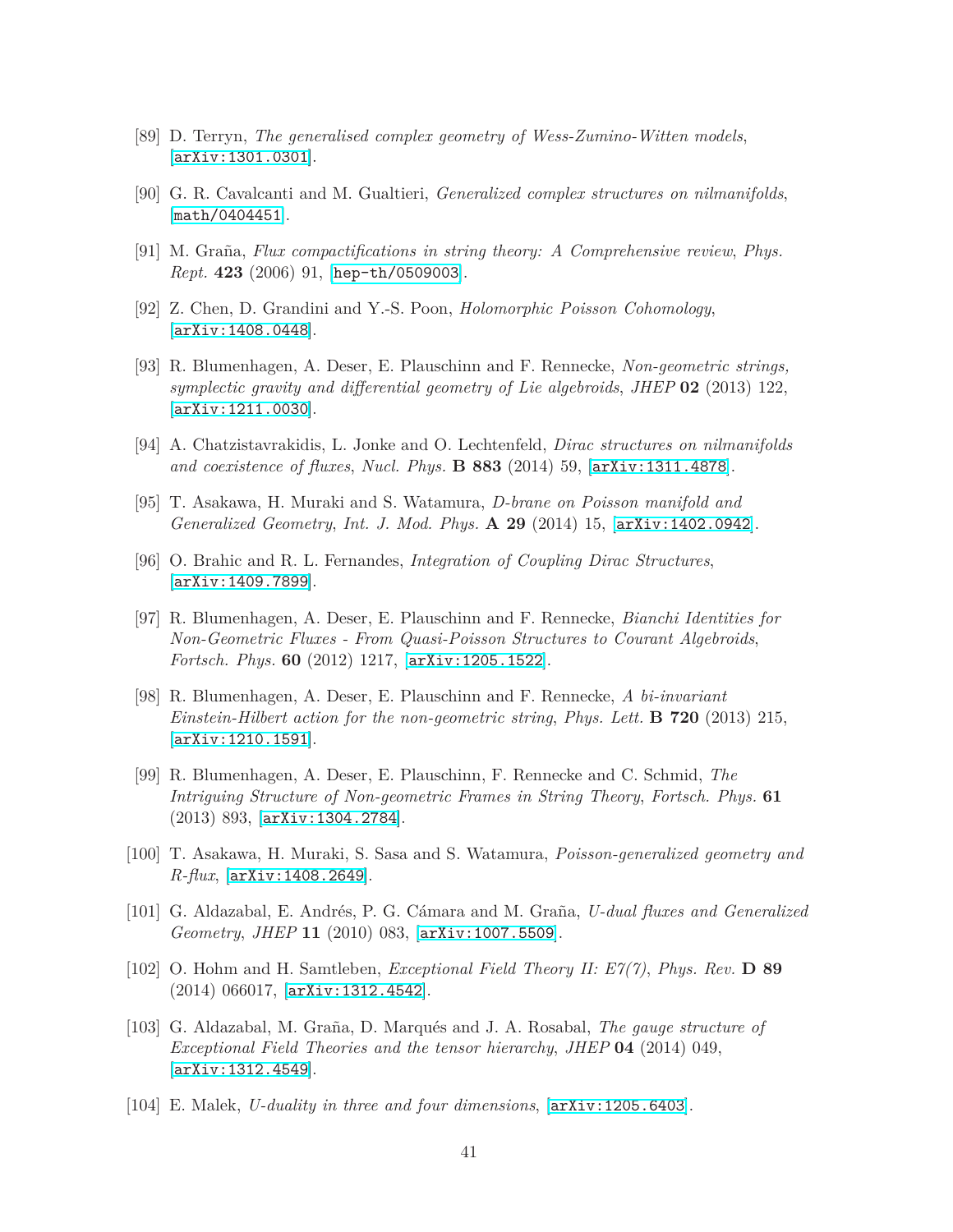- <span id="page-41-1"></span><span id="page-41-0"></span>[105] C. D. A. Blair, E. Malek and J.-H. Park, *M-theory and Type IIB from a Duality Manifest Action*, *JHEP* **01** (2014) 172, [[arXiv:1311.5109](http://xxx.lanl.gov/abs/1311.5109)].
- [106] G. Aldazabal, P. G. Cámara and J. Rosabal, *Flux algebra, Bianchi identities and Freed-Witten anomalies in F-theory compactifications*, *Nucl. Phys.* **B 814** (2009) 21, [[arXiv:0811.2900](http://xxx.lanl.gov/abs/0811.2900)].
- <span id="page-41-3"></span><span id="page-41-2"></span>[107] G. Dibitetto, R. Linares and D. Roest, *Flux Compactifications, Gauge Algebras and De Sitter*, *Phys. Lett.* **B 688** (2010) 96, [[arXiv:1001.3982](http://xxx.lanl.gov/abs/1001.3982)].
- <span id="page-41-13"></span>[108] A. R. Frey and M. Graña, *Type IIB solutions with interpolating supersymmetries*, *Phys. Rev.* **D 68** (2003) 106002, [[hep-th/0307142](http://xxx.lanl.gov/abs/hep-th/0307142)].
- <span id="page-41-14"></span>[109] R. Torres, *Constructions of generalized complex structures in dimension four*, [[arXiv:1104.3480](http://xxx.lanl.gov/abs/1104.3480)].
- <span id="page-41-15"></span>[110] R. Torres and J. Yazinski, *On the number of type change loci of a generalized complex structure*, [[arXiv:1306.2617](http://xxx.lanl.gov/abs/1306.2617)].
- <span id="page-41-4"></span>[111] A. Sevrin, W. Staessens and D. Terryn, *The Generalized Kahler geometry of N=(2,2) WZW-models*, *JHEP* **12** (2011) 079, [[arXiv:1111.0551](http://xxx.lanl.gov/abs/1111.0551)].
- $[112]$  D. Andriot, *New supersymmetric flux vacua with intermediate*  $SU(2)$  *structure*, *JHEP* **08** (2008) 096, [[arXiv:0804.1769](http://xxx.lanl.gov/abs/0804.1769)].
- <span id="page-41-5"></span>[113] D. Andriot, *New supersymmetric flux vacua of type II string theory and Generalized Complex Geometry*, *Fortsch. Phys.* **57** (2009) 485, [[arXiv:0901.1128](http://xxx.lanl.gov/abs/0901.1128)].
- <span id="page-41-6"></span>[114] C. Caviezel, P. Koerber, S. Körs, Dieter Lüst, D. Tsimpis and M. Zagermann, *The Effective theory of type IIA AdS(4) compactifications on nilmanifolds and cosets*, *Class. Quant. Grav.* **26** (2009) 025014, [[arXiv:0806.3458](http://xxx.lanl.gov/abs/0806.3458)].
- <span id="page-41-7"></span>[115] G. Solard, *N=1 SUSY AdS4 vacua in IIB SUGRA on group manifolds*, *JHEP* **02** (2014) 017, [[arXiv:1310.4836](http://xxx.lanl.gov/abs/1310.4836)].
- <span id="page-41-8"></span>[116] A. Fino and L. Ugarte, *On the geometry underlying supersymmetric flux vacua with intermediate SU(2) structure*, *Class. Quant. Grav.* **28** (2011) 075004, [[arXiv:1007.1578](http://xxx.lanl.gov/abs/1007.1578)].
- <span id="page-41-9"></span>[117] R. Minasian, M. Petrini and A. Zaffaroni, *Gravity duals to deformed SYM theories and Generalized Complex Geometry*, *JHEP* **12** (2006) 055, [[hep-th/0606257](http://xxx.lanl.gov/abs/hep-th/0606257)].
- <span id="page-41-10"></span>[118] A. Butti, D. Forcella, L. Martucci, R. Minasian, M. Petrini and A. Zaffaroni, *On the geometry and the moduli space of beta-deformed quiver gauge theories*, *JHEP* **07** (2008) 053, [[arXiv:0712.1215](http://xxx.lanl.gov/abs/0712.1215)].
- <span id="page-41-11"></span>[119] B. Heidenreich, L. McAllister and G. Torroba, *Dynamic SU(2) Structure from Seven-branes*, *JHEP* **05** (2011) 110, [[arXiv:1011.3510](http://xxx.lanl.gov/abs/1011.3510)].
- <span id="page-41-12"></span>[120] E. Caceres, N. T. Macpherson, and C. Núñez, *New Type IIB Backgrounds and Aspects of Their Field Theory Duals*, *JHEP* **08** (2014) 107, [[arXiv:1402.3294](http://xxx.lanl.gov/abs/1402.3294)].